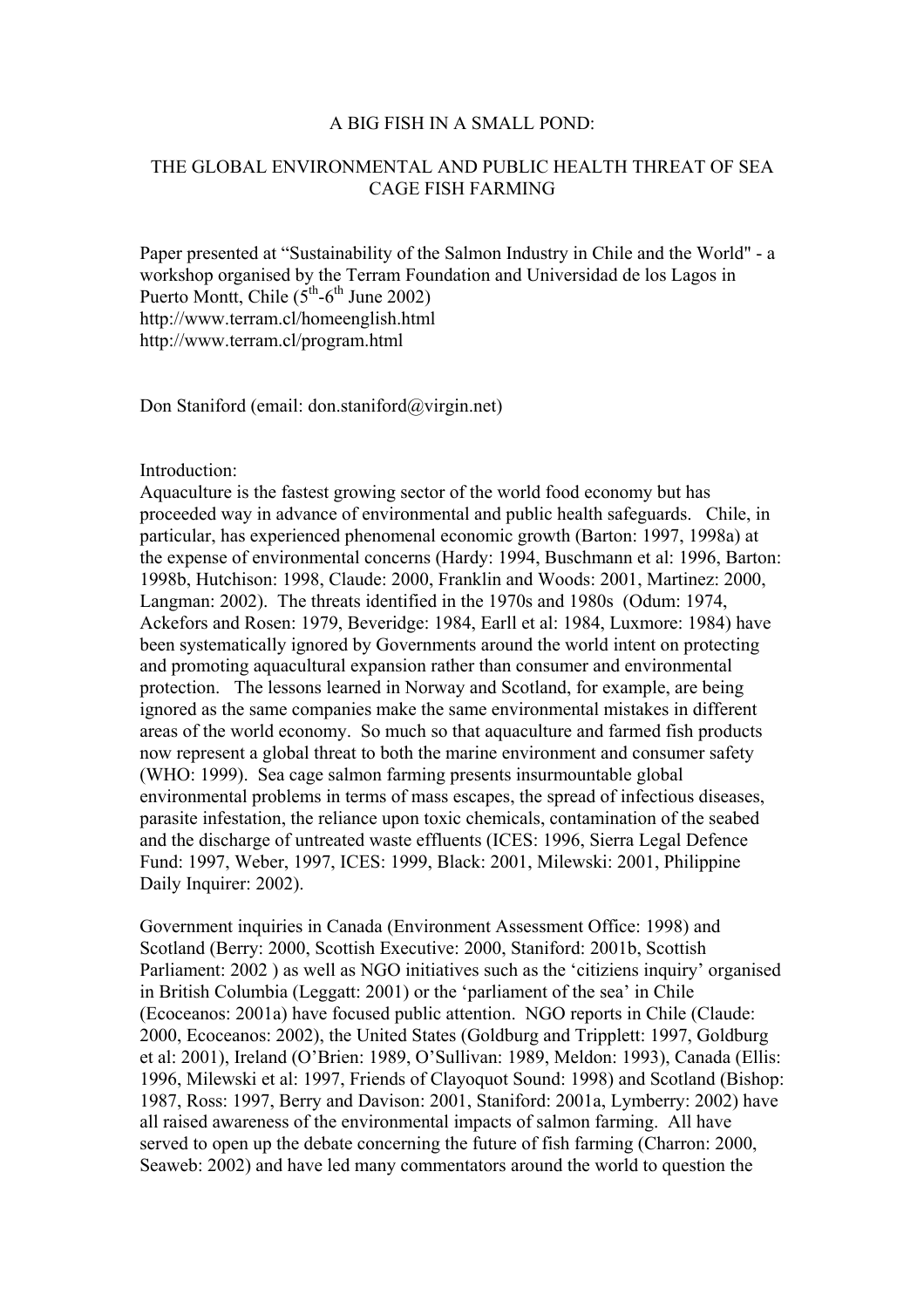very legitimacy of salmon farming (Newswatch Canada: 1994, Hide: 1996, Morton: 1996, Hutchison: 1998, Lindbergh: 1999, Ride: 2000, Wigan: 2000, Babcott: 2001, Blythman, 2001, Bristow: 2001, Franklin and Woods: 2001, Galvin: 2001, Gibb: 2001, Girling: 2001, Miller: 2001, Orr: 2001, Stanley: 2001, Tabak: 2002, The Economist: 2001, The Steelheader: 2001, Langman: 2002, Hamilton-Paterson: 2002, Hunt: 2002, Salt Spring News: 2002). Whilst there are undoubtedly many examples of responsible and sustainable aquaculture open sea cage finfish farming is surely not one of them (Folke and Kautsky: 1989, 1992, Holdgate: 1995, Reinertsen and Haaland: 1995, Wu: 1995, Naylor et al: 2000, Black: 2001, Tacon and Barg: 2001, Tidwell and Allen: 2001, Cripps: 2002, Roth et al: 2002). Any industry which is reliant upon a fast-diminishing fisheries resource to fuel its own expansion and which discharges untreated contaminated wastes directly into the sea affecting other coastal users is hardly sustainable. And the potentially fatal sting in the tail is that farmed salmon contains high levels of contaminants such as dioxins and PCBs (Jacobs: 2000, Wigan: 2001, Easton: 2002). In so many ways, the phrase 'sustainable salmon farming', like so-called 'organically farmed salmon' is an oxymoron (Staniford: 2001c).

#### From family to factory fish farming:

Sea cage fish farming has ushered in a new era of resource exploitation which is both irresponsible and unsustainable. Over thirty years ago the environmental economist Garrett Hardin (1968) predicted that:

 "The fish populations are exploited as commons, ruin lies ahead….only the the replacement of the commons with a responsible system can save oceanic fisheries"

Far from being a panacea for the decline in wild fisheries, sea cage salmon farming has compounded the crisis. Indeed, the term 'responsible aquaculture' (Tacon and Barg: 2001) is a foreign country in today's world of salmon farming. As fish have become privatised multinational monopolisation and monocultural intensification, the last two decades has seen a fundamental shift away from 'family' towards 'factory' fish farming and a marked transition from a capture to a culture economy (Aitken and Sinclair: 1995, Williams: 1996). In 1984 aquaculture accounted for only 8% of fisheries production leaping to ca. 25% in 2001 and by 2020 aquaculture is predicted to have overtaken capture fisheries. This is already the case for salmon where farmed production was 1.1 million tonnes in 2000 compared to a wild catch of 723,000 tonnes (Berge: 2001, Berge: 2002). World salmon farming production is predicted to double to over 2 million tonnes in 2010 (in 1996 it was 600,000 tonnes and only 50,000 tonnes in 1985) (Intrafish: 1999). Global expansion has been fuelled by fewer but larger companies. Norwegian and Dutch multinationals dominate the salmon farming sector in Chile, Scotland, Ireland and Canada (Jensen: 2000). In 2000, the 30 largest salmon farming companies in the world achieved a total production of 666,300 tonnes (expected to rise to 959,000 tonnes in 2001), accounting for ca. 60% of the world's total farmed salmon production (Berge: 2001). Nutreco (Nutreco: 2001a, 2001b, Nutreco: 2002), twice as big as the next on the list, is the world number one with Cermaq, Fjord Seafood and Domstein merging in May 2002 to become the second largest (Berge: 2002). Such is the stranglehold of multinationals that four companies now control over 80% of the world's salmon feed market (Charron: 1999). Intrafish describes the situation as "almost incestuous with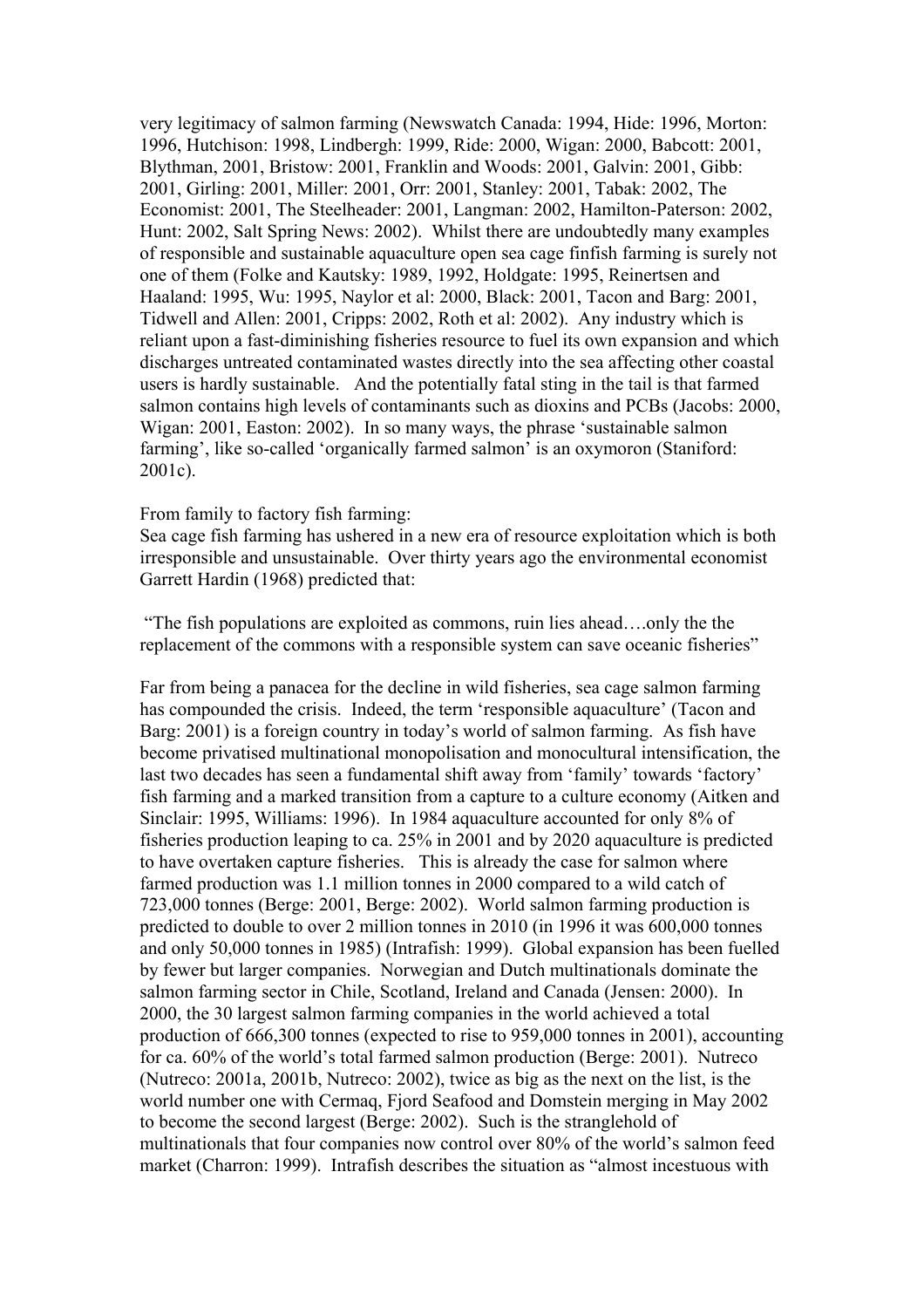so many merger talks and buyouts in the global aquaculture industry" (Berge: 2001). Nutreco, which has "vast untouched resources in Chile" estimated at 200,000 tonnes (Berge: 2001), has been heavily criticised with strikes in Chile last year (Carvajal: 2001, Ecoceanos: 2001c, Nutreco: 2001a), a 15% fall in its share price following reports of high levels of dioxins in farmed salmon (Intrafish: 2001a) and an 'Earth Alarm' investigation by Friends of the Earth Netherlands (Milieudefensie: 2001). Today, a single farm can cover many hectares of coastal area and raise up to one million fish on a site (Milewski: 20010. The ecological footprint is now so large that salmon farming is far too big for its boots (Folke et al: 1998, Martinez: 2000, Naylor et al: 2000, Thomas: 2001).

The false economy of sea cage fish farming:

Farming carnivores such as salmon, halibut, cod, sea bass, sea bream and tuna so high up the food chain is a case of 'robbing Peter to pay Paul'. According to Dr Daniel Pauly (Thomas: 2001), speaking at last year's American Association for the Advancement of Science conference:

"The new trend in aquaculture is to drain the seas to feed the farms. Meanwhile capture fisheries now focus on what we once considered bait. These two trends farming up and fishing down the food web - imply massive impacts on marine ecosystems that are clearly unsustainable"

Given the net loss in fisheries resources it is no wonder fishermen feel short-changed and are increasingly questioning the impact of fish farming expansion on the fisheries sector (Butler et al: 2001, Cameron: 2001d, The Fishermen's Voice: 2001, Hunt: 2002). Since both parties are pulling in opposite directions - one farming up and one fishing down the food chain - such a clash of cultures will inevitably have global repercussions. A paper in the scientific journal Nature (Naylor et al: 2000) has calculated that over 3 tonnes of wild fish are required to produce one tonne of farmed salmon, for example (for other marine fish this rises to over 5 tonnes) [1]. Farming salmon is like farming tigers and has been described as 'biological nonsense' (Goldburg and Tripplett: 1997). On land we only farm herbivores such as cattle, pigs, sheep and chickens so why do we not apply the same principles when farming in the sea? Sadly, common sense is not a currency those bankrolling salmon farming are used to dealing in. When all the environmental, economic and social costs are internalised, sea cage fish farming makes precious little sense at all (Folke et al: 1994, Ellis: 1996, Folke et al: 1997, Naylor et al: 1998, 2000, Lindbergh: 1999, Claude: 2000, Tyedmers: 2000, The Economist: 2001, Tidwell and Allen: 2001). By not paying for waste disposal salmon farmers are effectively freeloading on the coastal marine environment. Integrated salmon farming and seaweed cultivation, for example, can partially offset some of the environmental costs (Troell et al: 1997) but it is difficult to escape the conclusion that this represents anything other than a net deficit (Barton and Staniford: 1998). Similarly, the inclusion of shellfish and seaweeds into a salmon farming system (Folke and Kautsky: 1989, Sota and Medena: 1999, Chopin et al: 2001) may ameliorate the waste problem but the industry's reliance upon toxic chemicals makes shellfish farming alongside salmon incompatible.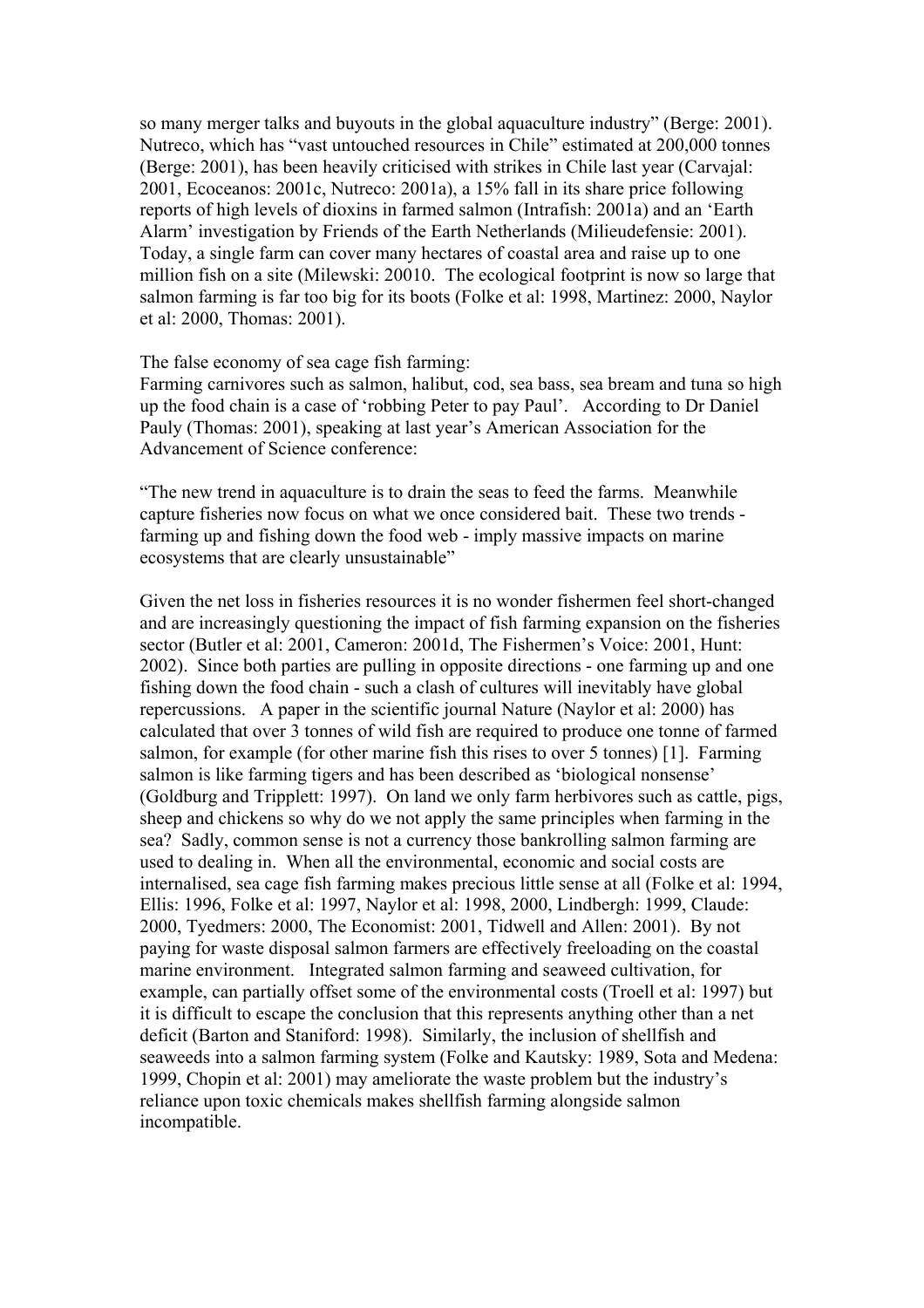Salmon farming is running on empty - it is literally running out of fuel (Bishop: 1987, Naylor et al: 2000, Tacon and Forster: 2000, Jystad: 2001, Hjellestad: 2001a, 2001b). Such is aquaculture's appetite for seafood that it already consumes ca. 75% of the world's fish oil and ca. 40% of the world's fish meal (IFOMA: 1990a, 1990b, Pike and Barlow: 1999). The International Fishmeal and Oil Manufacturers Association predict that by 2010 aquaculture could consume 56% of the world's fishmeal and 90% of the world's fish oil (Charron: 1999, Pike and Barlow: 1999). According to to the Food and Agriculture Organisation, by 2010 salmon and trout alone could consume 620,000 tonnes of fish oil (Jystad: 2001). Like crude oil, fish oil - the new blue gold - has become a key commodity in the world economy with demand outstripping supply and rising prices (Hjellestad: 2001b, 2001c, Staniford: 2001b). Fisheries resources are becoming so scarce and so expensive that salmon companies are stockpiling fish feed and investing in fishing fleets to catch fish themselves. In June last year the Research Council of Norway, where a staggering 80% of all fish caught by Norwegian trawlers is used to provide feed for the fish farming industry, predicted that "within three to eight years the lack of marine oil raw materials could hinder the growth of Norwegian salmon farming" (Hjellestad: 2001a). Not only is this fuel supply fast running out but also the remaining fish is contaminated with dioxins, poly-chlorinated bi-phenyls (PCBs) and organochlorine pesticides (Jacobs et al: 1997, 1998, 2000, 2002). Hence the increasingly desperate search for alternatives such as soya, seaweeds, krill and plankton (Jystad: 2001, Sinnott: 2002). The Institute of Marine Research in Norway explains how PCB contamination in fish meal has led them to seek substitutes further afield in the Arctic and further down the food chain in the shape of krill:

"PCB accumulates in fish, so there is more PCB higher in the food chain. That means that there is less PCB in krill, which is lower in the food chain" (Hjellestad: 2002)

Fish diets, especially those high in fish oils and fish meal, have also been linked to eutrophication (Talbot and Hole: 1994) and pollution (Johnsen and Wandsvik: 1991, Johnsen et al: 1993, Tacon: 2002). The substitution of fish feed with vegetable diets has been shown to have less of a waste impact on phytoplankton and hence on pollution (AQUATOXSAL: 2002) but salmon fed on vegetables is not to everyone's taste. For example, after a consignment of Norwegian farmed salmon was sent back by Japan, the managing director of the Nutreco fish feed company Skretting said that 'the increased use of vegetable oil as an ingredient in fishfeed is suspected as a potential reason for the funny taste of the product' (FIS: 1999). Similar problems with taste have been encountered with farmed cod (Fossbakk: 2001) and there really is no substitute for wild fish. Any amount of technical tinkering (Sinnott: 2002, Smith: 2002) will not alter the fact that turning a carnivore into a herbivore is doomed to failure (Naysmith: 2001a). Salmon farming is like an oil tanker, leaving a trail of toxic waste in its wake, heading for the rocks. Unless it changes course immediately it will sink as quickly as it first reared its ugly head.

## Cancer of the coast:

Salmon farming's capacity to foul its own nest is no more so apparent than in the lochs, bays, loughs, fjords and inlets around the coasts of Norway, Scotland, Ireland, British Columbia, New Brunswick, Maine, the Faroes, Tasmania, New Zealand and Chile. Norway is the world leader (ca: 450,000 tonnes) but Chile (ca: 400,000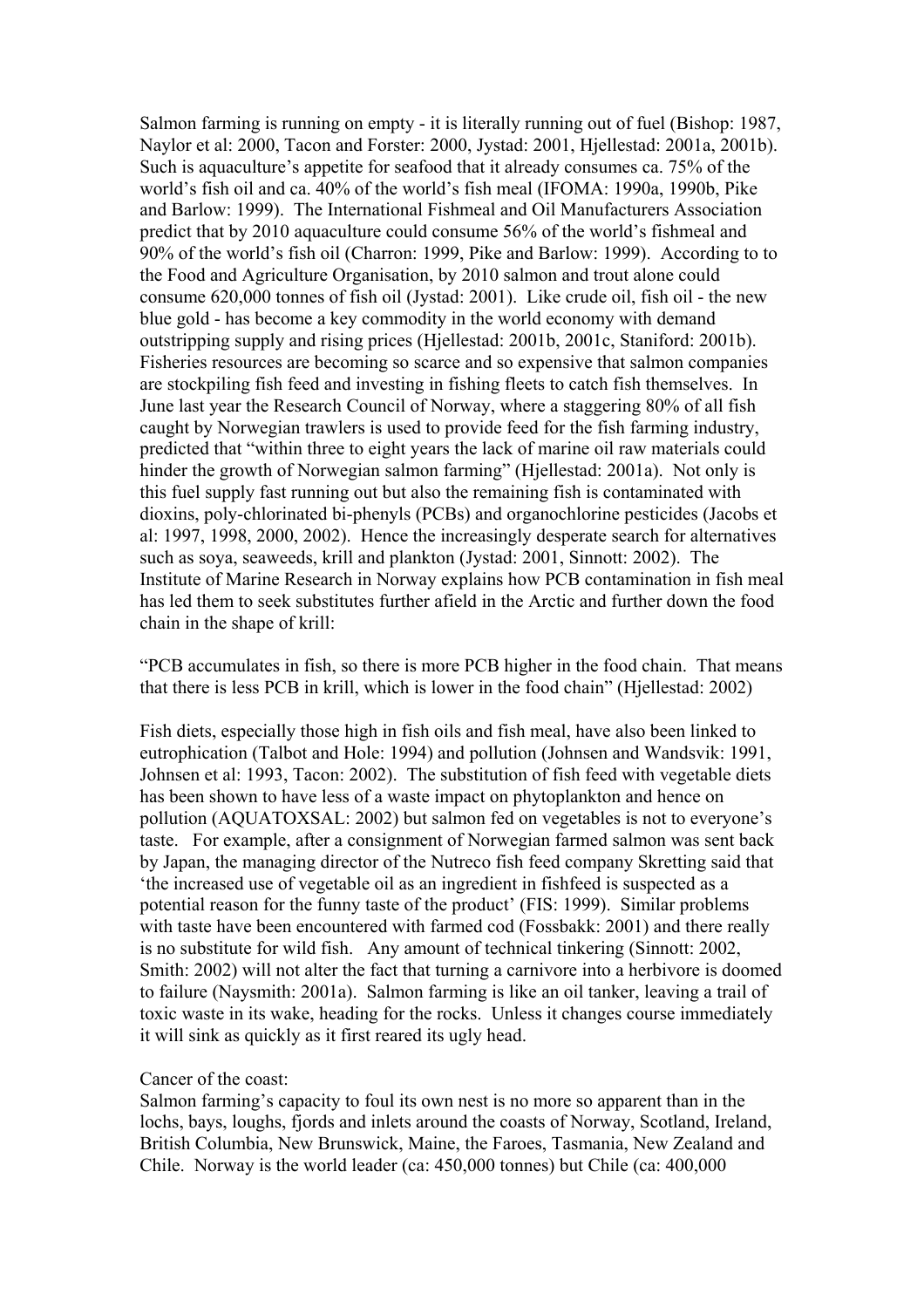tonnes) is fast closing the gap with Scotland (ca. 160,000 tonnes) ranked in third place. The rapid rise of Chilean farmed salmon in export markets has been described as the "Chilean invasion" (Berge: 2002) yet it has been fuelled predominantly by Norwegian companies (Jensen: 2000). Production in Chile, for example, is expanding so fast that exports of salmon and trout between January and March this year were 116,256 tonnes (Arias: 2002). The waters off China, Argentina, South Africa and France are next the multinational's shopping list but these countries should think twice before allowing salmon farms to pollute pristine coastal waters. In Canada (Hellou: 2002a, 2000b) and Scotland (Pirie: 2001, SEPA: 2001a) research has shown high levels of PCBs, DDT and alkylated polycyclic aromatic hydrocarbons (PAHs) in the sediments under salmon cages. The build-up of bacteria under cages (at up to 10 times the background environment) can also affect the health of the salmon themselves (Brown et al: 2000). The cocktail of toxic chemicals used on salmon farms jeopardises not only the marine environment but also the safety of workers (Douglas: 1995, GESAMP: 1997, Kelleher et al: 1998, Connolly: 2002). Chemicals used on salmon farms include carcinogens, mutagens and a myriad of 'marine pollutants'. The decision to licence them is based more on economic expediency than consumer safety and is tantamount to state-sponsored pollution (Merritt: 2002).

Other threats include the interbreeding of wild salmon and farmed escapees (Clifford et al: 1998, Youngson et al: 1998, Hansen et al: 1999, Fleming et al: 2000, Galvin: 2001, Volpe: 2001), impacts on cetaceans (Morton and Symonds: 2001), sea lice infestation (Edwards: 1998, Butler: 2001, Watershed Watch: 2001, Bjorn and Finstad: 2002, Butler: 2002) and the spread of infectious diseases such as Infectious Pancreatic Necrosis (IPN) and Infectious Salmon Anaemia (ISA) to wild fisheries (McAllister and Bebak: 1997, FoCS: 1998, Murray: 1999, McCarthy: 2000, Paone: 2000b, Cameron: 2001c, Royal Society of Edinburgh: 2001). ISA outbreaks have been recorded since 1998 in Scotland, Maine, the Faroes and Norway where the situation is described as "worse than ever" (Solsletten: 2001). In Canada this year an outbreak of Infectious Hematopoietic Necrosis (IHN) led to over one million fish being slaughtered (4 million salmon were slaughtered during the ISA outbreak in Scotland). In May a deadly new parasite was discovered at a salmon farm in Northern Norway threatening one of the best Atlantic salmon rivers in Europe (Intrafish, 2002b). An obvious way of spreading diseases, parasites and genetic pollution is via escapes. There have been over 1 million reported escapes from fish farms in Scotland alone since 1997 with an estimated 5 million in Norway over the last decade. In the Faroes in February this year 600,000 salmon escaped (Intrafish: 2002a) in what is believed to be the largest escape anywhere in the world and escapes are such a problem that in British Columbia Atlantic salmon are now breeding in the Pacific (Needham, T: 1995, Volpe et al: 2000, Volpe et al: 2001) and have been caught in Alaskan waters. Any Atlantic salmon caught in Chile will also be escapees. Nor does the introduction of GM technology (GM salmon trials have already taken place in New Zealand, Scotland, Canada and Chile) augur well for the future (Van Acken: 2001, Solar: 2002). And the replacement of contaminated fish meal and fish oil in the diets of farmed salmon with GM soya will inevitably meet with consumer resistance, especially in Europe (Jystad: 2001). Welcome to the brave new world of  $21<sup>st</sup>$  century fish.

Chemical culture: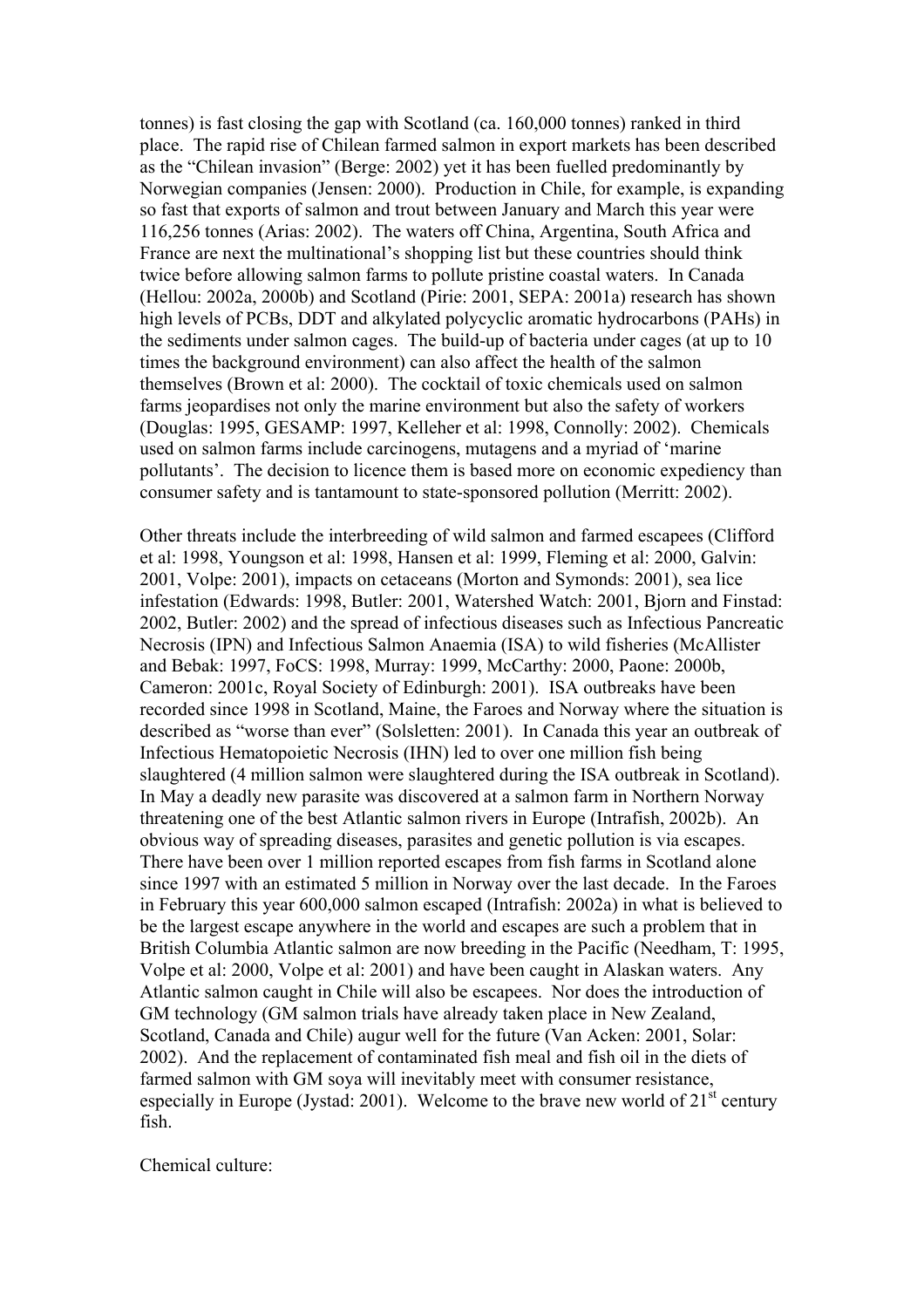Flooding coastal waters with a cocktail of toxic chemicals is the antithesis of the precautionary principle (Ross: 1989) and highly questionable under international environmental law (OSPAR: 1994, GESAMP: 1997). For example, despite a background of increasing environmental and public health concerns (PAN: 1997, DETR: 1998, Rodger: 1999, Davies et al: 2001, Zitko: 2001), the Scottish Environment Protection Agency (SEPA) has opened the floodgates to chemical use on salmon farms (Redshaw: 1995, SEPA: 1997, SEPA: 1998a, Carrell: 2000, Rae: 2000). Since 1998 the UK Government have approved over 700 chemical licences for cypermethrin (trade name Excis), azamethiphos (Salmosan), teflubenzuron (Calicide) and emamectin benzoate (Slice) (Merritt: 2002). Even before 1998 the UK aquaculture industry was hooked on a wide range of toxic chemicals including dichlorvos, ivermectin and antibiotics (Rae: 1979, Ross: 1990, Davies: 1991, SWCL: 1992, SWCL: 1993). A typical discharge consent issued by SEPA to salmon farmers permits the use of over 50 different chemical formulations including antiparasitics, antibiotics, antifoulants and disinfectants and the number of 'medicines' licensed for use on salmon farms by the Veterinary Medicines Directorate increased from 3 in 1989 to ca. 40 in 2002 (Henderson and Davies: 2001). Since Scotland is acknowledged as the most difficult country to secure approvals (Cameron and Charron: 2001), chemical consumption in other salmon farming countries such as Norway, Canada and Chile may be even higher. In the Scottish Parliament questions concerning the exact quantities of chemicals used remain unanswered (Cameron: 2002a). Other requests for chemical data have been denied by either the Government or the chemical companies concerned but figures that are available are alarming. According to the Scottish Government (Scottish Office: 1992) the annual use of chemicals in 1989 was as follows: Chloramine-T (1.5-2 tonnes), formaldehyde (14 tonnes), vaccines (2,400 litres), iodophors (5 tonnes), furazolidone (0.2 tonnes), ethoxyquin (4-5 tonnes), dichlorvos (20-50 tonnes), sulphadiazine and trimethroprim (0.2 - 0.3 tonnes), oxolinic acid (8-10 tonnes), oxytetracycline (8-10 tonnes), malachite green (1.5 tonnes), canthaxanthin (1.5-2 tonnes), astaxanthin (1.5-2 tonnes), copper oxide (small) and methyltestosterone (0.1 gram). Since 1989 the Scottish salmon farming industry has increased five-fold.

Elsewhere in Canada (Burridge and Haya: 1995, DFO: 1996, Ellis: 1996, CCNB: 1998, Environmental Assessment Office: 1998, Ernst et al: 2001) and Norway (Grave et al: 1991, DNM: 1999, Grave et al: 1999, Horsberg: 2000, ICES: 1999, FIS: 2001) a global picture of drug abuse in salmon farming is becoming clearer. In Chile, certainly in the mid-1990s, diseases were controlled "mainly by an increasing and often indiscriminate use of antibiotics" (Hide: 1996). Moreover:

"An international survey revealed that eleven compounds representing five pesticide types are currently being used on commercial salmon farms for sea lice control. These include two organophosphates (dichlorvos and azamethiphos); three pyrethrin/pyrethroid compounds (pyrethrum, cypermethrin, deltamethrin); one oxidizing agent (hydrogen peroxide); three avermectins (ivermectin, emamectin and doramectin) and two benzoylphenyl ureas (teflubenzuron and diflubenzuron). The number of compounds available in any one country is highly variable, ranging from 9 (Norway) to 6 (Chile, United Kingdom) to 4 (Ireland, Faeroes, Canada) to 2 (US). Dichlorvos, azamethiphos and cypermethrin were the most widely used compounds (5 countries) followed by, hydrogen peroxide, ivermectin and emamectin (4 countries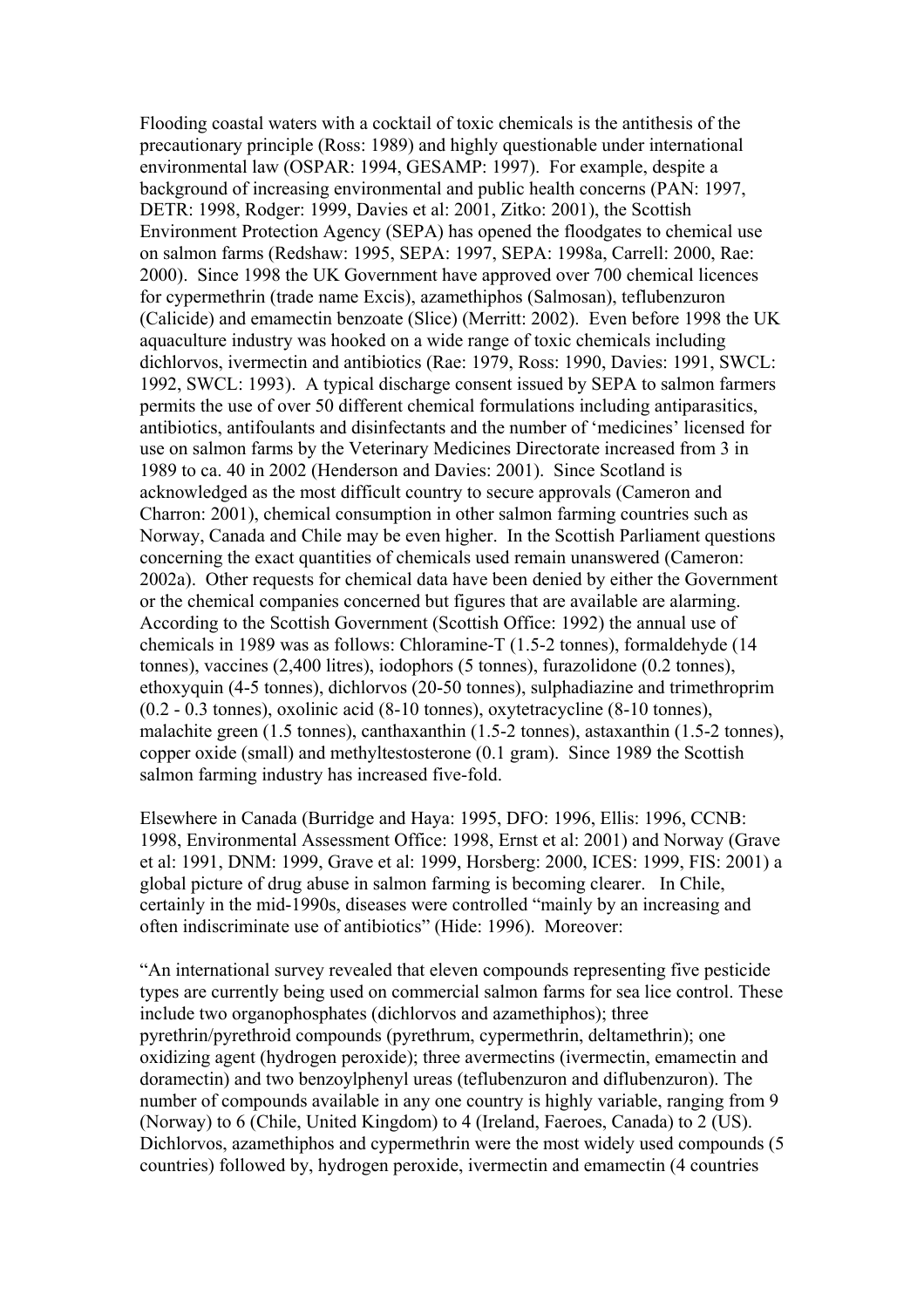each), teflubenzuron (3 countries), diflubenzuron (2 countries), and deltamethrin, pyrethrum and doramectin (1 country each), although, like trichlorfon, dichlorvos use is being discontinued in several countries notably Norway and the Faeroes" (Roth: 2000)

In Norway, as dichlorvos use slowed down a new suite of chemicals such as azamethiphos, praziquantel, fenbendazole, diflubenzuron, deltamethrin, emamectin and teflubenzuron took its place (Horsberg: 2000). Salmon farming is locked into a chemicals arms race (Sommerville: 1995), be it legally via state-sponsored pollution or via salmon farmers using toxic chemicals such as ivermectin and cypermethrin (both often referred to as "jungle juice" or "horsey stuff") illegally. In Shetland the problem is so visible that chemical containers have been washed up on the beach (SEPA: 2001b). Nor are Scottish salmon farmers the only ones guilty of using toxic chemicals illegally (SEPA: 1998b, Barnett: 2000, BBC: 2000, FoE: 2000, SEPA: 2002, VMD: 2002). Salmon farmers in Norway (Jensen: 2001), the United States (Ernst et al: 2001) and Chile (Franklin and Woods: 2001) have all been caught out. As SEPA stated:

"There is some illegal use of cypermethrin in Canada, often at night using high concentrations and no tarpaulin. There has been some alleged illegal use of cypermethrin products in Shetland using compounds which contain persistent aromatic hydrocarbons" (SEPA: 1997)

Most of the chemicals used on salmon farms to kill sea lice also kill other sea life (Edwards: 1996) and some are so toxic that they can cause cataracts in farmed salmon (Fraser et al: 1989, Fraser et al: 1990). Shellfish farmers have expressed concern over the use of chemicals (MacLeod: 2000, Ross and Holme: 2001) and some even have disruptive effects on the reproduction of wild Atlantic salmon (Moore and Waring: 2001). Azamethiphos, cypermethrin, teflubenzuron and emamectin are all labelled as "marine pollutants" on the chemicals manufacturers Safety Data Sheets. Unsurprisingly they do exactly what they say on the tin. It hardly takes a rocket scientist to work out that "marine pollutants" pollute the marine environment (Staniford: 2002). The European Medicines Evaluation Agency, for example, openly conceded that "the proposed use of Azamethiphos in fish farming means that deliberate contamination of the environment will occur" (EMEA: 1999). SEPA have also admitted that azamethiphos is ten times more toxic than another organophosphate, dichlorvos (SEPA: 1997) and Canadian research has also shown toxic effects of azamethiphos and cypermethrin on lobsters (Burridge et al: 2000). Cypermethrin has recently been shown to have "area-wide effects" on sensitive species such as shellfish (Ernst et al: 2001) and significant impacts on salmon's sense of smell (Moore and Waring: 2001). An ongoing Government-sponsored study by the Scottish Association of Marine Science also highlights the potential risks of the sea lice chemicals such as teflubenzuron and emamectin (Natural History Museum: 1997, Scottish Association of Marine Science: 2002a, 2002b, Edwards: 2002b). Early indications are that "teflubenzuron and emamectin causes mortality and deformity at very low concentrations" and "that sea lice chemicals may exert significant ecological effects at concentrations well below indicative LC50 values and after only brief exposures" (SAMS: 2002b). The project, part of which has been plagued by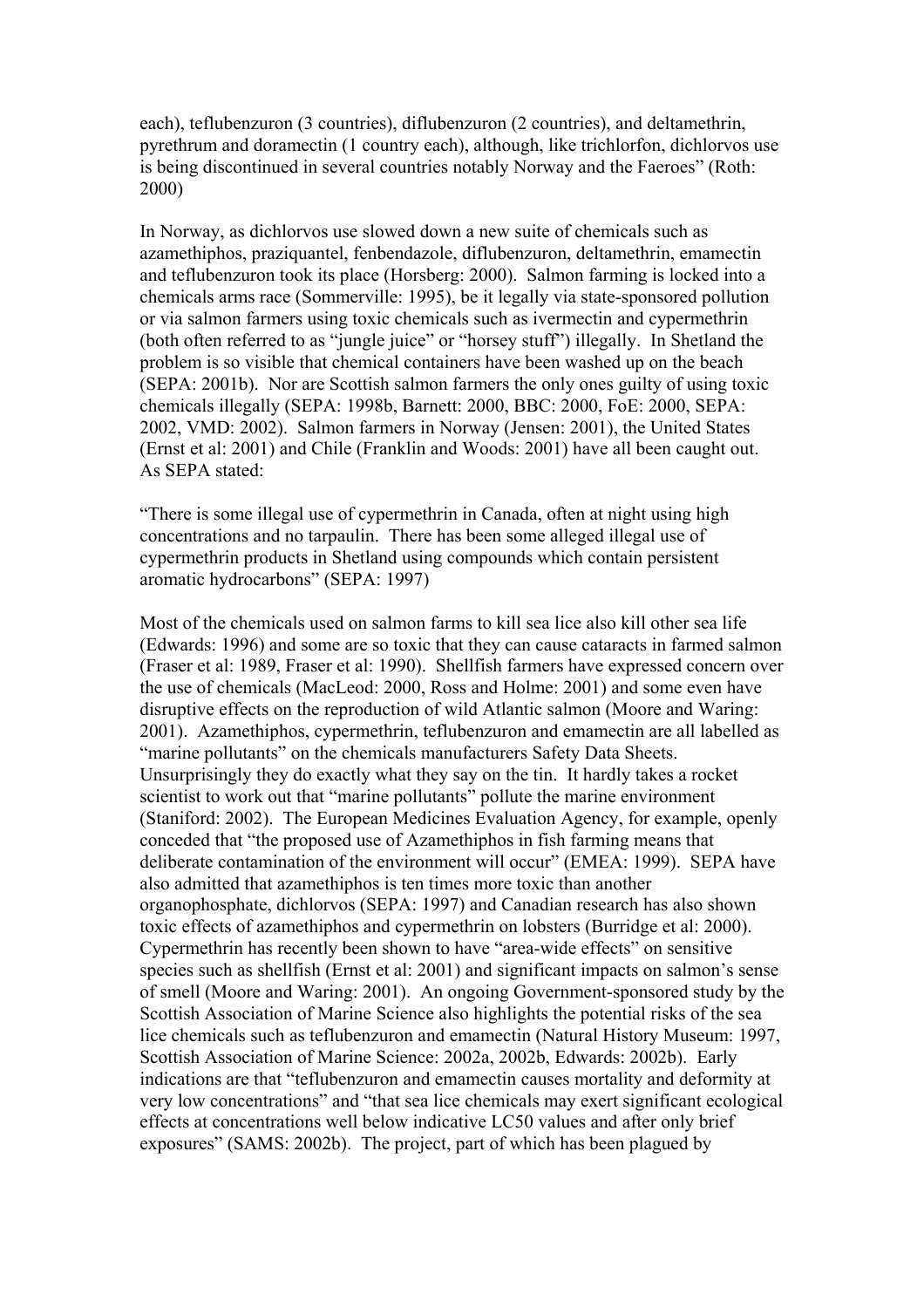problems including logistical difficulties between scientists and salmon farmers (Edwards: 2002b), states that:

"The chemicals used to control sea lice are highly toxic to crustaceans, and are used by the salmon farming industry because of their efficacy at killing certain life stages of the parasitic copepods. The little data available on the toxicity of sea lice chemicals to planktonic copepods is confined to less ecologically relevant species. Because planktonic copepods have a similar life cycle to parasitic copepods they are also likely to be adversely affected. Copepods are of prime importance in marine ecosystems and numerically dominate in the zooplankton. They form the base of virtually all pelagic food chains and provide the link between phytoplankton and fish. The toxicity of three sea lice treatment chemicals, cypermethrin, emamectin benzoate and teflubenzuron, to common planktonic copepods is being investigated using laboratory bioassays and in situ exposures" (SAMS: 2002b)

In the meantime, however, there is a dearth of environmental information in the public domain on the more recent chemicals such as emamectin benzoate (Stone et al: 2000) and teflubenzuron (Anon: 2000, Trouw Aquaculture: 2000). Nutreco have undertaken a project in conjunction with the Scottish Association of Marine Science, for example, on the impact of Calicide (teflubenzuron) on sea urchins but this remains unpublished (SAMS: 2001) and requests for further information have been refused on grounds of 'commercial confidentiality'. Figures produced by Nutreco, the manufacturers of Calicide, help explain why such documents are not yet in the public domain: 90% of the parent compound (teflubenzuron) is excreted via faeces with high levels still detected some 18 months after chemical treatment (Nutreco: 1998). Other scientific papers on the environmental impact of Calicide remain 'private and confidential' (Institute of Aquaculture, McHenery: 1999, Ritchie: 1999). The Association of Scottish Shellfish Growers, who voted in 2001 for a moratorium on the expansion of salmon farming (Ross and Holme: 2001), said that "Calicide is one chemical too far for the marine environment in general and shellfish interests in particular" (MacLeod: 2000). Instead SEPA have approved over 100 licences for the use of Calicide.

Judging by the time lag between the use of chemicals such as ivermectin (Duffus: 1996a, Davies et al: 1998, Grant and Briggs: 1998a. 1998b, Cannavan et al: 2000), TBT (Balls:1987, Davies et al: 1998), azamethiphos (Gillibrand and Turrell: 1999, Abgrall et al: 2000, Ernst et al: 2001), cypermethrin (Ernst et al: 2001, Moore and Waring: 2001) and dichlorvos (Dobson and Tack: 1990, Wells et al: 1990, Murison et al: 1997, McKeown and Hay: 1998) and scientific publication it may be a decade until these risk assessments enter the peer-reviewed public domain. Since 'commercial confidentiality' often precludes publication, for the time being at least, any environmental risk assessments of the latest chemicals remain unpublished or 'private and confidential' (e.g Natural History Museum: 1997, Nutreco: 1998). Even reports dating back over ten years are still not in the public domain as the chemical companies concerned have either refused to publish them (Ciba-Giegy: 1987a, 1987b, 1988a, 1988b, 1988c, Duffus: 1996a, McHenery: 1999, Ritchie: 1999) or the UK Government, for example, have deemed them 'Security Level 1' documents out of reach of the general public (e.g Davies: 1991, Seafish Industry Authority: 2001). Other UK Government reports are so confidential the name of the chemical is given a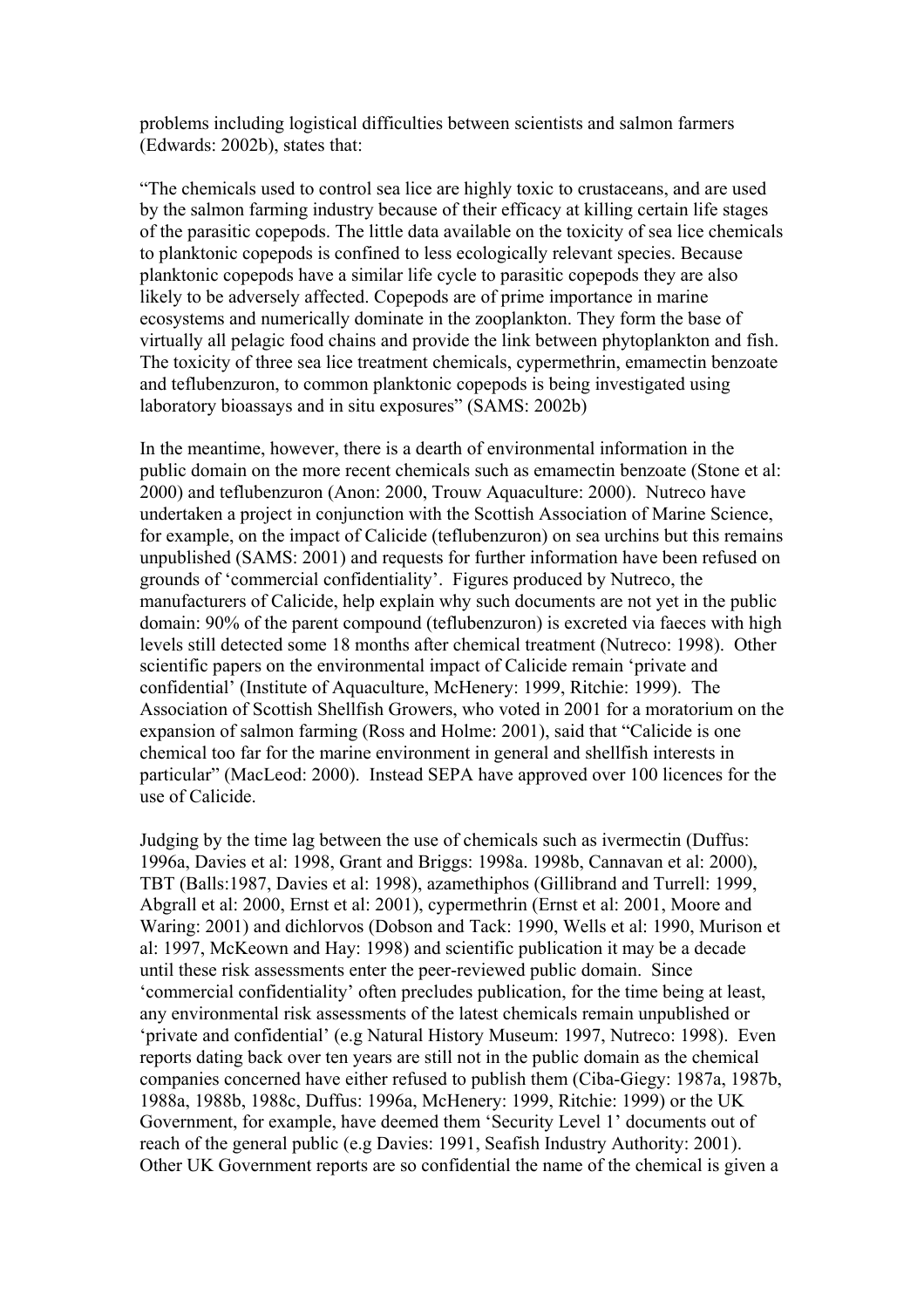security code instead of a name (Madden et al: 1992a, 1992b, McHenery: 1991a, 1991b, Callahan et al: 1992) or the documents are "not to be quoted without prior reference to the authors" (e.g Murison et al: 1990, Wells et al: 1990, Robertson et al: 1991, Scottish Office: 1992, McKeown and Hay: 1998, Gillibrand and Turrell: 1999). Such is the pervasive culture of secrecy in Scotland (Bristow: 2001, Edwards: 2001a, 2001b).

The most blatant example of the failure to control chemical discharges from salmon farms is the organophosphate pesticide dichlorvos (Ross and Horsman: 1988, Ross: 1990, Edwards: 2002a) which is also known as 'Nuvan', 'Aquagard' or 'Neguvon' (in fly spray killers it goes by the catchy trade name 'Doom'). In Scotland, trials of dichlorvos, which involved dangling dichlorvos fly-strips into the salmon cages, were conducted by Unilever in Loch Ailort in 1976 (Rae: 1979, Saward et al: 1982) and despite an increasing body of research showing both environmental and public health concerns (Stanislawska-Swiatkowska and Ranke-rybicka: 1976, Ross and Horsman: 1988, Murison et al: 1990, Murison et al: 1997, EPA: 2000) dichlorvos use on salmon farms in Scotland continued throughout the 1980s and 1990s (Novartis - formerly Ciba-Giegy withdrew the licence in November 1999). In Norway and the Faroes, the use of dichlorvos (and trichlorfon which degrades into dichlorvos) was discontinued in the mid-1990s (Roth: 2000) but ca. 7 tonnes were used in 1989 (ICES: 1999, Horsberg: 2000). The UK's Department of the Environment estimated in 1991 that "10-20 tonnes" of dichlorvos (up to 5 times all other household, pest control and agricultural uses combined) was used annually on Scottish salmon farms (DoE: 1991) and the Scottish Office calculated that "20-50 tonnes" were used in 1989 (Scottish Office: 1992). SEPA admitted this year that many licences to use dichlorvos are still active (Edwards: 2002a, Cameron: 2002b). So many litres of dichlorvos were poured into Scottish lochs that by the 1990s sea lice developed resistance (Jones et al: 1992).

Dichlorvos was also used extensively in Ireland (Tully and Morrissey: 1989) where a former worker with testicular cancer is now taking legal action (Connolly: 2002), Chile (SEPA: 1999a, Kent: 2000) and Norway (Samuelsen: 1987, Grave et al: 1991, Horsberg: 1999) with trials taking place in Canada (Cusack and Johnson: 1989, Castledine and Armstrong: 1990). In Norway, the quantities of dichlorvos used were so high that fatal organophosphate poisoning of the farmed salmon took place (Salte et al: 1987, Horsberg et al: 1989) and residues were detected in the flesh of the salmon (Horsberg and Hoy: 1990). In Canada, it was discovered that the dichlorvos pesticide formulation Aquagard (manufactured by Ciba Giegy), which consists of the solvent di-n-butyphthalate is more toxic to juvenile Atlantic salmon that the active ingredient dichlorvos alone (Burridge and Haya: 1995). Following on from evidence gathered by the US Environmental Protection Agency (EPA: 20000), in July 2001 the Department of Health's Committee on Mutagenicty in the UK finally published evidence that dichlorvos was carcinogenic (DoH: 2001) and in April 2002 the UK Government eventually banned the use of dichlorvos (DEFRA: 2002). As late as 1998 human trials of dichlorvos were being conducted in England on behalf of the American chemical company AMVAC (EWG: 1998, Walth and Pulaski: 1999). A study on the leukemia, lymphoma and testicular tumours in Western Ireland "found a significant increase in testicular tumours in agricultural workers other than farmers, albeit with very small numbers; this group comprised predominantly those engaged in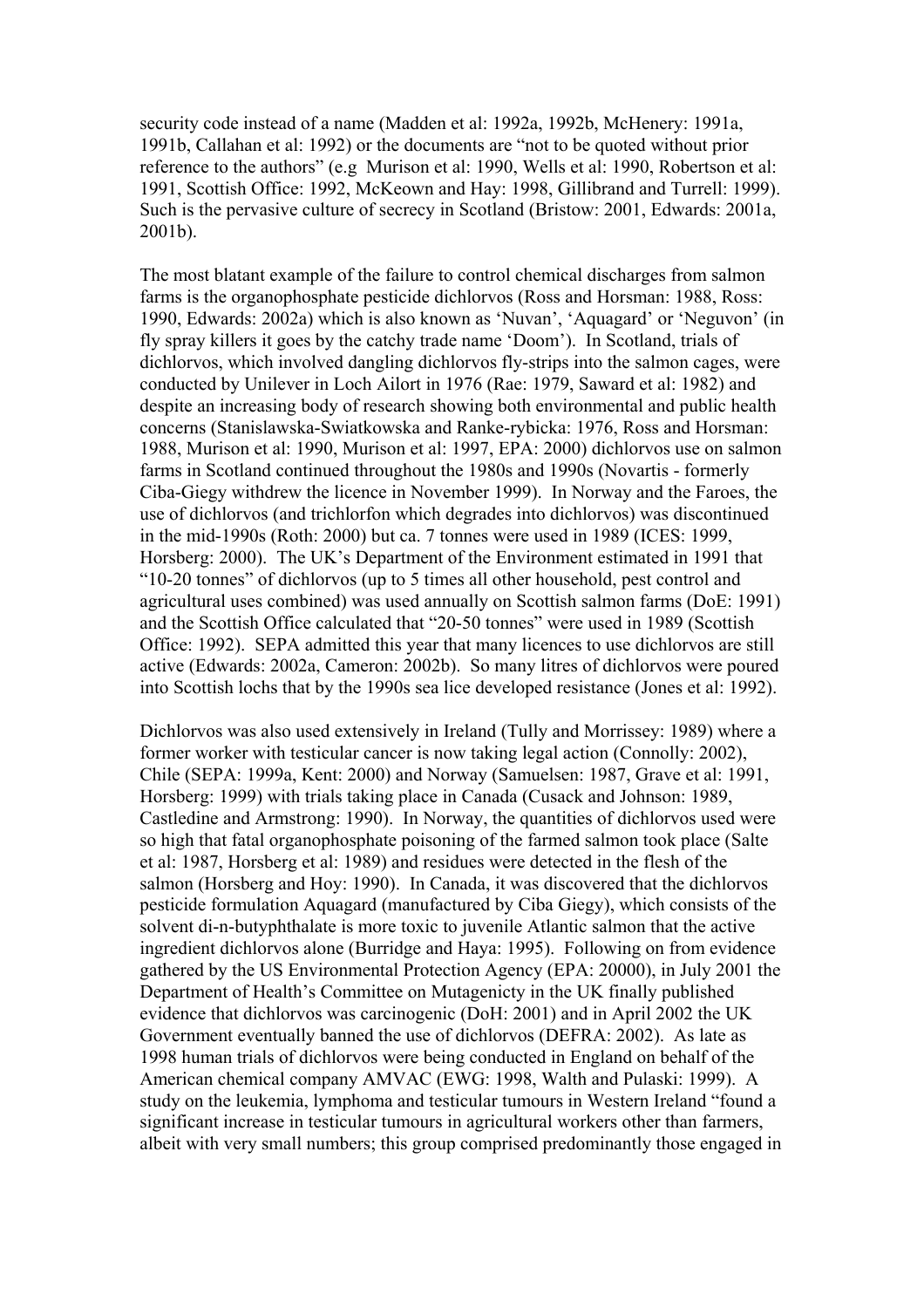fish farming" (Kelleher et al: 1998). Further studies are urgently required in other salmon farming coutries where dichlorvos use has been widespread. As yet:

"There is no evidence to date of an increase in this category of testicular malignancies in fish farm workers in other countries that retain adequate occupational surveillance data and have a significant fish farm industry such as Scotland and Scandinavia and there are no confimatory studies of tumours among the fish themselves, though potential toxicity to Nuvan, the principal agent used to control sea lice infestation has been studied at varying concentrations" (Kelleher et al: 1998, 656)

In Scotland, Norway, Ireland and Chile it seems salmon farmers have been blindly participating in a 25 year trial. Successful legal action in Ireland (Connolly: 2002) could open the floodgates to similar compensation claims.

The UK's Committee on Mutagenicity also published evidence showing malachite green was mutagenic in 1999 (Department of Health: 1999, Worldcatch: 2000, Carrell: 2001a). Malachite green has been used extensively, be it legally or illegally, in the UK (Alderman: 1985, Alderman: 1997), Norway (Jensen: 2001) and Chile (Franklin and Woods: 2001) for over 15 years and just last year was detected by the Veterinary Medicines Directorate in farmed salmon on sale in UK supermarkets (VMD: 2002). The same body also found PCBs in farmed salmon imported from Chile and Norway and in farmed trout from Denmark (Cameron: 2002c, VMD: 2002). Residues of chlordane, toxaphene, cadmium, DDT, dieldrin, oxytetracycline and dioxins have all been found in the flesh of farmed salmon. Copper and zinc from the excessive use of antifoulants have also been detected in sediments at over 20 times the safety limits (SEPA: 1998d) and the abuse of antibiotics has also left its mark (Capone et al: 1996). So extensive is the use of the artificial pigment canthaxanthin (Prodanou: 2001) that escaped salmon and fish feeding near salmon cages have been found containing pink dye (Fisheries Management and Ecology: 2000). And, rather vividly, "so persistent are these dyes that they tone the excrement to match" (Girling: 2001). The industry's purely cosmetic response has been to call such toxic chemicals 'vitamins', 'medicines', or 'chemotherapeutants'.

Ultimately, the policy of 'chemotherapy' is doomed to failure and it is certainly not sustainable (Alderman: 1999). Governments around the globe have colluded to allow salmon farmers free reign to pollute with impunity with soaring chemical use in aquaculture (Alderman: 1988, Meyer and Schnick: 1989, Michel and Alderman: 1992, Costello: 1993, Roth et al: 1993, Schnick et al: 1997, Schnick: 1998, Long: 2000, Rae: 2000, Roth: 2000, Costello et al: 2001, Henderson and Davies: 2001). Scientists have focused on the efficacy of killing sea lice to the exclusion of other marine impacts (Raverty: 1987, Buchanan: 1992, Stone et al: 2000, Toovey and Lyndon: 2000). Lest it be forgotten that sea lice are crustacea and so too are crabs, lobsters, prawns and shrimps and therefore chemicals designed to kill sea lice also have significant effects on other crustacea (Egidius and Moster: 1987, Murison et al: 1990, Berry: 1992, Burridge et al: 2000, Ernst et al: 2001). 'Harmonisation' of chemicals regulations is merely a euphemism for global approvals of yet more chemicals (Schnick: 1992, Armstrong: 1994, Schnick and Smith: 1999) with unknown synergistic effects of such a cocktail of chemicals. The only safe way of getting off the chemical treadmill is to start ripping out the salmon cages which have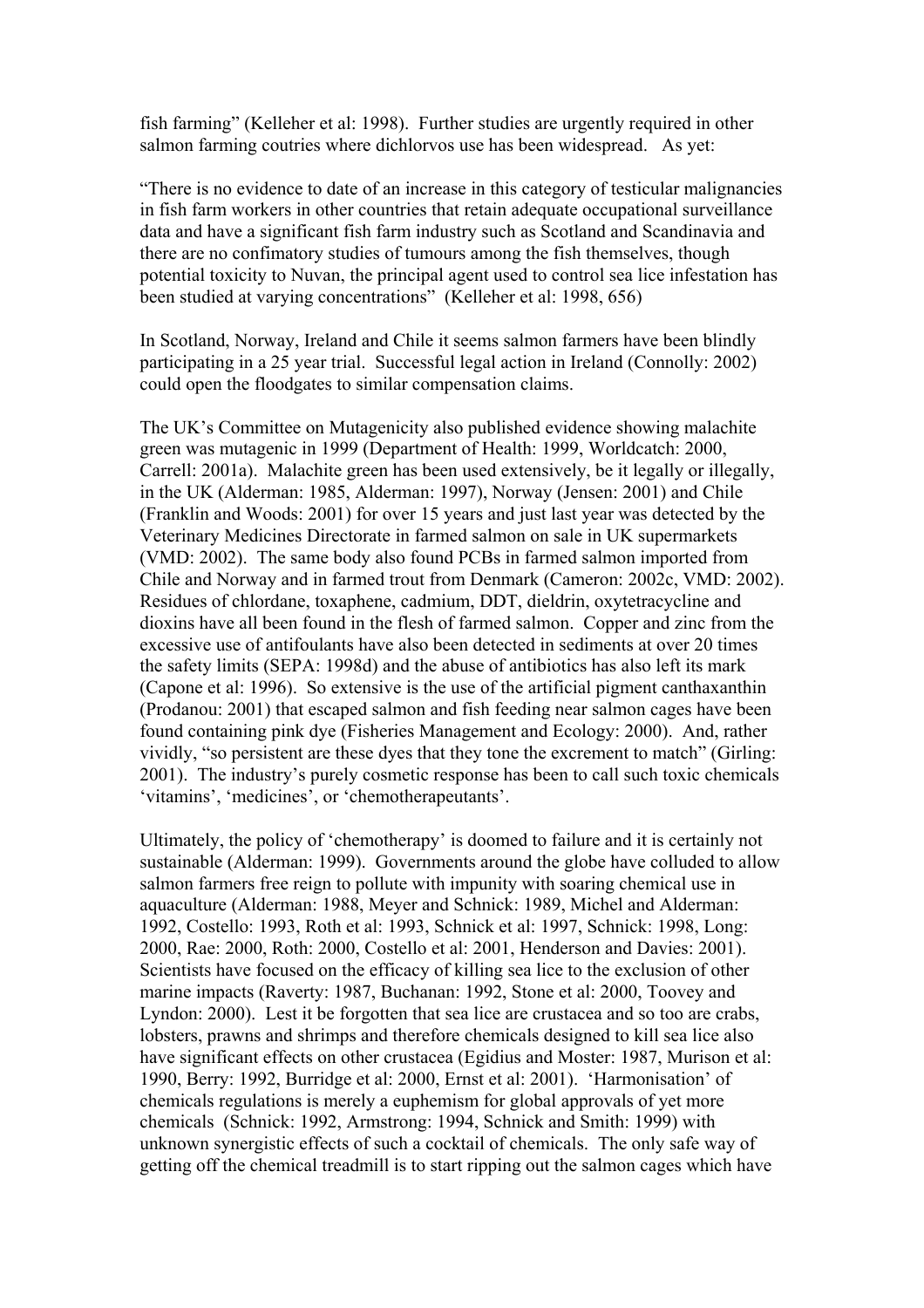spread like a cancer around our coasts. A moratorium on salmon farming expansion (Berry and Davison: 2001, Ecoceanos: 2001b) at the very least is urgently required. Last year Friends of the Earth Scotland called for a 'back to basics' approach advocating "The 3Rs": relocation, revocation and removal (FoE: 2001b). With a legacy of badly located farms and contaminated sites complete removal may be a bitter pill to swallow but it is the only sensible and sustainable solution. Moving cages around a single area (Goudey et al: 2001) is merely storing up problems for a later date (Pohle et al: 2001). Many farms in Scotland, for example in Loch Fyne and Loch Sunart, have been forced to move out of enclosed lochs due to overproduction (Staniford: 2001). The 'pollute and move on' mentality of shifting cultivation in the sea is surely not acceptable.

## Toxic salmon wastes:

The global advance of intensive salmon farming has meant that farmed fish have become agents of pollution rather than biological indicators of pollution (Ruokolahti: 1988, Frid and Mercer: 1989, Ross: 1989, Alvial: 1991, Tsutsumi et al 1991, Wu: 1995, Grant and Briggs: 1998a, 1998b, Ernst et al: 2001). The capacity of fish farms to pollute the freshwater and inshore coastal environment is well documented (Hinshaw: 1973, Odum: 1974, Solbe: 1982, Gowen and Bradbury: 1987, Pearson and Gowen: 1990, Kelly: 1993) but the scale of salmon farming expansion is such that the wider marine environment is now at risk (GESAMP: 1996). The carrying capacity of coastal areas to support sea cage salmon farming (Beveridge: 1984, Barg: 1992) was surely breached years ago (Folke et al: 1994, 1997, 1998). Salmon farms have been shown to pollute the area directly under the cages (Earll et al: 1984, Brown et al: 1987, Braaten et al: 1988, Lumb: 1989, Lewis and Metaxas: 1991, Hargrave et al: 1993, Black et al: 1994a, Black et al: 1996, Provost et al: 1997, Intrafish: 2001c, Piker et al: 2002) but this 'self-pollution' can also extend out much further into coastal waters (BBC: 2002) and over much longer periods (Nickell et al: 1995, Pohle et al: 2000, Pohle et al: 2001) than predicted by models (Silvert: 1992, Silvert: 1994, Gillibrand and Turrell: 1997, Silvert and Cromey: 2001, Gillibrand and Cromey: 2002).

The release of nutrients to the sea from salmon farms has been increasingly linked to hypernutrification and eutrophication (Ackefors and Enell: 1990, Aure and Stigebrant: 1990, Handy and Poxton: 1993, Gowen: 1994, Folke et al: 1997, Chen et al: 1999, ICES: 1999, Arzul et al: 1999, Edwards: 2000, MacGarvin: 2000, Martin: 2000, Navarro: 2000, Arzul et al: 2001, Girling: 2001, Arzul: 2002, Dosdat: 2002, SAMS: 2002c, Tett and Edwards: 2002). Chemical wastes from salmon farms have also been linked to wider toxic effects and phytoplankton changes (Raine et al: 1990, McKeown and Hay: 1998, Lutzhoft et al: 1999, Haya et al: 2001, SAMS: 2002a) as well as impacts on fish health (Horsberg and Hoy: 1990, Black et al: 1994b, Moore and Waring: 2001) and the build up of bacteria (Brown et al: 2000). Sea cage farms littering the coast are in effect using the marine environment as an open sewer. In enclosed areas with low flushing rates this equates to flushing your toilet only once a month. The untreated effluent, including toxic waste containing chemicals such as dioxins and PCBs, generated by salmon farms is hardly a drop in the ocean (Bergheim and Asgaard: 1996, Hennessey: 1996, SEPA: 1998c, Davies: 2000). A major source of the nitrogen and phosphorus contamination (and of PCBs and dioxins) is the fish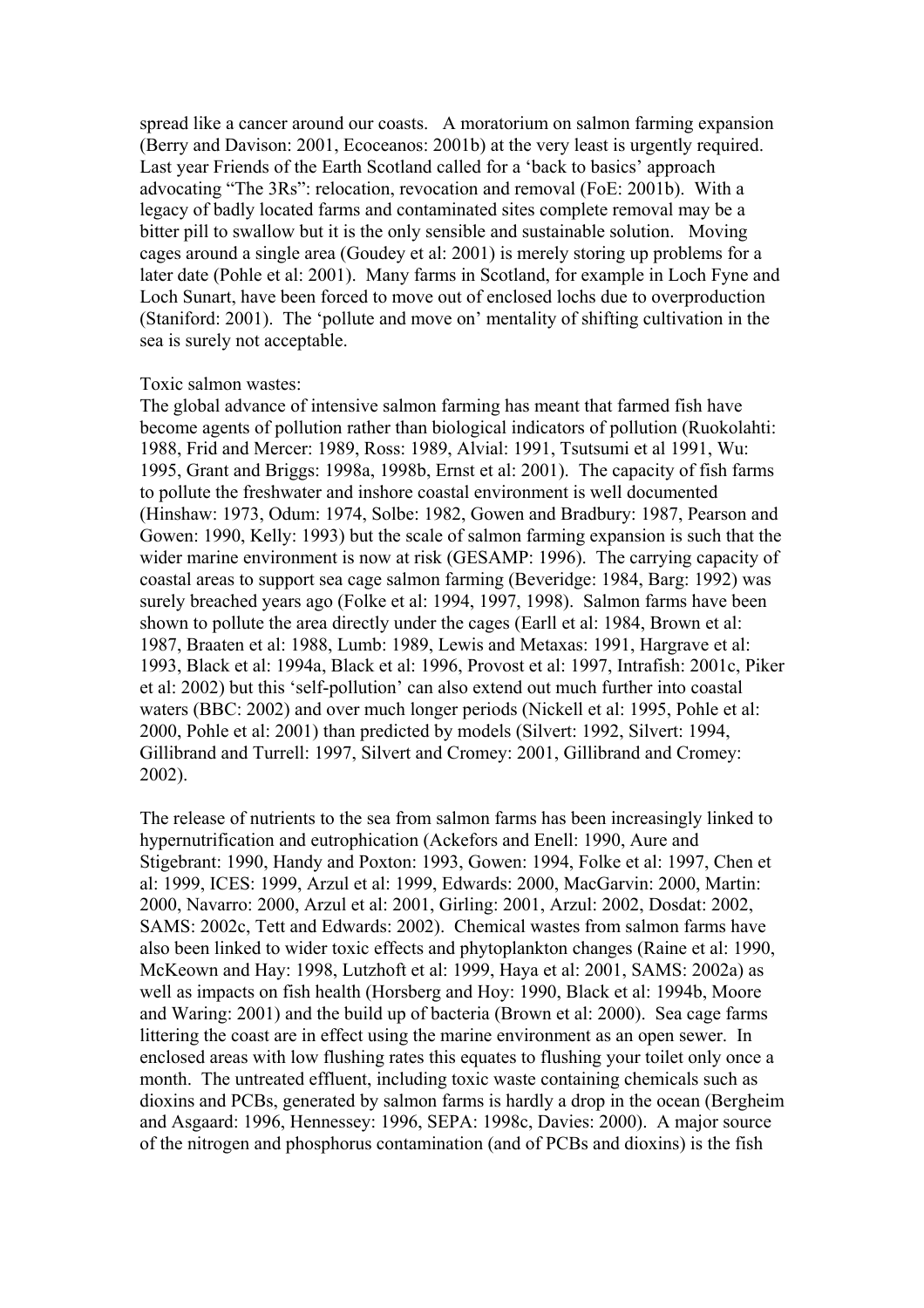feed itself (Johnsen and Wandsvik: 1991, Johnsen et al: 1993, Phillips et al: 1993, Talbot and Hole: 1994, Gavine et al: 1995, Arzul et al: 2002, Tacon: 2002).

At the European level, salmon farm wastes are receiving increasing scrutiny (Alabaster: 1982, Rosenthal et al: 1993, EC: 1995, HELCOM: 2001). The effluent from Norwegian salmon farms, for example, represents a significant and increasing part of Norway's coastal discharges of nitrogen and phosphorus (Braaten et al: 1983, Enell: 1995, Ervik: 1997, ENDS: 2000, Hansen et al: 2001). According to the Directorate for Nature Management phosphorus and nitrogen wastes from salmon farms increased from 2,500 to 3,500 tons and 13,000 to 16,000 tons respectively (DNM: 1999). It also stated that "in many countries, the aquaculture industry is the greatest source of human-created emissions of phosphorus and nitrogen". WWF have estimated that the 115,000 tonnes of Scottish salmon produced in 1999 equated with the phosphorus and nitrogen sewage waste equivalent of 9.4 million and 3.2 million people respectively (Scotland's population is only 5.1 million). Globally, salmon farms discharge the sewage waste equivalent of tens of millions of people. In the OSPAR Convention Area alone (including Scotland, Denmark, Norway and Ireland) nutrient discharges from aquaculture were estimated in 2000 at 36,000 tonnes of nitrogen and 6,000 tonnes of phosphorus (OSPAR: 2001). In the absence of discharges of human sewage, agricultural runoff or industrial effluent, aquaculture's contribution can be even more significant in isolated areas of the global economy.

Salmon farm wastes may tip the ecological balance to such an extent that toxic algal blooms are triggered (Black: 1993, Berry: 1999, Martin: 2000, Arzul: 2002). During the past decade, there has been a 'global epidemic' in marine microalgae that are harmful to finfish, shellfish and humans (Smayda: 1990, Hallengraef: 1993, Cookson: 2001). Mass mortalities of farmed salmon have been recorded recently in the Chiloe area of Chile (Carvajal: 2002), Shetland in Scotland (Cameron: 2001a) and in Norway (Tangen: 2002) where millions have died in their cages leading to severe financial losses (Cookson: 2001) and huge compensation claims. Mass mortalities are not new (e.g. Bruno et al: 1989) but their frequency is increasing. The crux of this simmering debate (Folke et al: 1994, Berry: 1996, Black et al: 1997, Folke et al: 1997, G3 Consulting: 2000, Berry: 2000, Scottish Executive: 2000) lies in the question of culpability and, ultimately, insurance liability. For example, are salmon mortalities always 'natural' phenomena or are some harmful algal blooms self-induced by the excess generation of toxic salmon farm wastes (Martin: 2000, AQUATOXSAL: 2002)? Instead of salmon farmers receiving financial compensation for mass mortalities due to algal blooms ('the polluter gets paid principle' in practice) should not shellfish farmers and fishermen be paid compensation by salmon farmers responsible for the spread of toxic algal blooms affecting their rural livelihood?

Harmful algal blooms, hypernutrification and eutrophication associated with intensive aquaculture operations have been recorded in Scotland (Jones et al: 1982, Austin: 1983, Gowen et al: 1983, Gowen et al: 1988, Stirling and Dey: 1990, Gowen and Ezzi: 1992, Handy and Poxton: 1993, Berry: 1999, Navarro: 2000), Ireland (Gowen: 1990, Massik and Costello: 1995), Norway (Persson: 1991, Wallin and Hakanson: 1991, Kaartvedt et al: 1991), Japan (Nishimura: 1982, Parsons et al: 1990), Finland and Sweden (Ruokolahti: 1988, Ronnberg et al: 1992), Hong Kong (Wong and Wu: 1987, Wu: 1994, 1999), New Zealand (Pridmore and Rutherford: 1992, Rhodes et al: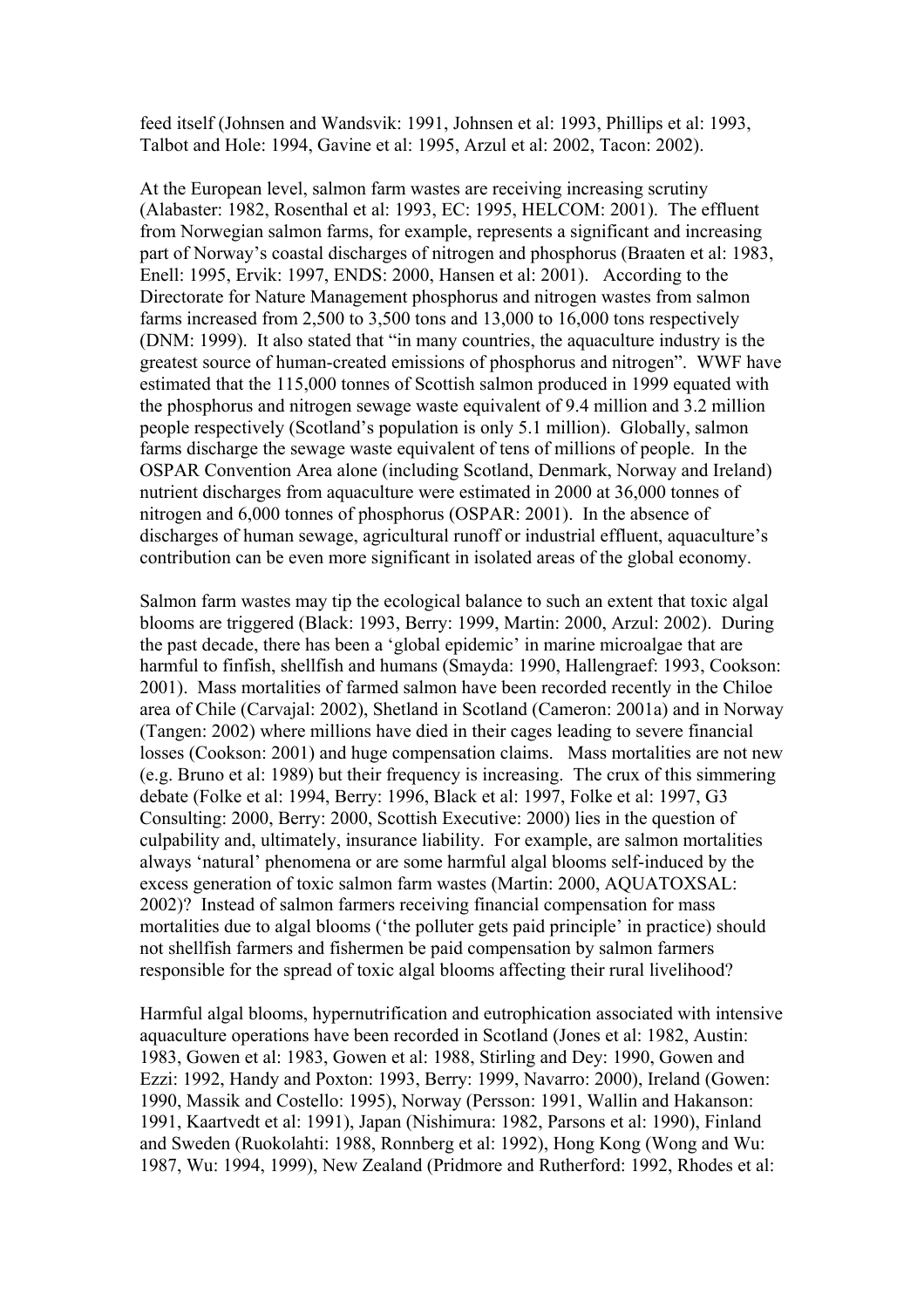2001), Tasmania (Crawford et al: 2001), Canada (Wildish et al: 1993, Smith et al: 2001) and Chile (Arzul et al: 1999). Amnesic, Paralytic and Diarrhetic Shellfish Poisoning events have plagued the Scottish (Gowen: 1987, Berry: 1997, Gallacher et al: 2000, MacLeod: 2000), Canadian (Whyte et al: 2000), Irish (Gowen and Bloomfield: 1996, O'Boyle et al: 2000), Chilean (Clement, A and Lembeye: 1993, Arzul et al: 1999), New Zealand (Mackenzie: 2000) and Norwegian (Dahl: 1989, Tangen: 2002) coasts. Suffice to say that the evidence pointing to a causal link, in certain areas, between toxic algal blooms and salmon farming is surely now beyond reasonable doubt. For example, a recent study by the Scottish Association of Marine Science funded by the EC (Navaroo: 2000) found significant planktonic ecosystem impacts of salmon cage aquaculture in Loch Fyne, Scotland:

"Results to date reveal higher concentrations of ammonia, organic phosphorus and nitrogen at the stations near the fish farm during most months. They also show higher abundance of bacteria, nanoflagellates and ciliates. This suggests that fish farm effluents are enhancing local concentrations of organic and inorganic nutrient. The associated higher abundances of heterotrophic micro-organisms near the fish farm suggest that these nutrients may in turn be directly or indirectly enhancing microbial activity"

The international community have finally begun to tackle the issue with the International Council for the Exploration of the Sea (ICES) asking in 1999: "Are the excreta produced by mariculture (finfish and shellfish farming) capable of causing significant changes in the growth of coastal phytoplankton species, particularly of toxin producers?" AQUATOXSAL, for example, is an EC-funded research project involving Chile, Argentina, France and Germany investigating the links between salmon farm wastes and toxic algal blooms (Arzul et al: 1999, Arzul: 2002, AQUATOXSAL: 2002). As part of AQUATOXSAL, conferences took place in Puerto Montt, Chile in 1999 and Brest, France in 2001 with publication of a final report expected later this year (Arzul, pers.comm). Although the final proceedings are not yet available the AQUATOXSAL web-site (http://www.aquatoxsal.de) does provide some details and the AQUATOXSAL forum (http://www.aquatoxsal.de/forum/index.html) asks if there is "evidence for blooms due to salmonid aquaculture?" (AQUATOXSAL: 2002). It raises a number of issues:

"We can extrapolate from our data that the input of inorganic nitrogen coming from all fish farms in the X. Region in Chile is very high (approx. 17.000 t N). The influence on the benthos is well documented and we have a clear relation to aquaculture activities. My question to you: Do we have evidences (sic) that there is an increase of primary productivity (phytoplankton, seaweed) in the last years in this region?"

Certainly, in the last year toxic algal blooms have devastated farmed salmon and shellfish along the Chilean coast and have even caused human fatalities (Intrafish: 2002c). Another EC project - MERAMED - is investigating environmental impacts of sea cage fish farming such as sea bass, sea bream and tuna in the Mediterranean (MERAMED: 2001). In Scotland, in response to a petition (PE 96) by marine toxicologist Allan Berry (Berry: 2000), the Scottish Executive have hired Professor Ted Smayda of the University of Rhode Island to assess "the impact of nutrient inputs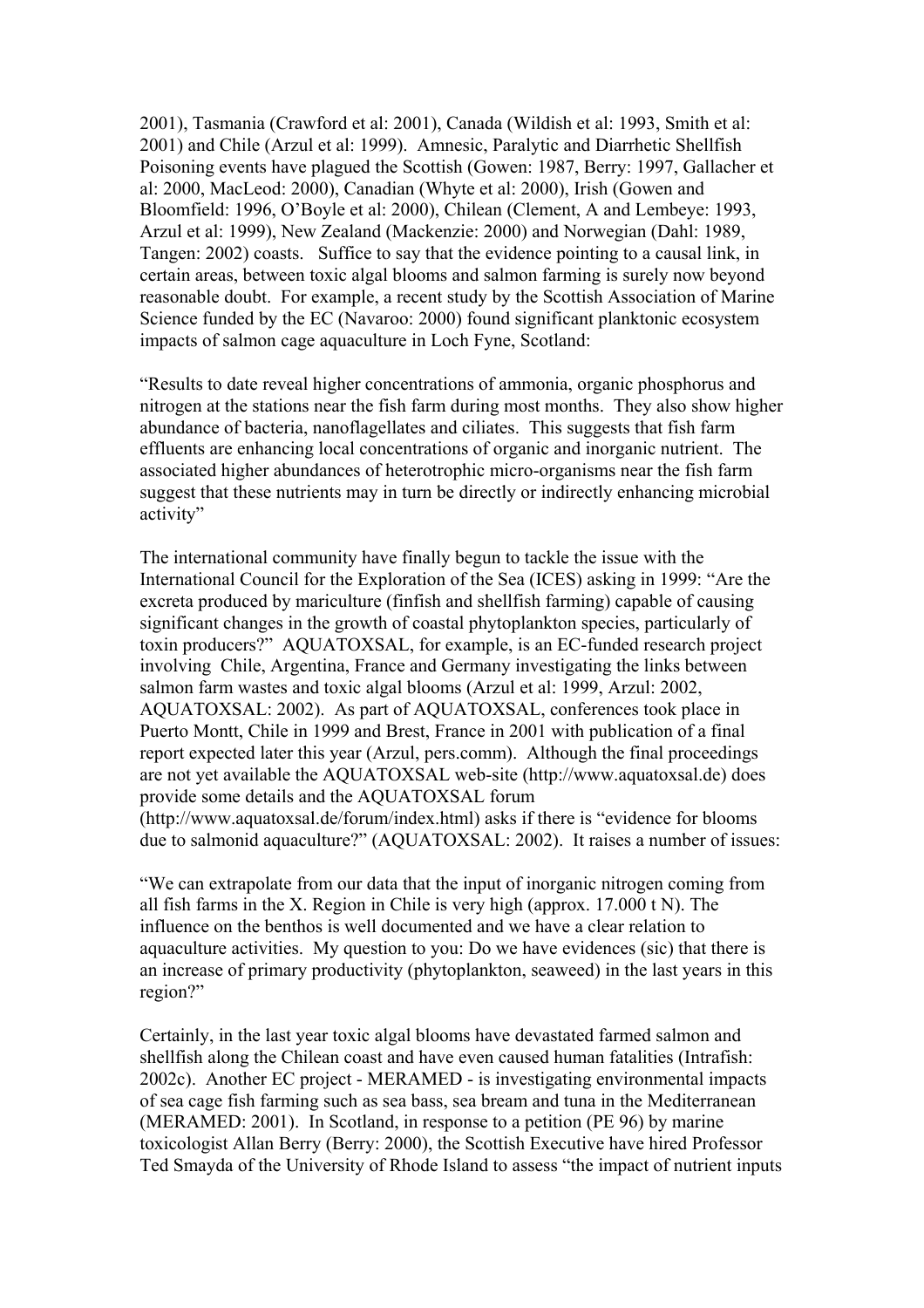from fish farms on the algal communities of the Scottish coastal zone". Another ongoing five-year project began in 1999 to investigate the impact of sea lice chemicals including impacts on zooplantkon and phytoplankton (SAMS: 2002a, 2002c, Edwards: 2002). Previously, the Scottish Executive published a critique of PE 96 (Scottish Executive: 2000) and the Scottish Parliament concluded in November 1999 that "further research into the alleged link between fish farming and outbreaks of shellfish toxicity take place as a matter of urgency" (Scottish Parliament: 1999). Dissatisfied with the response from the Scottish Parliament Mr Berry has now petitioned the European Parliament asking for an investigation into the link between toxic algal blooms and salmon farming (Ross: 2001).

In British Columbia the Pollution and Prevention and Remediation Branch of the Ministry of Environment hired consultants to "document emerging research with respect to plankton blooms and netcages" (G3 Consulting: 2000). Particular problem areas in Canada include Broughton Archipelago (Sutherland et al: 2001) and the Bay of Fundy (Wildish et al: 1993, Pohle et al: 2000). In the L'Etang Inlet, Bay of Fundy, "aquaculture operations are the largest anthropogenic source of nutrient inputs" (Milewski: 2001). In Scotland, an ongoing project by the Marine Laboratory Aberdeen and the Scottish Environment Protection Agency (to be completed in August 2002) is focusing on ten lochs which have been identified as 'hot spots' (Cameron: 2001b, Scottish Executive: 2002). If excess nutrient enrichment or eutrophication is discovered (Tett and Edwards: 2002) there is a real risk that curbs will be made on Scotland's 350 salmon farms. In Scandinavia, where in addition to Norwegian salmon farming there is a significant trout farming industry in Denmark and Finland, HELCOM has recently adopted stricter "measures aimed at the reduction of discharges from marine fish farms" (HELCOM: 2001).

In an attempt to deal with the increasing waste problem, scientific research has focused on the use of seaweeds to remove salmon farm waste (Chopin et al: 1999, Troell et al: 1999, Buschmann et al: 2001, Chopin et al: 2001, Watanbe: 2001), the addition of chemicals or clays to 'neutralise' toxic wastes (Rensel: 2000) and the use of 'nappies' to collect wastes (SEPA: 1998c). In the final analysis, completely closed systems for the containment of contaminated wastes can be the only sustainable solution and that necessarily rules out open sea cage salmon farming (Cripps: 1994, Cripps and Kelly: 1996, Costa-Pierce: 1996). If salmon farming is to have any kind of future, closed sea cage salmon systems may offer an alternative (G3 Consulting: 2000). Even integrated systems of seaweed and salmon, for example (Troell et al: 1997), only deal with a fraction of the waste and such a system will have difficulties resolving the issue of contamination of PCBs, dioxins and the suite of toxic chemicals used on salmon farms. The fact that some of the chemicals used on salmon farms actually kill seaweeds might be somewhat of a stumbling block (Robertson et al: 1991). The solution to pollution is not dilution.

Food for thought:

Salmon farming is dead in the water (Miller: 2001b). Nor can the sea cage farming of other marine species such as tuna, sea bass, cod, halibut, sea bream and haddock necessarily avoid the same fatal mistakes (Philippine Daily Inquirer: 2002). The farming of finfish represents a health hazard (Staniford: 1999, WHO: 1999, Paone: 2000a, Sandison, B: 2001, Bonham-Carter: 2001, Brouwer: 2001, Dowden: 2001,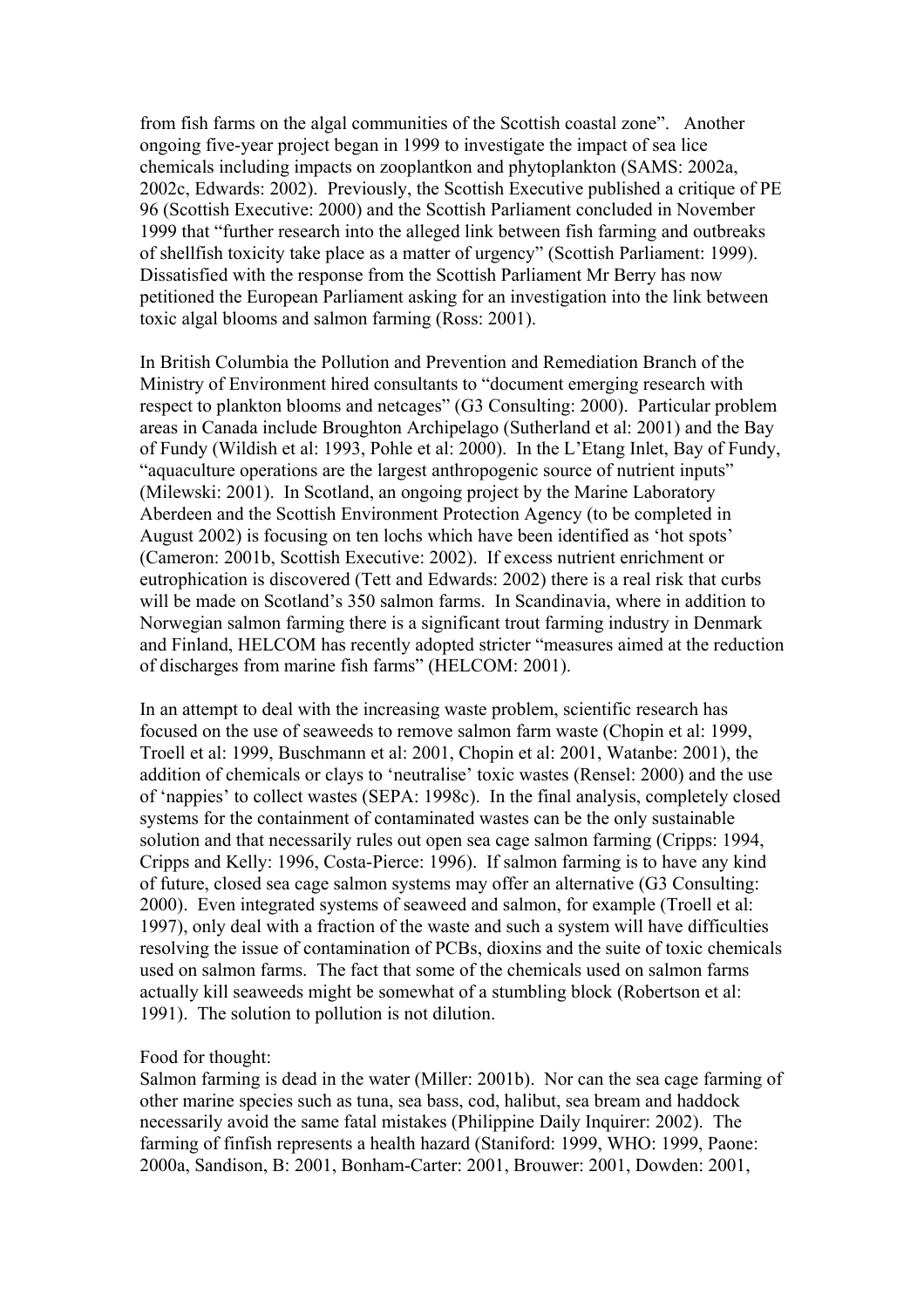Edwards: 2001b, Grigson and Black: 2001, Healthwell: 2001, Humphrys: 2001, Lazaroff: 2001, New Straits Times: 2001). Cage aquaculture (Beveridge: 1996) in the sea is one of the major new polluters of the new millennium. In the Northern hemisphere especially (Allsop et al: 1999, Lundebye et al: 2000), we have polluted our marine environment to such an extent that we are now reaping the consequences in the biomagnification of contaminants up through our food chain (Allsop et al: 2000). The consumption of fish from areas such as the Baltic (Kiviranta et al: 2002) and by extension the use of fishmeal and fish oil in salmon farming diets from contaminated areas (Lundebye et al: 2000) carries with it a public health warning. Seafood products are a real cause of Government concern in the UK (MAFF: 1999, Seafish Industry Authority: 2001) and elsewhere. In particular, the farming of fish high up the food chain is an extremely efficient way of concentrating contaminants. In November 2000 the EC's Scientific Committee on Animal Nutrition stated that "fish meal and fish oil are the most heavily contaminated feed materials with products of European fish stocks more heavily contaminated than those from South Pacific stock by a factor of ca. eight" (EC: 2000a) whilst the EC's Scientific Committee on Food stated that fish can contain ten times higher levels of dioxins than some other foodstuffs and can represent up to 63% of the average daily exposure to dioxins (EC: 2000b).

Since 'you are what you eat' it comes as no surprise to discover that farmed salmon contains high levels of PCBs and dioxins (Mac et al: 1979, Jacobs et al: 2000, Edwards: 2001b, Wigan: 2001, Easton et al: 2002, FSAI: 2002). Fish oil is now so contaminated (Jacobs et al: 1997, Jacobs et al: 1998, Lundebye et al: 2000) it should carry a 'hazardous goods' label. Fatty fish such as farmed salmon, which has up to 4-5 times the fat content of wild salmon (Fracassini: 2001, Leake: 2001), presents an even higher risk. That the salmon industry increased the fish oil (and hence the fat) content of fish feed from 8% in 1979 to up to 40% in current diets (Davies: 2000, Jystad: 2001) when knowledge of health risks of contaminated fish feed existed over 20 years ago (Mac et al: 1979) shows their utter contempt for consumer protection. Given the level of prior knowledge apparent within the industry it is therefore difficult to describe salmon farming's use of organic contaminants as "unintentional" (Hellou et al: 2002b). In fact, when the European Commission gathered data on PCBs and dioxins in fish feed they found that there was a lack of Government studies but that "possibly more have been carried out within the industries but have not been published" (EC: 2002a). How many more industry-sponsored studies exist in 'private and confidential' Government reports (e.g Seafish Industry Authority: 2001)?

Farmed fish feed is so fatty and contaminated that it even stains the seabed (Henderson et al: 1997, Pirie: 2001, SEPA: 2001a, Hellou et al: 2002a, Hellou et al: 2002b). That the world's largest salmon feed company, Nutreco, recently appointed a Corporate Director of Food Safety and are desperately trying to substitute fish oils with vegetable oils shows how difficult a task the industry now faces (Hole: 2002, Sinnott: 2002, Smith: 2002). Nor will it make the task any easier to hear that rendered animal by-products are judged as a "necessity in the new millennium" (Tacon: 2000), especially when the BSE food scare is still fresh in the minds of the public (Bonham-Carter: 2001, Meikle: 2002). According to Marine Harvest (a subsidiary of Nutreco) the dioxin issue has "not yet reached the pinnacle" with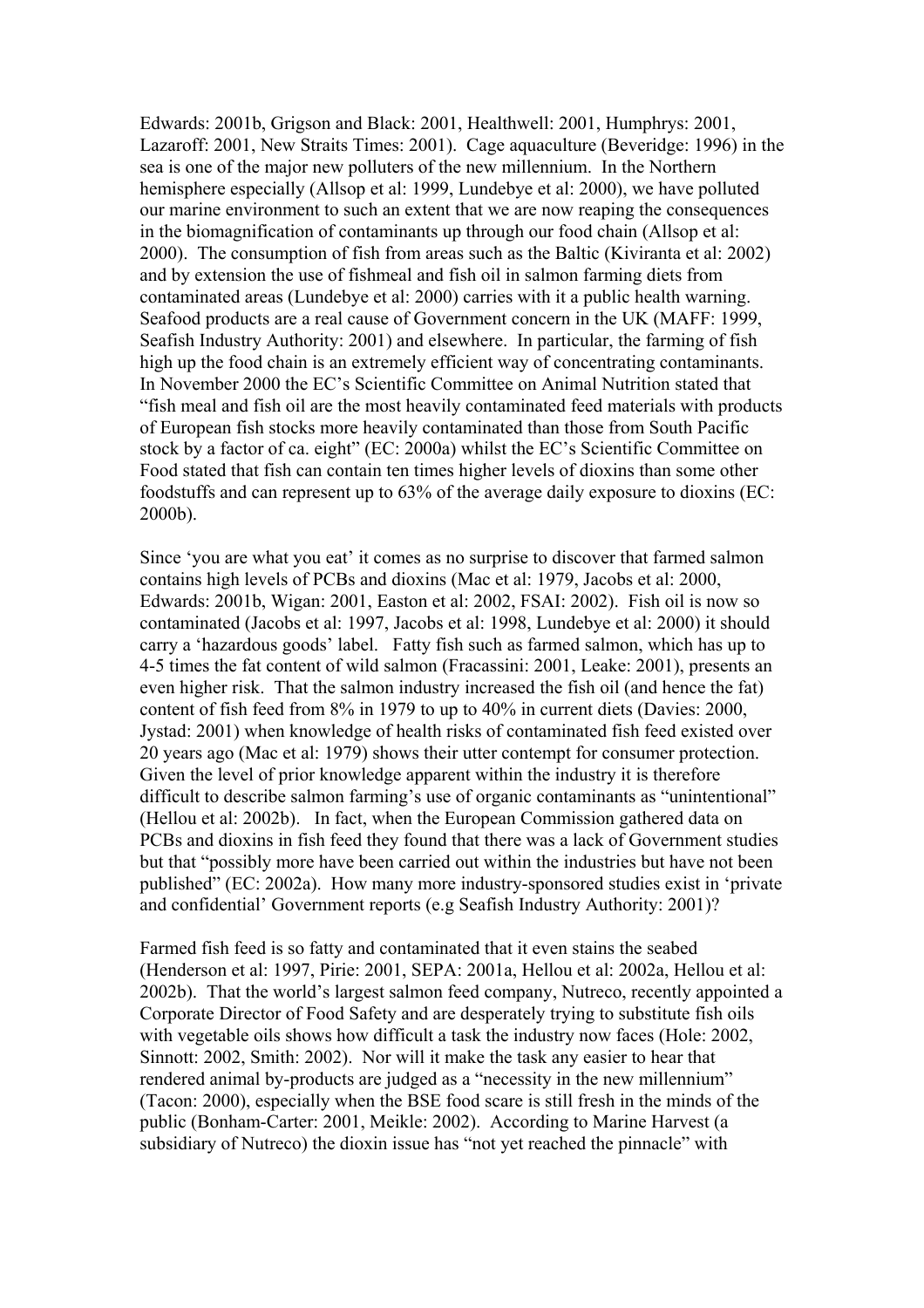ongoing challenges including listeria, antibiotics, salmonella, PCBs and GM ingredients (Fagan: 2001). Nutreco (Nutreco: 2001b) also claimed that:

"Nutreco has in place a system for monitoring dioxins and PCBs in all raw materials used. Since this scheme came into place during 1999 Nutreco Aquaculture has stayed beneath proposed EU levels for dioxins. Nutreco Aquaculture fish feed companies have increased the proportion of fish meal and fish oil coming from the Pacific sources…Nutreco Aquaculture is actively eliminating fish meal and fish oil from suspect sources and the process will be complete in 2001"

With consumers losing trust in 'suspect' farmed salmon there are serious question marks over the safety of Nutreco's product (Stanley: 2001). Next week's Nutrecosponsored Aquavision conference (Nutreco: 2002) will search for answers concerning food safety and salmon farming. In answer to their own question - "if farmed salmon contains dioxins, is it safe to eat?" (Nutreco: 2001c) - the only safe answer is surely 'no'.

Such is the concern that in the UK, for example, the Food Standards Agency is currently advising consumers only to eat one portion of oily fish per week (FSA: 2001) and are launching a new testing programme for dioxins in farmed salmon. In Norway and Finland there are health concerns over eating too much fish (Horsberg: 1999, ENDS: 2001, Kiviranta et al: 2002) and over the contamination of fish meal (Lundebye et al: 2000). The EC are also engaged in a programme to test for PCBs and dioxins in a range of fish including Chilean, Norwegian, Canadian and Scottish farmed salmon. Once collated, this information will ideally allow comparisons to be made between Northern and Southern hemisphere, freshwater and marine, finfish and shellfish and between farmed and wild. Consumers, for the first time, will therefore be able to make an informed decision about the fish they are buying. Little wonder salmon farming companies and supermarkets are reluctant to even label their fish as 'farmed' (Fracassini: 2001, Blythman: 2002). Whether they will ever label artificial colourings (Forristal: 2000), chemicals used on salmon farms (Fracassini: 2001) or the disease history of farms (Edwards: 1999) is another matter entirely. Some supermarkets are pressurising salmon farmers to use less pesticides (Naysmith: 2001b) but there is a long way to go before they clean up their act (Cook: 2001, Hendersen and Davies: 2001, SEPA: 2002, VMD: 2002). Given the 'hidden extras', customers are clearly getting more than they bargained for when opting for cheap BOGOF (Buy One Get One Free) farmed salmon. In the meantime consumers are being asked to "Go Wild" and steer clear of factory farmed fish (Zuckerman: 1999, FoE: 2001a, Morton: 2001, New Straits Times: 2001, David Suzuki: 2002, Ecotrust: 2002, Grace Factory Farm Project: 2002, Miller: 2002).

Notes:

[1] A response to the paper by Naylor et al in Nature (2000) has been submitted to Marine Pollution Bulletin:

Roth, Eva, Hans Ackefors, Frank Asche, Christian Balnath, Edward Black, Kenneth Black, Andrew Boghen, Craig Browdy, Peter Burbridge, John D. Castell, George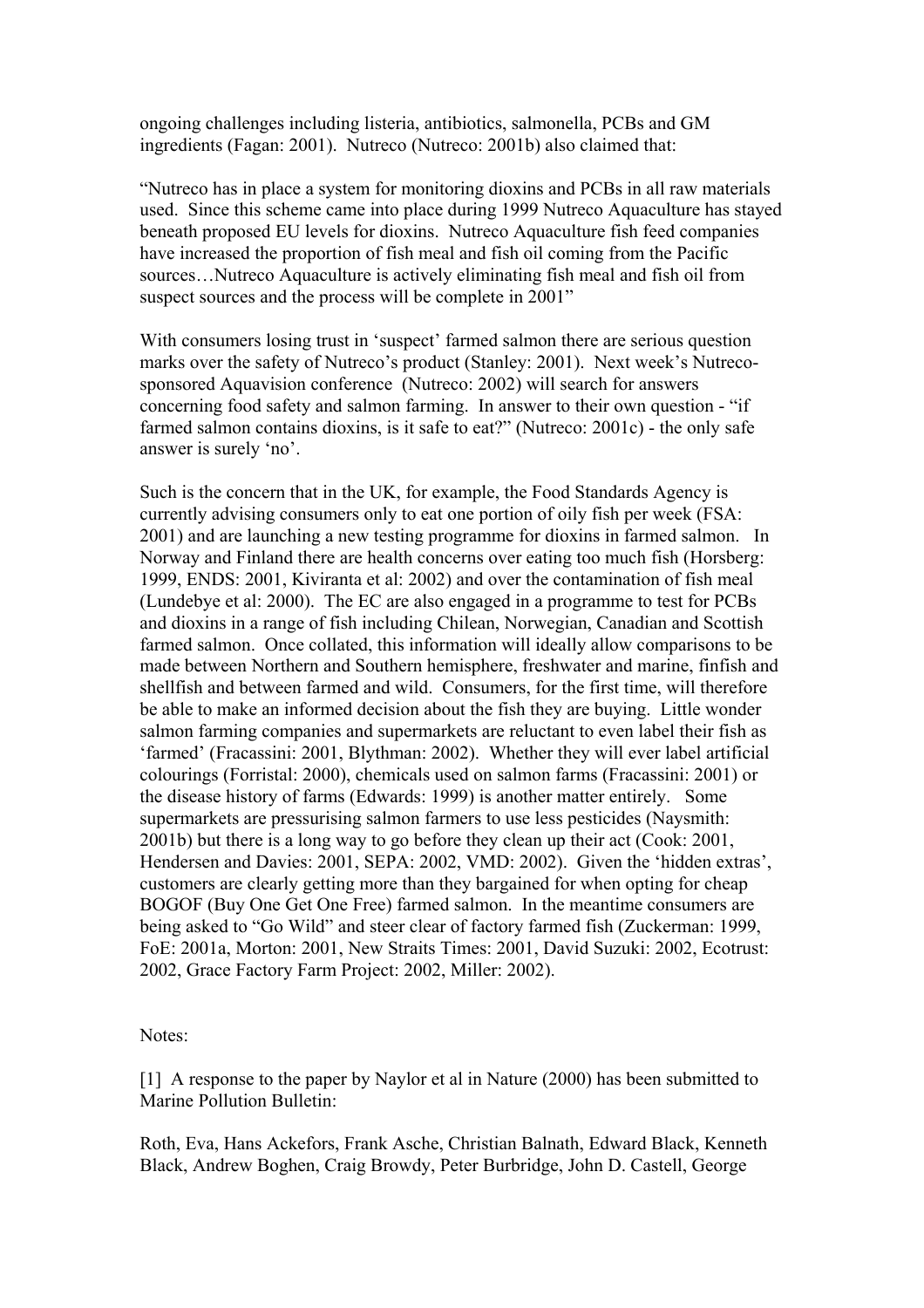Chamberlain, Konrad Dabrowski, Ian Davies, Antoine Dosdat, Anastasio Eleftheriou, Arne Ervik, Hillel Gordin, Christopher S. Heinig, Volker Hilge, Ioannis Karakassis, Holmer Kuhlmann, Thomas Landry, Mathias von Lukowicz, Jaqueline McGlade, Andrew Price, Robertt B. Rheault, Harald Rosenthal, Ulrich Saint-Paul, Paul A. Sandifer, Marco Saroglia, William Silvert, Werner Steffens, Doris Soto, Laszlo Varadi, Johan Verreth, Marc Verdegem, Uwe Waller. 2001? An intellectual injustice to aquaculture development: a response to the review article on "Effect of aquaculture on world fish supplies". Marine Pollution Bull. (submitted). http://silvert.home.sapo.pt/topics.htm#impacts

As yet, the paper remains unpublished except on the internet: http://response.home.sapo.pt/index.html http://response.home.sapo.pt/draft.htm

References:

Abgrall, P et al (2000) Sublethal effects of azamethiphos on shelter use by juvenile lobsters (Homarus americanus). Aquaculture 181, 1-10

Ackefors, H and Rosen, C G (1979) Farming aquatic animals: the emergence of a world-wide industry with profound ecological consequences. Ambio 8 (4), 132-143

Ackefors, H and Enell, M (1990) Discharge of nutrients from Swedish fish farming to adjacent sea areas. Ambio 19, 28-35

Aitken, D and Sinclair, M (1995) From capture to culture: exploring the limits of marine productivity. World Aquaculture 26 (3), 21- 34

Alabaster, J S (1982) Report of the EIFAC workshop on fish farm effluents. EIFAC Technical Paper 41. FAO, Rome

Alderman, D J (1985) Malachite green: a review. Journal of Fish Diseases 8, 289- 298

http://www.agri-aqua.ait.ac.th/aahri/seaadcp/AAHRI/Newsletter/art11.htm

Alderman, D J (1988) Fisheries chemotherapy: a review. Advances in Aquaculture 3, 1-61

Alderman, D J (1997) Chemicals in the hatchery. Fish Farmer, March/April http://203.162.139.22/sardi/emailnew/n33.htm

Alderman, D J (1999) Chemicals in aquaculture. In Sustainable aquaculture. Balkema, Rotterdam

Allsop, M et al (1999) The tip of the iceberg: state of knowledge on persistent organic pollutants in Europe and the Arctic. Greenpeace International, Amsterdam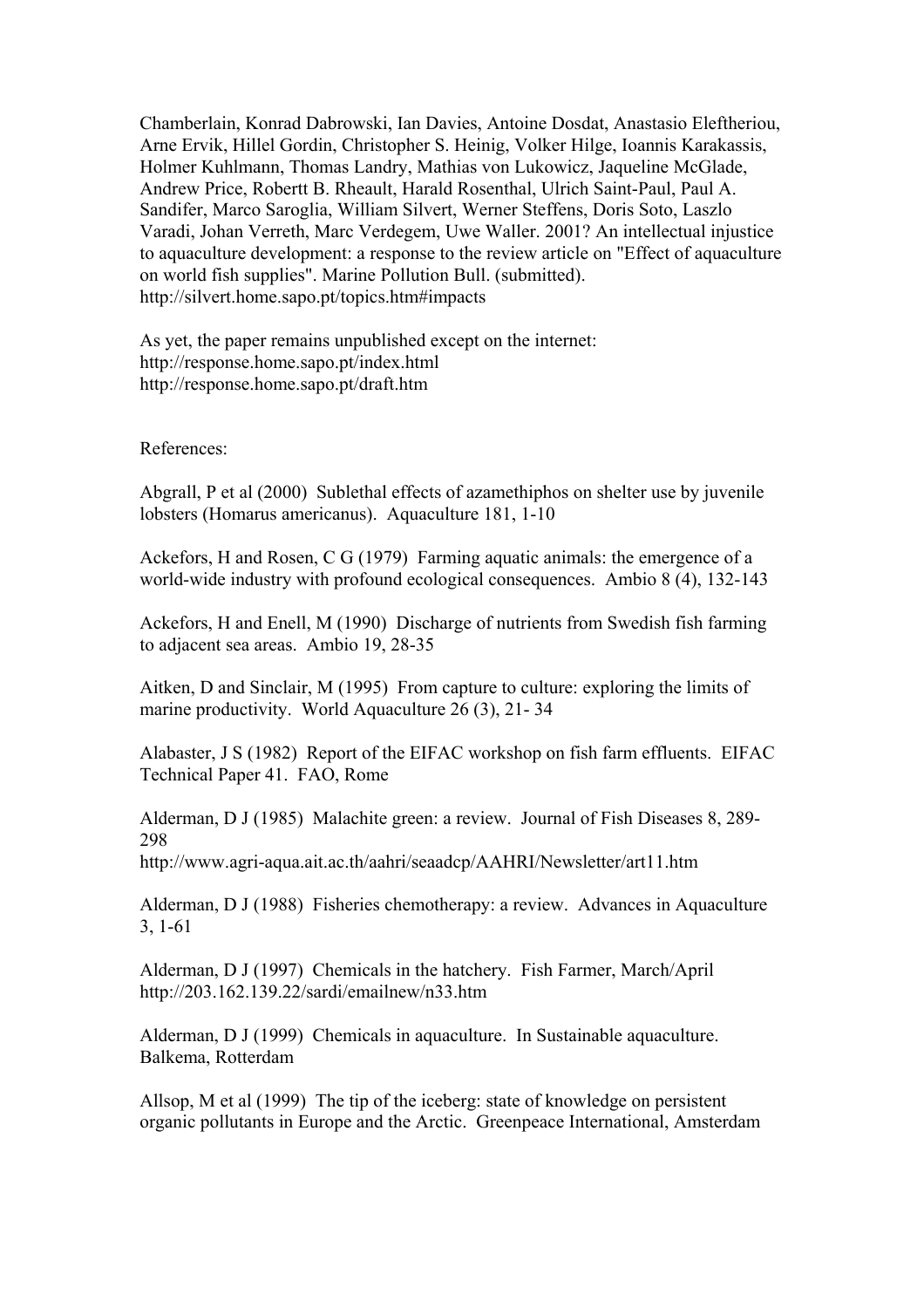Allsop, M et al (2000) A recipe for disaster: a review of persistent organic pollutants in food. Greenpeace International, Amsterdam

Alvial, A L (1991) Aquaculture in Chilean enclosed coastal seas: management and prospects. Marine Pollution Bulletin 23, 13-21

Anon (2000) Calicide - a critique of its proposed licence by SEPA as a sea lice control agent in salmonid aquaculture. http://ourworld.compuserve.com/homepages/BMLSS/Calcide.htm http://members.tripod.com/s.o.w/november2.htm http://www.worldcatch.com/page/WC\_Article\_View.wc?ID=3795

AQUATOXSAL (2002) Aquaculture management and ecological interaction of noxius phytoplankton developments in the south of Latin America. European Commission funded project conducted by IFREMER (France), University of Kiel (Germany), Instituto Nacional de Investigacion y Desarrollo Pesquero (Argentina) and Intituto Tecnologico del Salmon S.A (Chile) http://www.aquatoxsal.de http://www.aquatoxsal.de/Intro/Final\_Report/IFREMER/hauptteil\_ifremer.html http://www.crmonline.de/Deutsch/Kusten\_News/Aquatoxsal/hauptteil\_aquatoxsal.html

Arias, A (2002) Salmon production slims down - export production fell during March to  $25.943$  tonnes. Fisheries Information Service,  $9<sup>th</sup>$  May http://www.fis.com/fis/worldnews/worldnews.asp?monthyear=5- 2002&day=9&id=2226&l=e&country=&special=&ndb=1

Armstrong, R D (1994) Sea lice treatment registration for Canadian fish farms. Bulletin of the Aquaculture Association of Canada 94 (1), 29-33

Arzul, G, Clement, A and Seguel, M (1999) Preservation of marine environment in the South of Latin America: aquaculture expansion and phytoplankton development. International workshop in Puerto Montt, 8-9<sup>th</sup> April http://www.aquatoxsal.de http://www.ifremer.fr/delec/pp/aquatox.htm

Arzul, G, Seguel , M and Clement, A (2001) Effect of marine animal excretions on differential growth of phytoplankton species. ICES Journal of Marine Science 58 (2), 386-390 http://www.sundayherald.com/6758 http://www.ices.dk/symposia/eem/eemoral.htm

Arzul, G (2002) Aquaculture, environment and phytoplankton. Proceedings of a conference in Brest,  $21<sup>st</sup> - 23<sup>rd</sup>$  May (to be published later this year: Arzul, pers.comm) http://www.bretagne-

online.com/telegram/htdocs/archive/2001/20010521/29\_LOCALES\_NORD/article/ar t\_010607020A\_2742876.htm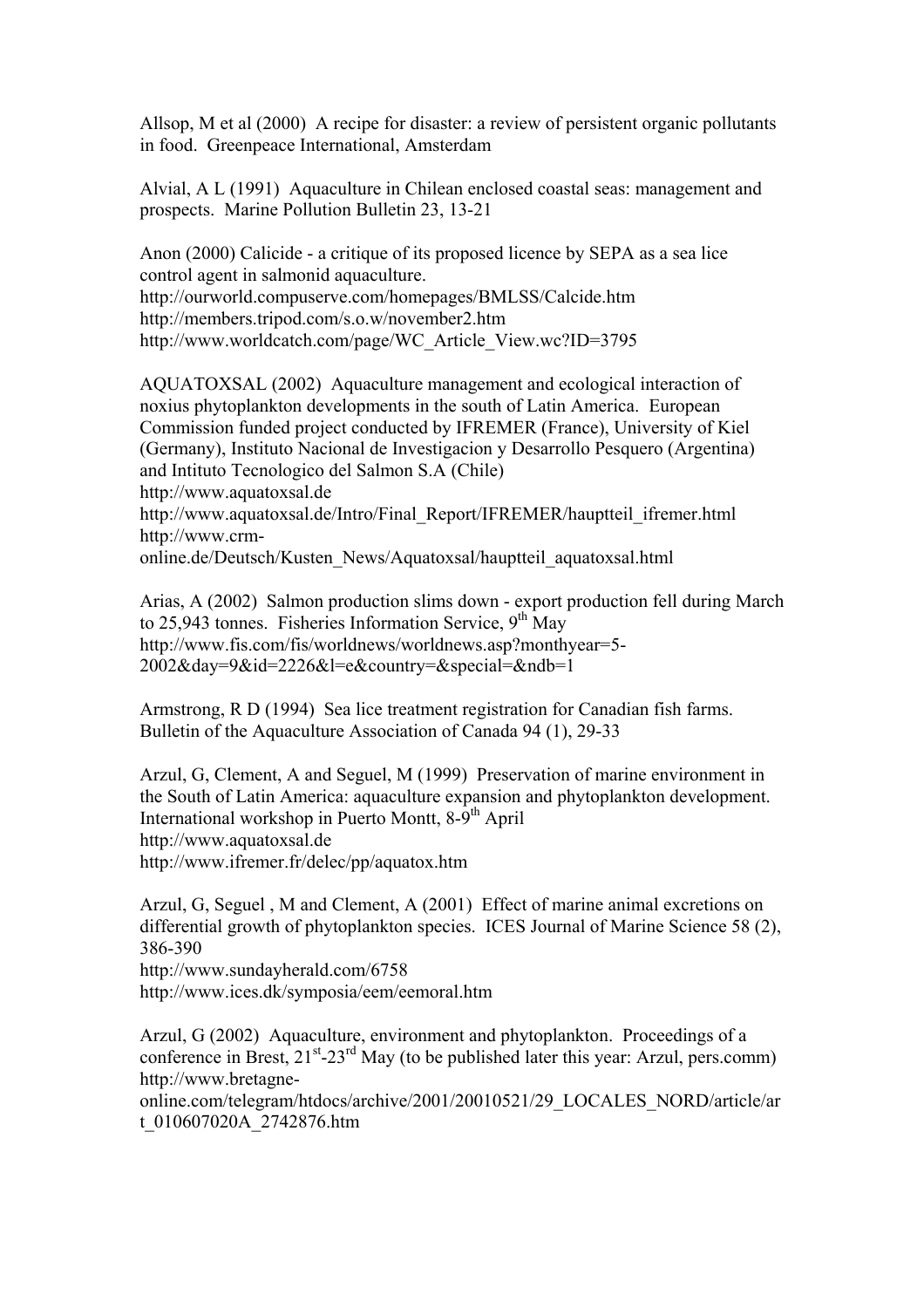http://www.bretagneonline.com/telegram/htdocs/archive/2001/20010524/24\_HEURES/article/art\_010A0B 0000\_2752466.htm

Arzul, G et al (2002) Effect of uneaten fish food on phytoplankton growth: in vitro tests on the elutriates. In G Arzul (ed) Aquaculture, environment and phytoplankton (to be published)

http://www.aquatoxsal.de/Intro/Final\_Report/IFREMER/hauptteil\_ifremer.html

Aure, J and Stigebrant, A (1990) Quantitative estimates of the eutrophication effects of fish farming on fjords. Aquaculture 90, 135-156

Austin, B (1983) Bacterial microflora associated with a coastal, marine fish-rearing unit. Journal of the Marine Biological Association of the United Kingdom 63, 585- 592

Babcott, B (2001) Aquaculture's troubled harvest. Mother Jones, November/December http://www.motherjones.com/magazine/ND01/aquaculture.html

Balls, P W (1987) Tributyltin (TBT) in the waters of a Scottish sea loch arising from the use of antifoulant treatment netted by salmon farms. Aquaculture 86, 227-237

Barg, U C (1992) Guidelines for the promotion of environmental management of coastal aquaculture development. FAO Fisheries Technical Paper 328, Rome

Barnett, A (2000) ' Illegal poison' used on salmon - chemical treatment at fish farms is hazard to health and marine life, claims ex-employee. The Guardian,  $30<sup>th</sup>$  April http://www.guardianunlimited.co.uk/Archive/Article/0,4273,4013345,00.html

Barton, J R (1997) Revolución azul?: El impacto regional de la acuicultura del salmón en Chile. Revista Latinoamericana de Estudios Urbano Regionales (EURE) 22, 68

http://www.uea.ac.uk/dev/publink/gtabst.shtml#salmon

Barton, J R (1998b Salmon aquaculture and Chile's 'export-led' economy. Norwegian Journal of Geography 52:1 http://www.uea.ac.uk/dev/publink/gtabst.shtml#salmon

Barton, J R (1998b) Environment, sustainability and regulation in commercial aquaculture: the case of the Chilean salmonid production. Geoforum 28 (3/4), 313- 328

Barton, J R and Staniford, D C (1998) Net deficits and the case for aquacultural geography. Area 30 (2) http://www.uea.ac.uk/dev/publink/fish.shtml

Berge, A (2001) The world's 30 largest salmon farmers. Intrafish, April http://www.intrafish.com/intrafish-analysis/Top30/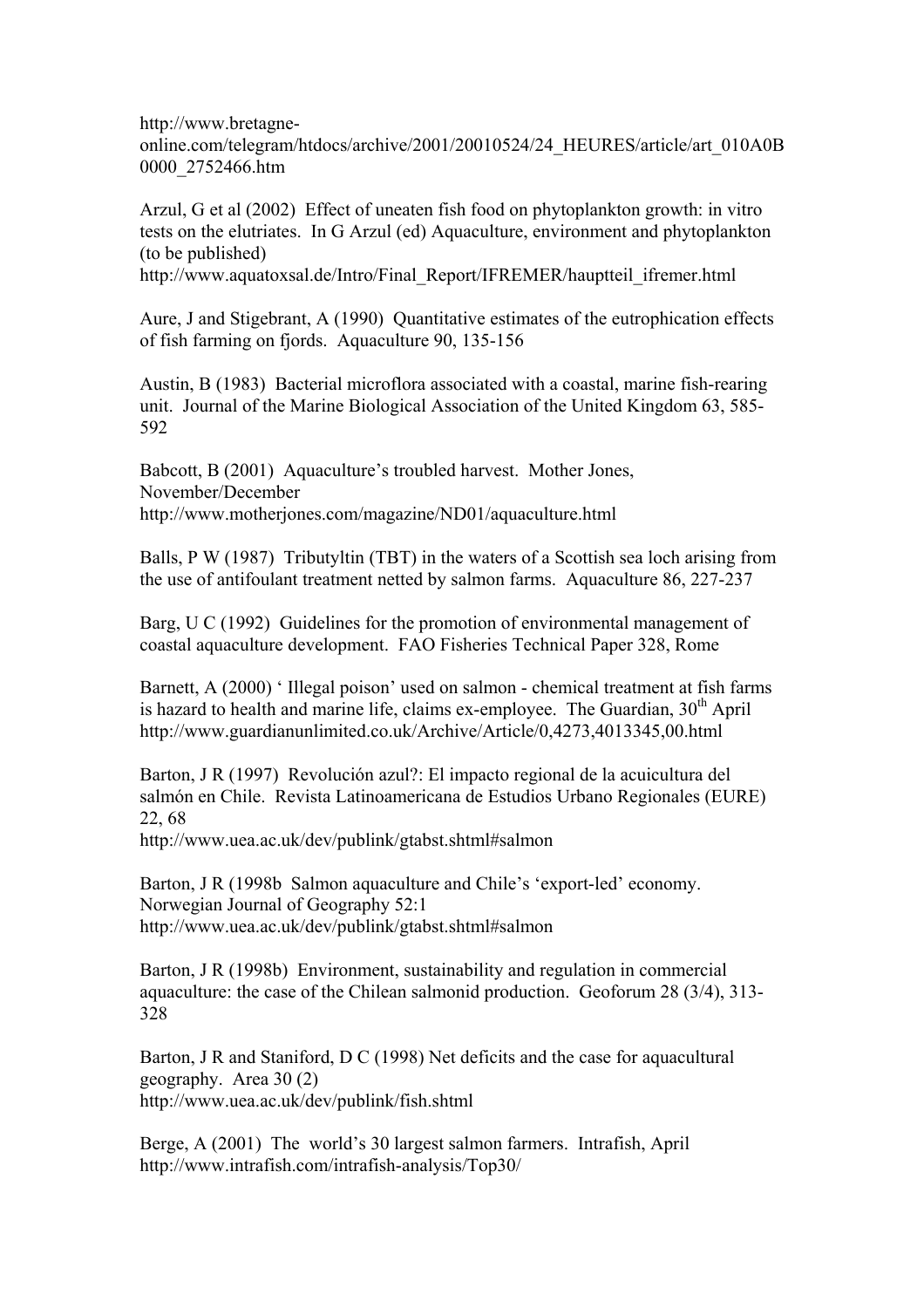http://www.intrafish.com/article.php?articleID=11698

Berge, A (2002) 30 top companies accounting for 66 %. Intrafish,  $24<sup>th</sup>$  April http://www.intrafish.com/article.php?articleID=22599 http://www.intrafish.com/intrafishanalysis/02\_04\_23\_en/index.php3?reportID=14&irlan=2

Bergheim, A and Asgaard, T (1996) Waste production from aquaculture. In D J Baird et al (eds) Aquaculture and water resource management. Blackwell Science, Oxford.

Berry, A W (1992) Cage net antifouling and its effect on shellfish farming and the marine environment. A Knapdale Seafarms Compendium Report, published by the author

Berry, A W (1997) Early reports of paralytic shellfish poisoning (PSP) in Scotland and Norway. A Knapdale Seafarms Compendium Report, published by the author

Berry, A W (1996) Aquaculture and sea loch nutrient ratios: a hypothesis. In K D Black (ed) Aquaculture and sea lochs. Scottish Association of Marine Science, Oban http://www.mar.dfo-mpo.gc.ca/science/mesd/he/lists/phycotoxins-1/msg00360.html

Berry, A W (1999) Stochiometric perturbations and the production of nitrogenous biotoxins. Paper presented at the ICES Symposium on the environmental effects on mariculture

http://www.ices.dk/symposia/eem/habsess1.htm http://www.ices.dk/symposia/eem/eemoral.htm

Berry, A W (2000) Request for an independent, public inquiry into the adverse environmental effects of sea cage fish farming. Petition submitted to the Scottish Parliament, February http://www.scottish.parliament.uk/parl\_bus/petitions/pe96.pdf

http://www.scottish.parliament.uk/official\_report/cttee/trans-01/trp01-20.pdf

Berry, C and Davison, A (2001) Bitter harvest - a call for reform in Scottish aquaculture. WWF Scotland, Aberfeldy http://www.wwf.org.uk/scotland

Beveridge, M C M (1984) Cage and pen fish farming: carrying capacity models and environmental impact. FAO Fisheries Technical Paper 255, Rome

Beveridge, M C M (1996) Cage aquaculture ( $2<sup>nd</sup>$  edition). Blackwell Science, Oxford

Bishop, G (1987) The impact of an expansion of the Scottish fin fish aquaculture industry on wild fish stocks used to supply fishmeal components of feedstuffs. WWF Scotland, Aberfeldy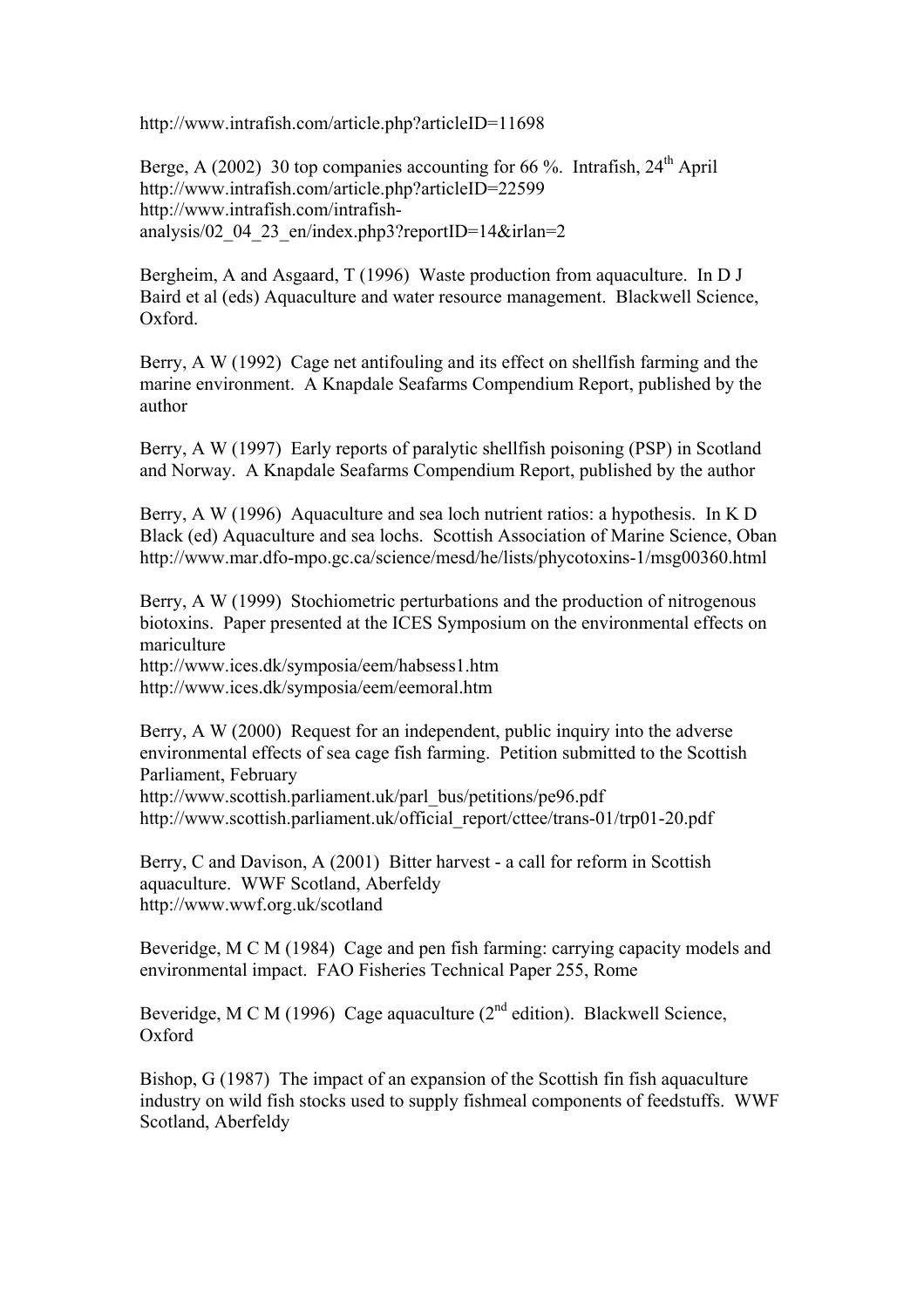Bjorn, P A and Finstad, B (2002) Salmon lice, Lepeophtheirus salmonis (Krøyer) infestation in sympatric populations of Arctic char, Salvelinus alpinus (L.), and sea trout, Salmo trutta (L.), in areas near and distant from salmon farms. ICES Journal of Marine Science 59, 131-139

Black, E A (1993) Fish farms as the initiator of algae blooms. Fish Aquaculture Interactions Bullpen, Audience Notes. Ministry of Agriculture, Fisheries and Food, Victoria

Black, E A et al (1997) The costs of eutrophication from salmon farming: implications for policy - a comment. Journal of Environmental Management 50, 105- 109

Black, K (ed) (2001) Environmental impacts of aquaculture. Sheffield Academic Press, Sheffield http://www.shef-ac-press.co.uk/catalog/4bookdet.cfm?id=86912&bkref=3752

Black, K D et al (1994a) The relationships between hydrodynamics, the concentrations of hydrogen sulphide produced by polluted sediments and fish health at several marine cage farms in Scotland and Ireland. Journal of Applied Ichthyology 12, 15-20

Black, K D et al (1994b) Preliminary evaluation of the effects of long-term periodic sublethal exposure to hydrogen sulphide on the health of Atlantic salmon. Journal of Applied Ichthyology 10, 362-367

Black, K D et al (1996) Benthic impact, hydrogen sulphide and fish health: field and laboratory studies. In K D Black (ed) Aquaculture and sea lochs. Scottish Association of Marine Science, Oban

Blythman, J (2002) Stores ignore EU laws on fish labelling - supermarkets 'mislead' public over seafood. The Sunday Herald, 17th March http://www.sundayherald.com/23050 http://globalarchive.ft.com/globalarchive/article.html?id=011230004405&query=salm on

Blythman, J (2001) Salmon farmers in for a grilling. The Sunday Herald,  $11<sup>th</sup>$  March http://www.sundayherald.com/14198

http://www.redtide.whoi.edu/hab/notedevents/foreign/UnitedKingdom/fishfarms\_8-9- 99.html

Bonham-Carter, J (2001) Is salmon farming the next food disaster just waiting to happen? - after BSE and foot and mouth, health concerns now focus on fish. The Daily Express,  $6<sup>th</sup>$  April

Braaten, B J et al (1983) Pollution problems in Norwegian fish farming. ICES C.M. E:42, Marine Environmental Quality Committee.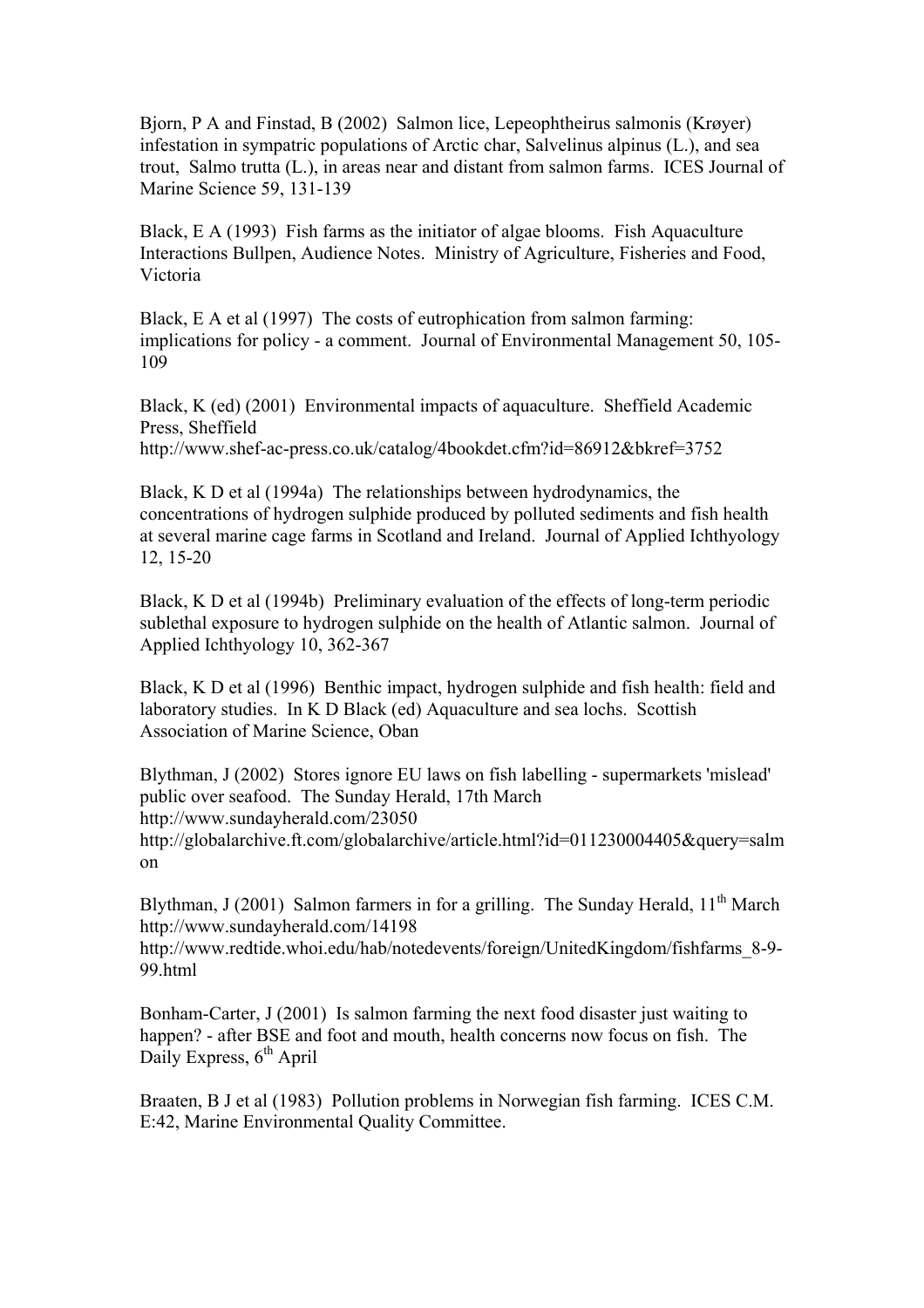Braaten, B J et al (1988) Risks for self-pollution in aquaculture: evaluation and consequences. In E Grimaldi and H Rosenthal (eds) Efficiency in aquaculture production: disease control". Edizioni del Sole, Milan

Bristow, J (2001) Lice, damn lice and statistics. BBC Wildlife Magazine, January http://www.bbc.co.uk/nature/earth/salmon/ http://www.bbc.co.uk/nature/earth/salmon/clips.shtml

British Broadcasting Corporation (2000) Illegal chemical 'used on salmon'. BBC News Online,  $14<sup>th</sup>$  July http://news.bbc.co.uk/hi/english/uk/scotland/newsid\_832000/832740.stm

British Broadcasting Corporation (2002) Pollution fear over fish farms - fish farms are accused of harming open waters. BBC News Online, 31<sup>st</sup> January http://news.bbc.co.uk/hi/english/uk/scotland/newsid\_1793000/1793266.stm http://www.scotlandonsunday.co.uk/news.cfm?id=SS01045913

Brouwer, B (2001) Dioxins in farmed salmon: is there a health risk? Envirofacts,  $21^{st}$ March

http://www.vu.nl/english/o\_o/instituten/IVM/envirofacts/fish.htm

Brown, A W, Hoppe, H G and Rosenthal, H (2000) Changes in bacterial abundance and community structure in cage fish-culture caused by water turbulence during feeding. Journal of Applied Ichthyology 16, 27-31

Brown, J R et al (1987) The effects of salmon farming on the benthos of a Scottish sea loch. Journal of Experimental Marine Biology and Ecology 109, 39-51

Bruno, D W, Dear, G and Seaton, D D (1989) Mortality associated with phytoplantkon blooms among farmed Atlantic salmon, Salmo salar L, in a Scottish loch. Aquaculture 78, 217-222

Buchanan, J S (1992) The management of environmental risk: a case study based on the use of dichlorvos to control sea-lice infestations on farmed Atlantic salmon. In C Michel and D J Alderman (eds ) Chemotherapy in aquaculture: from theory to reality. Office International Epizooties, Paris.

http://www.ecoserve.ie/projects/sealice/nuvan.html

Burridge, L E and Haya, K (1995) A review of di-n-butylphthalate in the aquatic environment: concerns regarding its use in salmonid aquaculture. Journal of the World Aquaculture Society 26, 1-13 http://www.ecoserve.ie/projects/sealice/whole.html

Burridge, L E et al (2000) The lethality of anti-sea lice formulations Salmosan (Azamethipos) and Excis (Cypermethrin) to stage IV and adult lobsters (Homarus americanus) during repeated short-term exposures. Aquaculture 182, 27-35 http://www.ecoserve.ie/projects/sealice/abstract4.html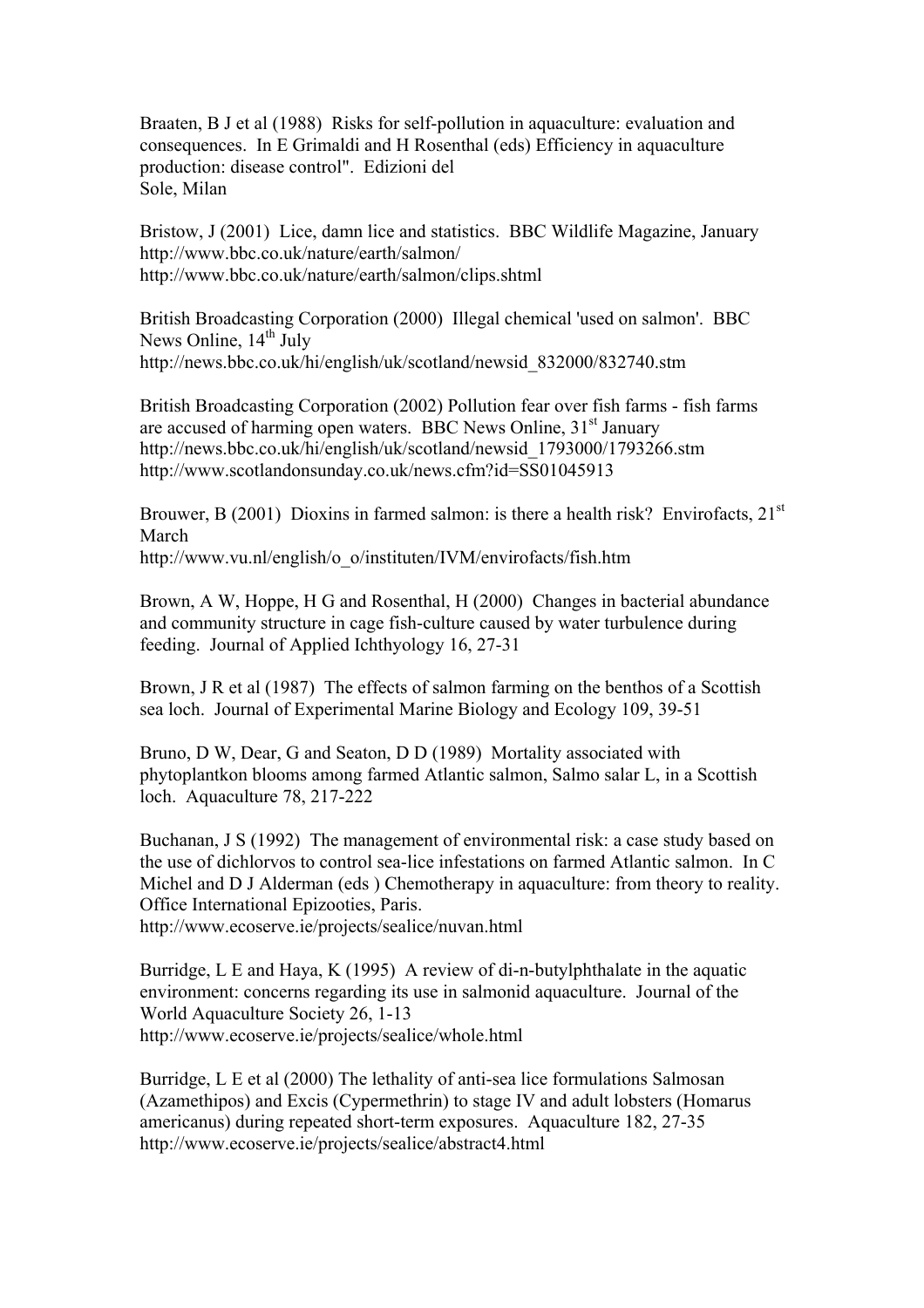Buschmann, A H, Lopez, D A and Medina, A (1996) A review of the environmental effects and alternative production strategies of marine aquaculture in Chile. Aquacultural Engineering, 15(6), 397-421

Buschmann, A H et al (2001) Cultivation of red algae in Chile: a review. Aquaculture 194, 203-20 http://www.the-scientist.com/yr2001/oct/watanabe\_p1\_011029.html

Butler, J R A (2002) The impact of finfish aquaculture in north west Scotland. Paper presented at the  $6<sup>th</sup>$  International Atlantic salmon symposium in Edinburgh,  $17<sup>th</sup>$  July http://www.salmonsymposium.org

Butler, J R A et al (2001) Patterns of sea lice infestations on Scottish West coast sea trout: survey results, 1997-2000

http://www.watershed-watch.org/ww/publications/sf/AWCFT%20lice%20report.pdf http://members.tripod.com/s.o.w/irelandsealice.htm

http://www.inchcruin.freeserve.co.uk/main\_conservation\_salmon%20farming.htm

Callahan, K et al (1992) Effects of CGA 18809 exposure on the development of the oyster embryo over a 24 hours period. Fisheries Research Services Report No 10/92. Private and Confidential report.

Cameron, F (2001a) Shetland: algal blooms kill at least half a million salmon. Intrafish,  $21<sup>st</sup>$  August http://www.intrafish.com/articlea.php?articleID=15285 http://www.npm.ac.uk/rsdas/projects/shetland\_bloom/

Cameron, F (2001b) Scottish fish farms could find 'hot spots' closed. Intrafish,  $27<sup>th</sup>$ November

http://www.intrafish.com/articlea.php?articleID=18407

Cameron, F (2001c) IPN could cost Shetland £2 million per annum. Intrafish,  $9<sup>th</sup>$ November http://www.intrafish.com/article.php?articleID=16790

Cameron, F (2001d) Cod farming could jeopardise wild recovery plans. Intrafish,  $10^{th}$  September http://www.intrafish.com/articlea.php?articleID=15875

Cameron, F (2002a) Does careful monitoring of Scottish sites mean no-one needs to do the sums? Intrafish,  $28<sup>th</sup>$  February http://www.intrafish.com/article.php?articleID=21069

Cameron, F (2002b) UK government bans sale of insecticides containing dichlorvos. Intrafish, 23<sup>rd</sup> April http://www.intrafish.com/article.php?articleID=22565&s=1

Cameron, F (2000c) UK surveillance programme finds PCBs in Chilean and Danish fish. Intrafish,  $4<sup>th</sup>$  March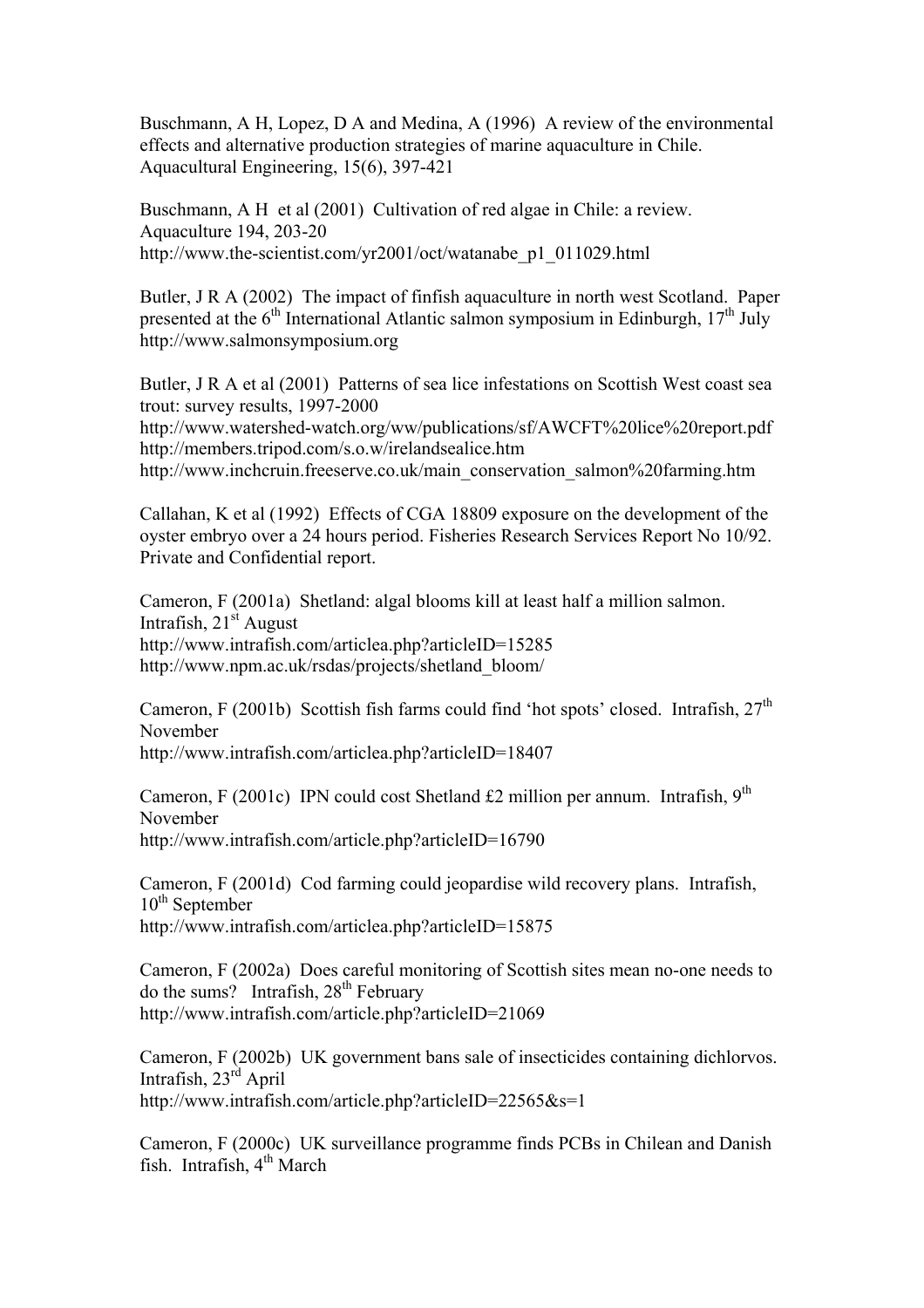http://www.intrafish.com/articlea.php?articleID=21139

Cameron, F and Charron, B (2001) The current status of sea lice treatments in Scottish salmon farming. Intrafish, June 2001 http://www.intrafish.com/intrafish-analysis/sea\_lice\_eng/

Cannavan, A et al (2000) Concentration of 22,23-dihydroavermectin B1a detected in the sediments at an Atlantic salmon farm using orally administered ivermectin to control sea-lice infestation. Aquaculture 182 (3-4), 229-240

Capone, D G et al (1996) Bacterial residues in marine sediments and invertebrates following chemotherapy in aquaculture. Aquaculture 145 (1-4), 55-75

Carrell, S (2000) Scottish salmon farming revolution that has left the sea awash with toxic chemicals. The Independent, 2nd October http://www.independent.co.uk/story.jsp?story=5039

Carrell, S (2001a) 'Mutant' chemicals used in fish farms - fish farm dye link to animal mutation. The Independent on Sunday,  $25<sup>th</sup> March$ http://www.independent.co.uk/story.jsp?story=62638

Carrell, S (2001b) Toxins in oily fish break safety limits. The Independent on Sunday,  $11^{th}$  November http://news.independent.co.uk/uk/environment/story.jsp?story=104339

Carvajal, P (2001) Marine Harvest Chile workers go on hunger strike. Intrafish, 9<sup>th</sup> November http://www.intrafish.com/articlea.php?articleID=17827

Carvajal, P (2002) Algal bloom claims 3% of Chile's salmon production. Intrafish,  $3<sup>rd</sup>$  May http://www.intrafish.com/articlea.php?articleID=22951 http://www.plancton.cl/

Castledine, A and Armstrong, R (1990) Nuvan, sea lice, and salmon farming. Ministry of Agriculture and Fisheries, Canada http://www.ecoserve.ie/projects/sealice/nuvan.html http://www.ns.ec.gc.ca/epb/fiddle/alternat.html

Charron, B (1999) The Salmon feed industry: hard ball game or oligopoly? Intrafish http://www.intrafish.com/intrafish-analysis/feed\_1999\_43\_eng/

Charron, B (2000) Salmon farming and the environment: an overview of some of the attitudes encountered. Intrafish, February http://www.intrafish.com/intrafish-analysis/AO\_2000\_eng/

Chen, Y S, Beveridge, M C M and Telfer, T C (1999) Settling rate characteristics and nutrient content of the faeces of Atlantic salmon, Salmo salar L. and the implications for modelling of solid waste dispersion. Aquaculture Research 30, 395-398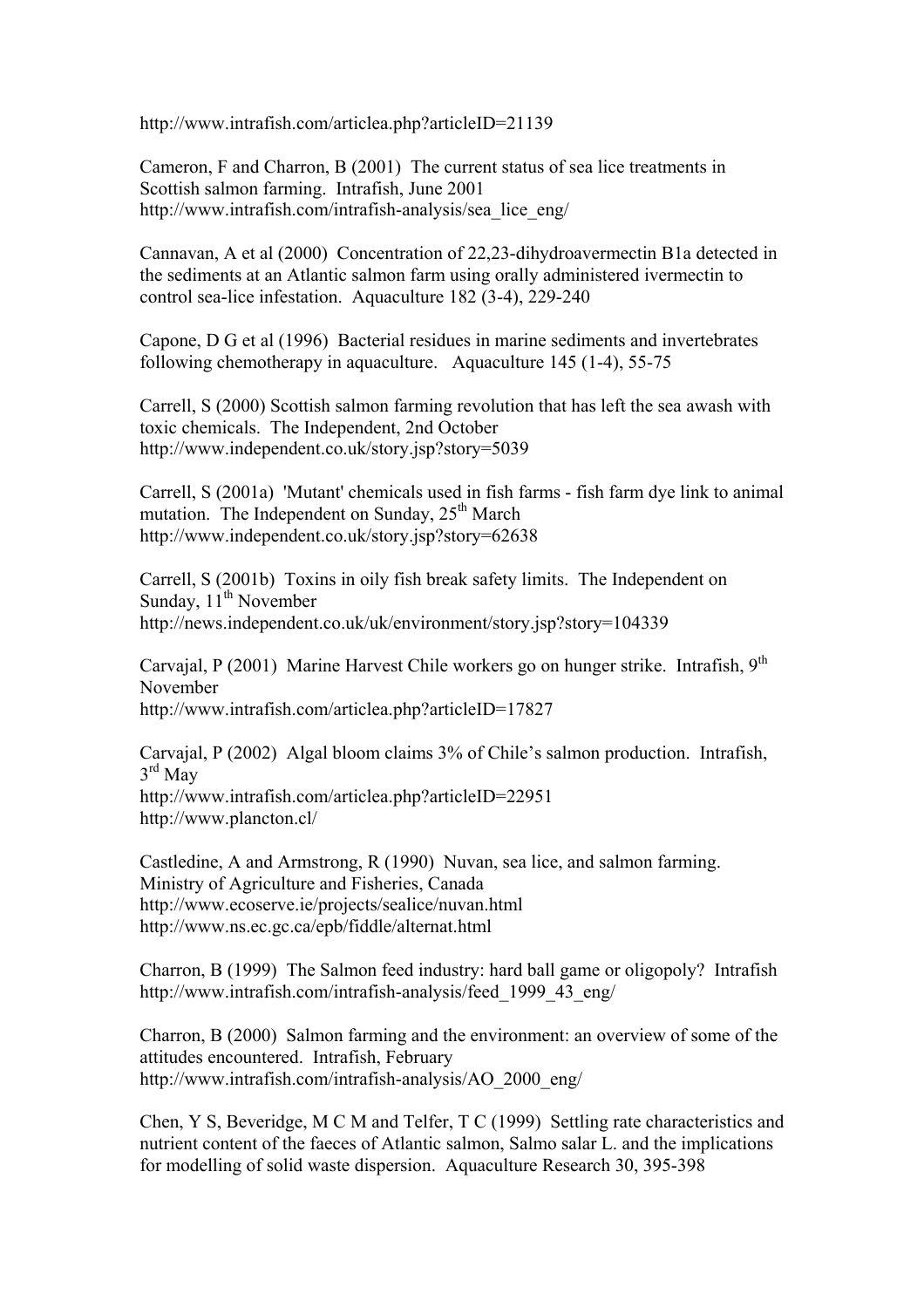Chopin, T et al (1999) Developing Porphyra/salmon integrated aquaculture for bioremediation and diversification of the aquaculture industry. Journal of Applied Phycology 11, 463-472

http://eqb-dqe.cciw.ca/eman/ecotools/protocols/marine/seaweeds/intro.html

Chopin, T et al (2001) Integrating seaweeds into marine aquaculture systems: a key towards sustainability. Journal of Phycology 37, 975-986 http://www.the-scientist.com/yr2001/oct/watanabe\_p1\_011029.html

Ciba Giegy (1987a) Nuvan Fish 500 EC. Product licence submission supporting data: Volume 5 Environmental Impact. Private and Confidential report.

Ciba Giegy (1987b) Use of Nuvan Fish 500 EC in salmon farms and consideration of its environmental impact (Munro A L S). Private and Confidential report.

Ciba Giegy (1988a) Nuvan Fish 500 EC. Loch dispersion field trial (Dobson D P). Private and Confidential report.

Ciba Giegy (1988b) Acute toxicity of Nuvan Fish 500 EC to larvae of Homarus gamarus L and Clupea harengus L (McHenery J). Private and Confidential report.

Ciba Giegy (1988c) DAFS Marine Laboratory Response to Ciba-Geigy produce licence application for Nuvan 500 EC (Munro A L S). Private and Confidential report.

Claude, M et al (2000) The inefficiency of salmon aquaculture in Chile: social, economic and environmental effects. Terram, Chile http://www.terram.cl

Clement, A and Lembeye, G (1993) Phytoplankton monitoring program in the fish farming region of South Chile. In T J Smayda and Y Shimizu (eds) Toxic phytoplankton blooms in the sea. Elsevier Science, Oxford http://www.plancton.cl/

Clifford, S L, McGinnity P and Ferguson A (1998) Genetic changes in Atlantic salmon (Salmo salar) populations of Northwest Irish river resulting from escapes of adult farmed salmon. Canadian Journal of Fisheries and Aquatic Sciences 55(2), 358- 363

Connolly, N (2002) Worker sues fish farm over testicular cancer link. Sunday Business Post,  $10^{th}$  March http://www.sbpost.ie/story.jsp?story=WCContent;id-40514 http://www.sbpost.ie/story.jsp?story=WCContent;id-41558

Conservation Council of New Brunswick (1998) Pesticides in salmon aquaculture in southwest New Brunswick. A background paper prepared for World Wildlife Fund Canada, Toronto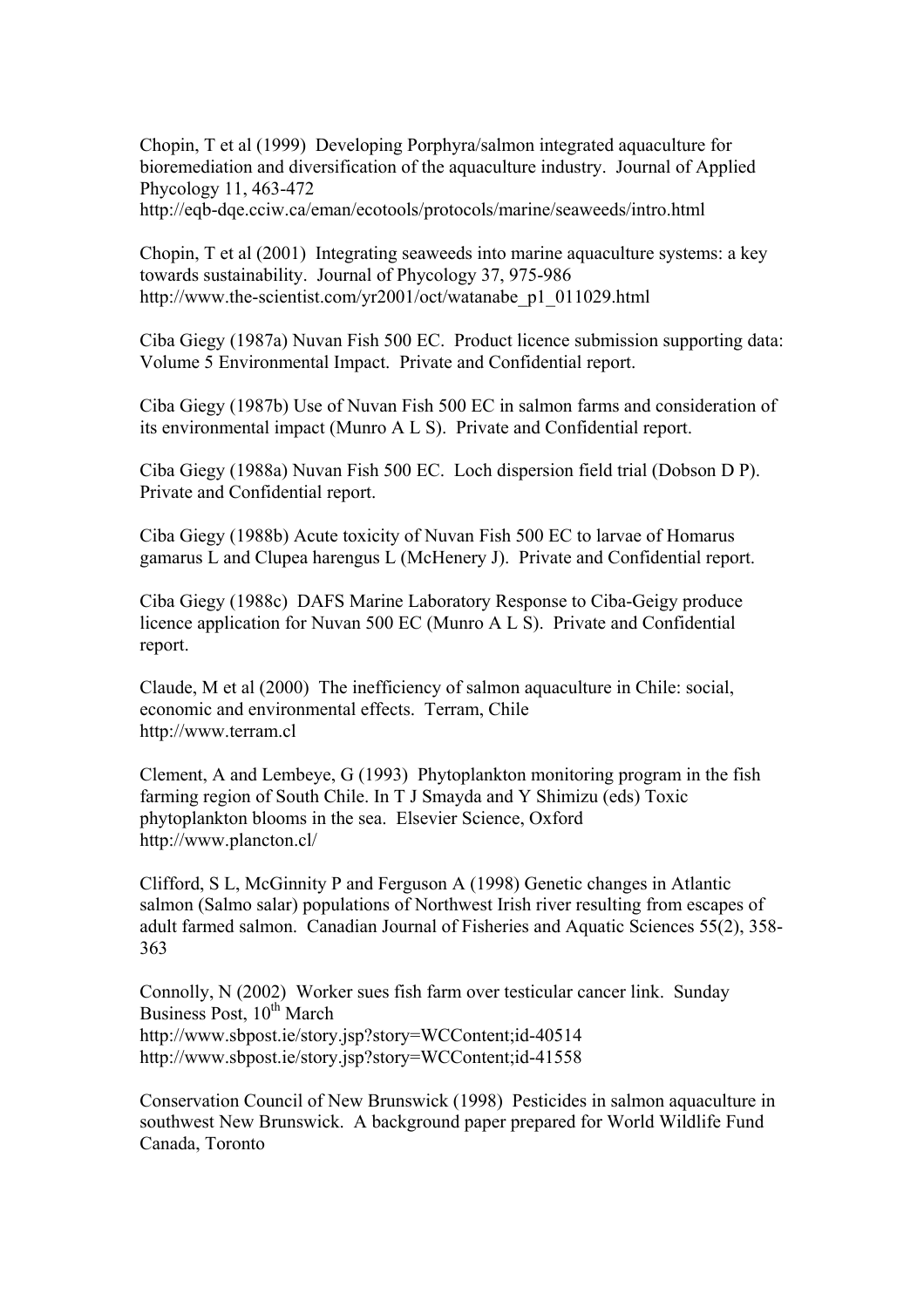Cook, F (2001) Banned chemical found in farmed salmon. The Mail on Sunday, 9th September http://s.o.w.tripod.com/september2001news.htm

Cookson, C (2001) Spotting the red-tide danger signs - scientists are monitoring the increased activity of potentially lethal marine algae. The Financial Times,  $6<sup>th</sup>$  October http://globalarchive.ft.com/globalarchive/article.html?id=011006001563&query=salm on

Costa-Pierce, B A (1996) Environmental impacts of nutrients from aquaculture: towards the evolution of sustainable aquaculture. In D J Baird et al (eds) Aquaculture and water resource management. Blackwell Science, Oxford

Costello, M J (1993) Review of methods to control sea lice (Caligidae: Crustacea) infestations on salmon (Salmo salar) farms. In G A Boxhall and D Defaye (eds) Pathogens of wild and farmed fish: sea lice. Ellis Horwood, Chichester http://www.ecoserve.ie/projects/sealice/whole.html

Costello, M et al (2001) The control of chemicals used in aquaculture in Europe. Journal of Applied Ichthyology 17 (4), 173-180 http://www.blackwellsynergy.com/Journals/content/abstracts/jai/2001/17/4/abstract\_jai314.asp?journal=jai &issueid=6347&artid=119274&cid=jai.2001.4&ftype=abstracts

Crawford, C M, Mitchell, I M and Macleod, C K A (2001) Video assessment of environmental impacts of salmon farms. ICES Journal of Marine Science 58 (2), 445- 452

Cripps, S J (1994) Minimizing outputs: treatment. Journal of Applied Ichthyology 10, 284-294

Cripps, S J (2002) Business strategies for a sustainable aquaculture industry. Paper to be presented at Aquavision 2002,  $13<sup>th</sup>$  June http://www.aquavision.nu

Cripps, S J and Kelly, L A (1996) Reductions in wastes from aquaculture" In D J Baird et al (eds) Aquaculture and water resource management. Blackwell Science, Oxford

Cusack, R and Johnson, G (1989) A study of dichlorvos (Nuvan; 2,2 dichloroethenyl dimethyl phosphate), a therapeutic agent for sea lice (Lepeoptheirus salmonis). Economic Regional Development Agreement (Fisheries Subagreement) Report No. 14, Nova Scotia

Dahl, E (1989) Monitoring of toxic phytoplankton causing fish mortality and mussel toxicity in Norwegian waters. In N De Pauw et al (eds) Aquaculture - a biotechnology in progress. European Aquaculture Society, Belgium http://algeinfo.imr.no/eng/html/11/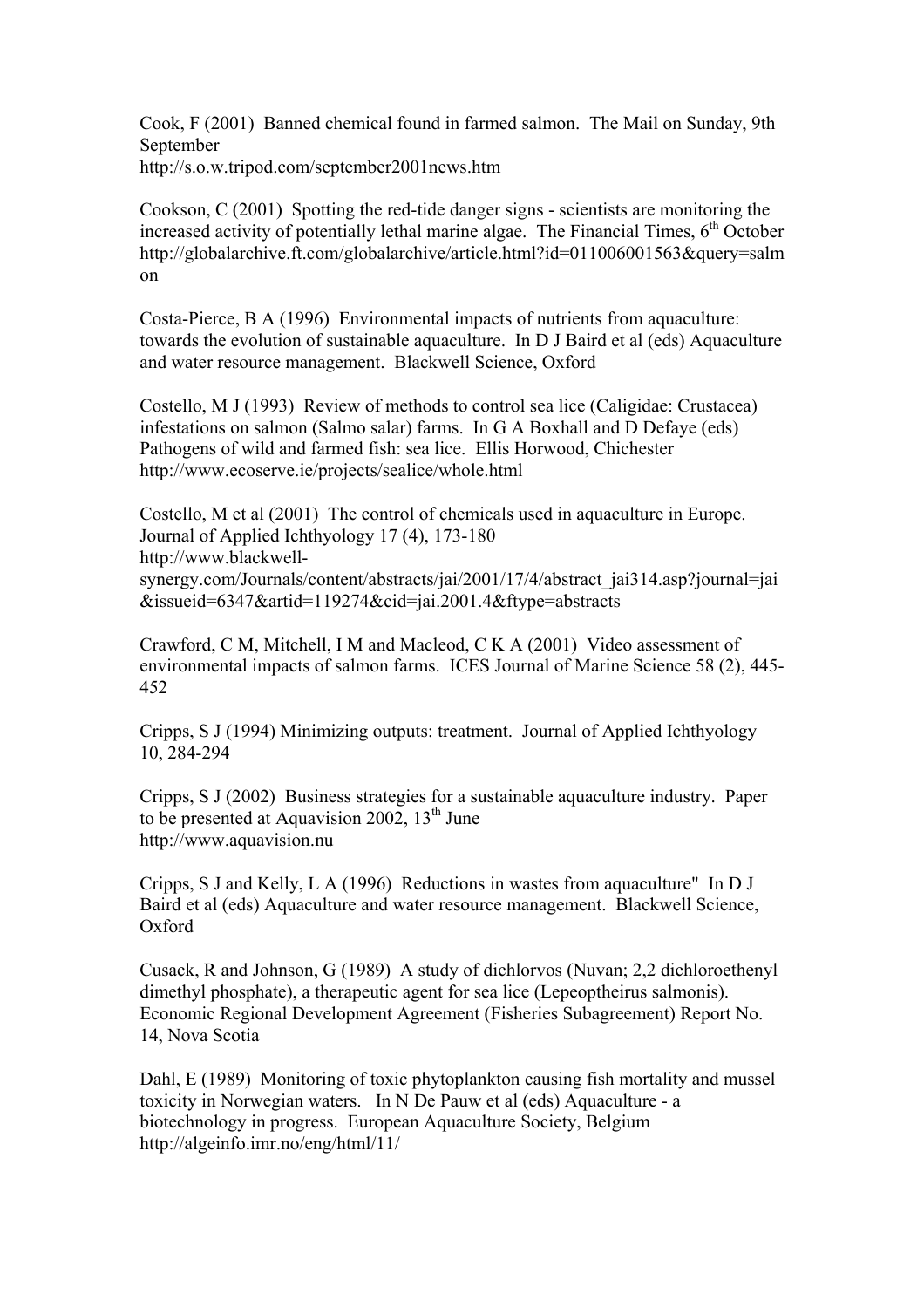David Suzuki Foundation (2002) Why you should'nt eat farmed salmon. David Suzuki Foundation, Vancouver http://www.davidsuzuki.org/files/PSF\_Salmon\_Brochure.pdf http://www.davidsuzuki.org/Campaigns\_and\_Programs/Salmon\_Aquaculture/What You Can Do/

Davies, I M (1991) Actual amounts of aquagard used on Scottish salmon farms. Report to the Ministry and Agriculture Fisheries and Food and the Veterinary Medicines Directorate. Private and Confidential report

Davies, I M (2000) Waste production by farmed Atlantic salmon (Salmo salar) in Scotland. ICES CM O:01, 1-6

Davies, I M et al (1998) Environmental risk of ivermectin to sediment-dwelling organisms. Aquaculture 163, 29-46

Davies, I M et al (1998) Effects of TBT in western coastal waters. Final report to DETR, contract PECD CW0691: Fisheries Research Services Report No 5/98. Private and Confidential report.

Davies, I M , Rodger, G K and Redshaw, J (2001) Targeted environmental monitoring for the effects of medicines used to treat sea-lice infestation on farmed fish. ICES Journal of Marine Science 58 (2), 477-485

Department of the Environment (1991) Proposed provisional environmental quality standards for dichlorvos in water (ESSL 9378/DoE 2249-M/2). Water Resources Centre, Medmenham http://www.fwr.org/environs/dwi0119.htm http://www.w-isles.gov.uk/wies2-4.htm#aqua

Department of the Environment, Farming and Rural Affairs (2002) Ministers act against a rnage of insecticides containing the chemical dichlorvos. DEFRA, 19<sup>th</sup> April http://www.defra.gov.uk/news/2002/020419a.htm http://www.defra.gov.uk/news/2001/011211b.htm

Department of the Environment, Transport and Regions (1998) Sustainable production and use of chemicals. DETR, London

Department of Fisheries and Oceans Canada (1996) Monitoring of sea lice treatment chemicals in southwestern New Brunswick. DFO Science High Priority Project Final Report, 1995/96

Department of Health (1999) Committee on Mutagenicity statement on malachite green and leucomalachite green. Department of Health, February http://www.doh.gov.uk/cot/malachit.htm http://www.doh.gov.uk/pub/docs/doh/mala.pdf http://www.foodstandards.gov.uk/committees/fac/min108.htm http://www.foodstandards.gov.uk/pdf\_files/papers/acaf\_00\_52.pdf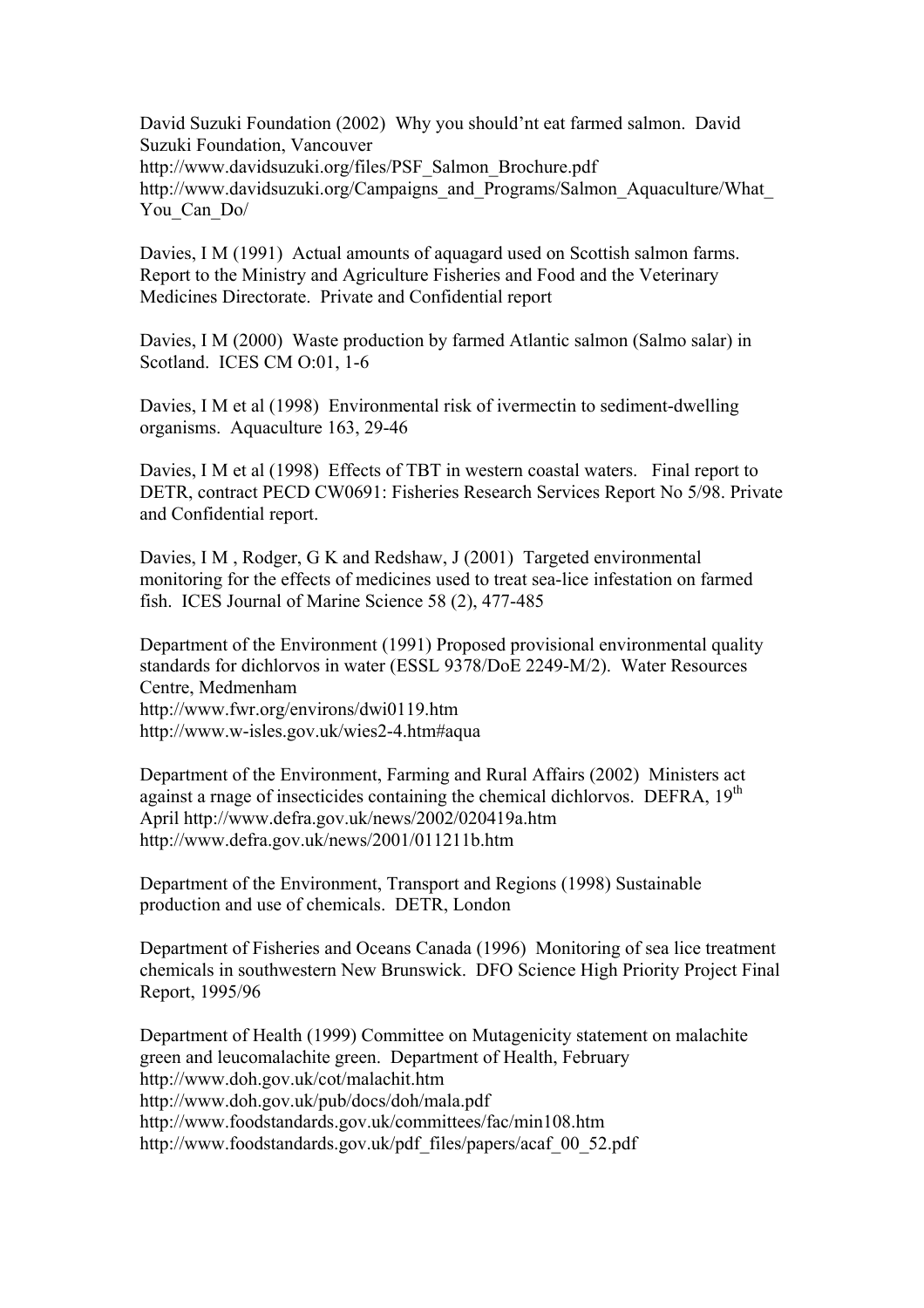Department of Health (2001) Committee on Mutagenicity statement on dichlorvos. Department of Health, London http://www.doh.gov.uk/com/dichlorvos.htm

Directorate for Nature Management (1999) Environmental objectives for Norwegian aquaculture: new environmental objectives for 1998-2000. Directorate for Nature Management, Trondheim http://www.naturforaltning.no

Dosdat, A (2002) Nitrogenous wastes in fish farming. In G Arzul (ed) Aquaculture, environment and phytoplankton (to be published) http://www.aquatoxsal.de

Douglas, J D M (1995) Salmon farming: occupational health in a new rural industry. Occupational Medicine 45, 89-92

Dowden, A (2001) Muddy waters - it's our favourite source of beneficial fatty acids, but is farmed salmon doing us more harm than good? The Sunday Times, 4th March http://www.sunday-times.co.uk/news/pages/sti/2001/03/04/stiheahea01001.html

Duffus, J H (1996a) An environmental impact assessment with regard to the possible use of azamethiphos to control sea-lice in salmon. Confidential report to Ciba-Giegy Agriculture, Cambridge

Duffus, J H (1996b) Review of the possible consequences of releasing ivermectin into the aquatic environment. Confidential consultancy report for the Association of Scottish Shellfish Growers, Edinburgh

Earll, R C et al (1984) A report on the effects of fish farming on the marine ecology of the Western Isles. A report by Marine Biological Consultants Ltd for the Nature Conservancy Council (MF3/11/9), Edinburgh

Easton, M D L, Luszniak, D and Von der Geest, E (2002) Preliminary examination of contaminant loadings in farmed salmon, wild salmon and commercial salmon feed. Chemosphere 46, 1053-1074 http://www.elsevier.com/inca/publications/store/3/6/2/ http://www.vu.nl/english/o\_o/instituten/IVM/envirofacts/fb\_fish.htm

Ecoceanos (2001a) 'Parliament of the sea' demands a moratorium on the expansion of the salmon farming industry in Chilean waters. Ecoceanos,  $13<sup>th</sup>$  June http://www.parlamentodelmar.cl/ingles/moratorium.htm http://www.parlamentodelmar.cl/inicio.htm

Ecoceanos (2001b) Chilean salmon drowns by overproduction, low prices and environmental and social questioning. Ecoceanos 10th August http://www.parlamentodelmar.cl/ingles/overproduction.htm

Ecoceanos (2001c) Labour strike at main salmon company of the world. Ecoceanos, 6th November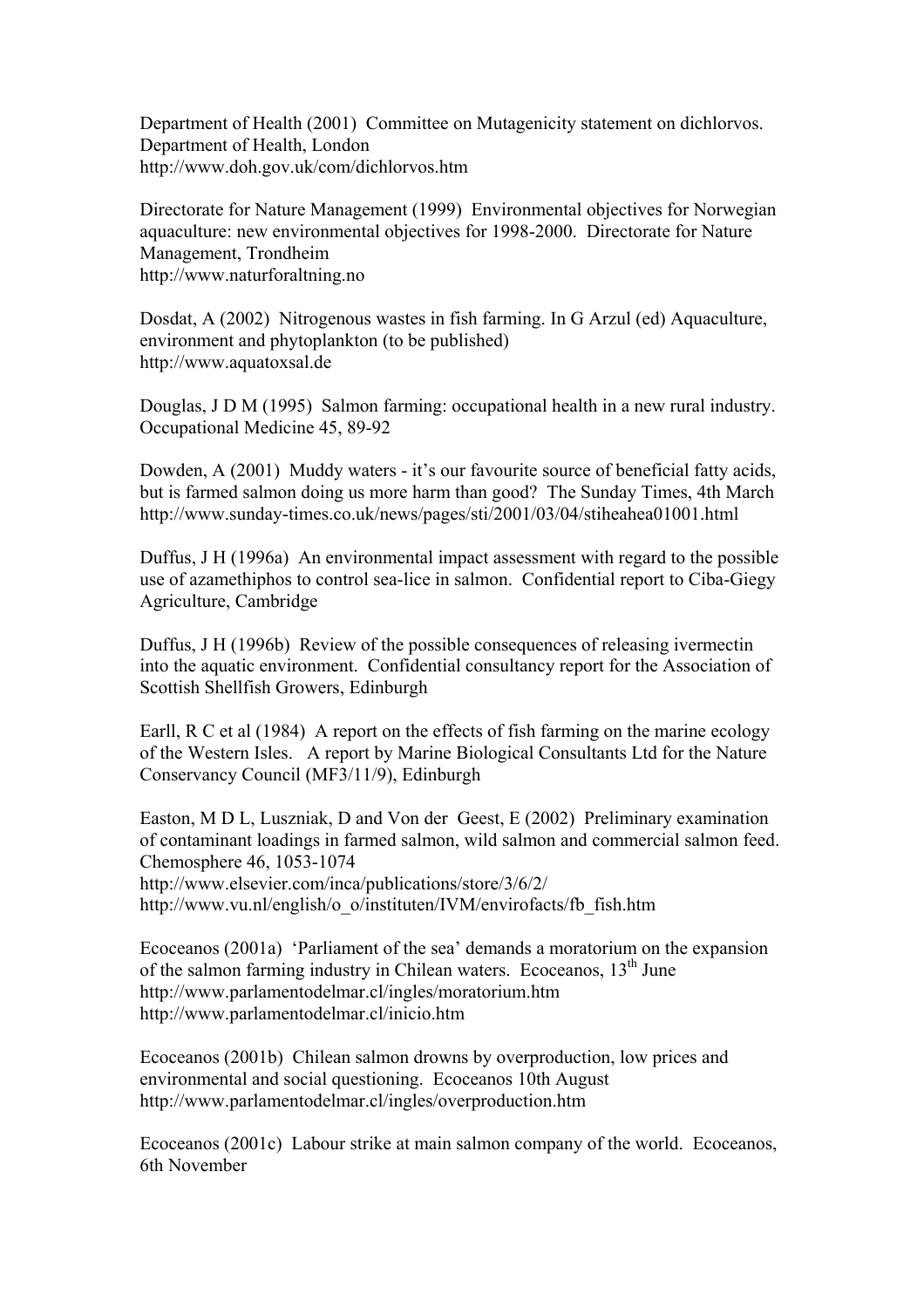http://www.parlamentodelmar.cl/ingles/labour\_strike.htm

Ecoceanos (2002) Cultivating a sea of sorrows: impacts of industrial salmon aquaculture in Chile. Ecoceanos http://www.parlamentodelmar.cl/ingles/seaofsorrows.htm

Ecotrust (2002) Ever wonder what's behind that farmed salmon steak? Ecotrust, **USA** http://www.ecotrust.org/

Edwards, R (1996) Salmon farmers win licence to kill. New Scientist, 7th September

Edwards, R (1998) Infested waters - sea lice from salmon farms threaten Scotland's sea trout. New Scientist 159 (2141), 23 http://www.nwefish.com/psga/fish\_farm\_news/farm\_news/infested\_waters.html

Edwards, R (1999) Shops in salmon boycott over virus. The Sunday Herald,  $7<sup>th</sup>$ November

http://sundayherald.cw.cims.co.uk/5238

http://news.bbc.co.uk/hi/english/uk/scotland/newsid\_505000/505005.stm http://news.bbc.co.uk/hi/english/uk/newsid\_186000/186327.stm#top

Edwards, R (2000) Poison linked to fish farms. The Sunday Herald, 6th February http://www.sundayherald.com/6758 http://www.mar.dfo-mpo.gc.ca/science/mesd/he/lists/phycotoxins-1/msg00360.html

Edwards, R (2001a) Salmon safety scare spawns fear and paranoia amongst scientists. The Sunday Herald,  $7<sup>th</sup>$  January http://www.sundayherald.com/12969

Edwards, R (2001b) Salmon health scare gag. The Sunday Herald,  $7<sup>th</sup>$  January http://www.sundayherald.com/1305

Edwards, R (2002a) Flyspray ban urged as cancer fears rise. The Sunday Herald, 20th January 2002 http://www.sundayherald.com/21665 http://www.iatp.org/foodsec/News/news.cfm?News\_ID=1705

Edwards, R (2002b) Big catch - fish farming is flourishing at the expense of other marine life. New Scientist,  $27<sup>th</sup>$  April http://www.sundayherald.co.uk/24181 http://www.planetark.org/dailynewsstory.cfm/newsid/15660/story.htm

Egidius, E and Moster, B (1987) Effects of Neguvon and Nuvan treatment on crabs (Cancer pagurus, Carcinus maenas), lobster (Homarus gammarus) and blue mussel (Mytilus edulis). Aquaculture 60, 165-168

Ellis, D W (1996) Net loss: the salmon netcage industry in B.C. David Suzuki Foundation, Vancouver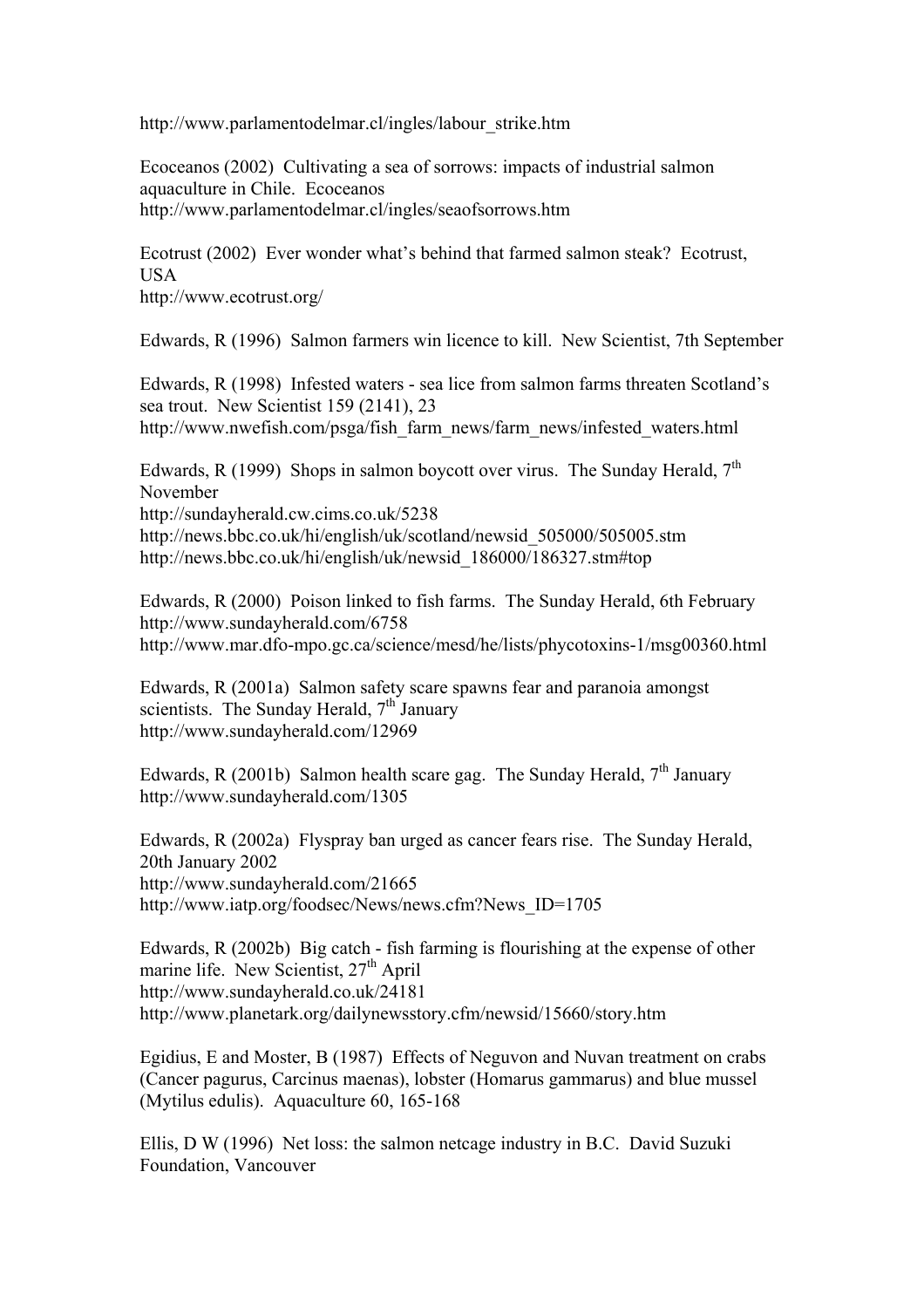http://www.davidsuzuki.org/Publications/Aquaculture\_Reports/default.asp

ENDS (2000) Norwegian fish farms 'now major polluters'. ENDS, April http://www.environmentdaily.com/articles/index.cfm?action=article&ref=7415&searc htext=salmon&searchtype=All

ENDS (2001) Alarm in Norway over food contamination. ENDS,  $22<sup>nd</sup>$  January http://www.environmentdaily.com/articles/index.cfm?action=article&ref=9146&searc htext=PCBs&searchtype=All

Enell, M (1995) Environmental impacts of nutrients from Nordic fish farming. Water Science and Technology 31 (10), 61-71

Environmental Assessment Office (1998) The salmon aquaculture review final report. British Columbia, Canada http://www.eao.gov.bc.ca/PROJECT/AQUACULT/SALMON/Report/final/vol1/toc.h tm http://www.intrafish.com/laws-and-regulations/report\_bc/vol3-v.htm

Environmental Protection Agency (2000) Evaluation of the carcinogenic potential of dichlorvos. Cancer Assessment Review Committee, March http://www.epa.gov/pesticides/op/ddvp/carcrep.pdf http://www.epa.gov/pesticides/op/ddvp.htm

Environmental Working Group (1998) The English patients: human experiments and pesticide policy Environmental Working Group, New York http://www.ewg.org/reports/english/englishpr.html http://www.epa.gov/scipoly/sap/1998/december/english.pdf http://news.bbc.co.uk/hi/english/health/newsid\_142000/142335.stm http://www.washingtonfax.com/samples/1998/19980730.html

Ernst, W et al (2001) Dispersion and toxicity to non-target aquatic organisms of pesticides used to treat sea lice on salmon in net pen enclosures. Marine Pollution Bulletin 42 (6), 433-444

http://www.elsevier.com/gej-ng/10/32/47/34/30/25/abstract.html

European Commission (1995) Aquaculture and the environment in the European Community. Directorate General for Fisheries, Brussels (ISBN 92-826-9066-0)

European Commission (2000a) Opinion on dioxins in food. Scientific Committee on Animal Nutrition, Brussels http://europa.eu.int/comm/food/fs/sc/scan/out55\_en.pdf

European Commission (2000b) Opinion on the risk assessment of dioxins and dioxin-like PCBs in food. Scientific Committee on Food, Brussels http://europa.eu.int/comm/food/fs/sc/scf/out78\_en.pdf

European Medicines Evaluation Agency (1999) Azamethiphos - risk assessment. EMEA, London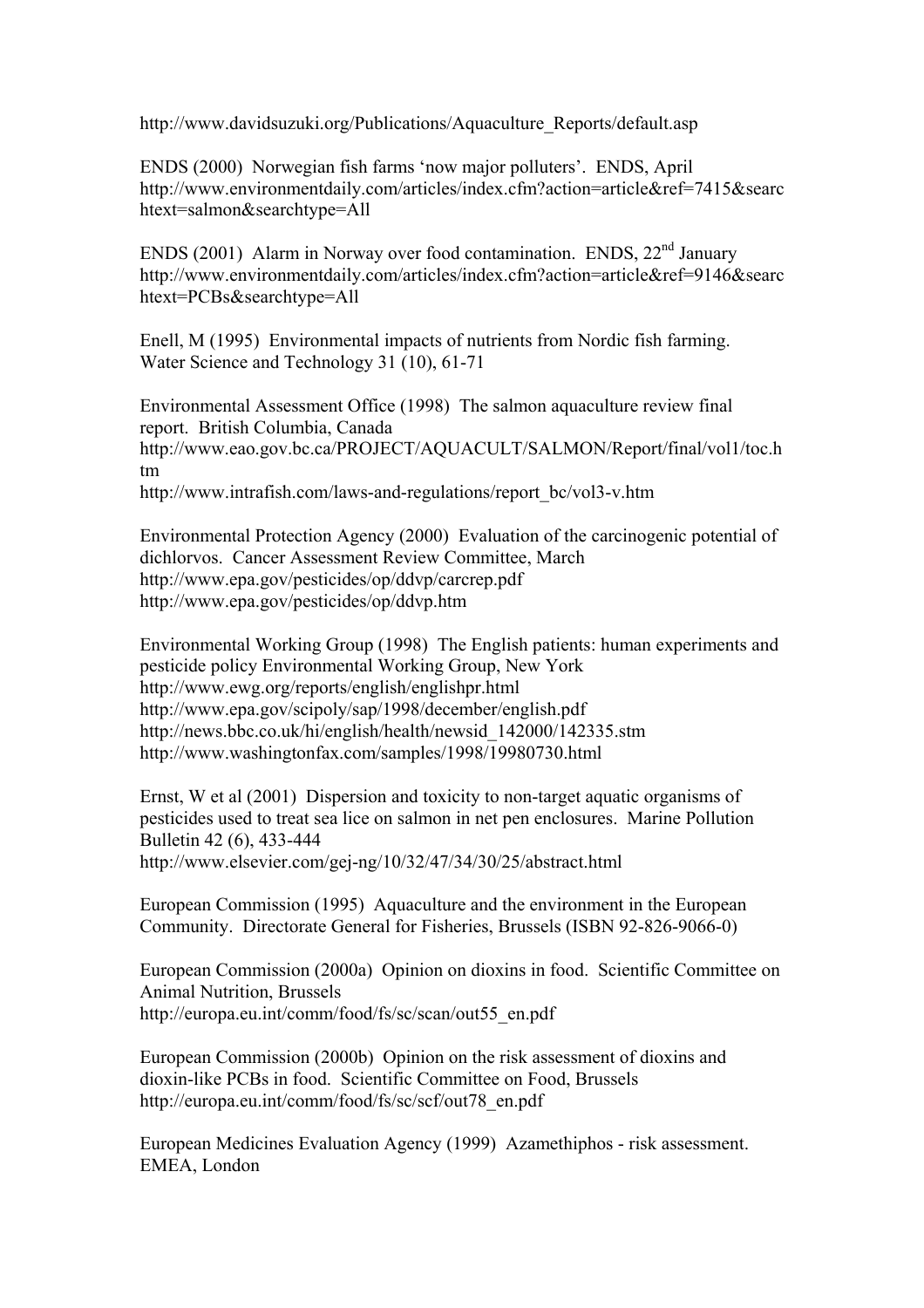http://www.emea.eu.int/pdfs/vet/mrls/000195en.pdf http://www.emea.eu.int/pdfs/vet/mrls/052798en.pdf

Ervik, A et al (1997) Regulating the local environmental impact of intensive marine fish farming I: the concept of the MOM system (Modelling-Ongrowing fish farms-Monitoring). Aquaculture 158, 85-94

Fagan, M (2001) Industry needs to network on food safety. Intrafish,  $13<sup>th</sup>$  August http://s.o.w.tripod.com/irelandalert.htm

Fisheries Information Service (1999) Japan reject salmon. FIS, 16<sup>th</sup> April http://fis.com/fis/worldnews/worldnews.asp?l=e&id=8653

Fisheries Information Service (2001) Use of chemicals to kill lice increases - lice are becoming more resistant to chemicals, says vet Aud Skrudland. FIS,  $17<sup>th</sup>$  March http://www.fis.com/fis/worldnews/worldnews.asp?l=e&id=17624

Fisheries Management and Ecology (2000) Occurrence of canthaxanthin in Atlantic salmon, Salmo salar L., fry in Irish rivers as an indicator of escaped farmed salmon. Fisheries Management and Ecology, October http://www.blackwell-

synergy.com/servlet/useragent?func=synergy&synergyAction=showAbstract&doi=10 .1046/j.1365-2400.2000.00209.x

Fleming, I A et al (2000) Lifetime success and interactions of farm salmon invading a native population. Proceedings of the Royal Society of London B 267 (1452), 1517-1523

Folke, C and Kautsky, N (1989) The role of ecosytems for a sustainable development of aquaculture. Ambio 18 (4), 234-243

Folke, C and Kautsky, N (1992) Aquaculture with its environment: prospects for sustainability. Ocean and Coastal Management 17 (15), 24-34

Folke, C et al (1994) The costs of eutrophication from salmon farming: implications for policy. Journal of Environmental Management 40 (2), 173-182.

Folke, C et al (1997) Salmon farming in context: response to Black et al. Journal of Environmental Management 50, 95-103

Folke C et al (1998) The ecological footprint concept for sustainable seafood production: a review. Ecological Applications 8, s63-s71

Food Standards Agency (2001) PCBs and dioxins. FSA, 16<sup>th</sup> November http://www.foodstandards.gov.uk/press\_releases/statements/pcbs\_dioxin.htm http://www.food.gov.uk/news/pressreleases/pcbsanddioxins http://www.food.gov.uk/news/newsarchive/dioxindiet http://www.food.gov.uk/news/pressreleases/36454/36498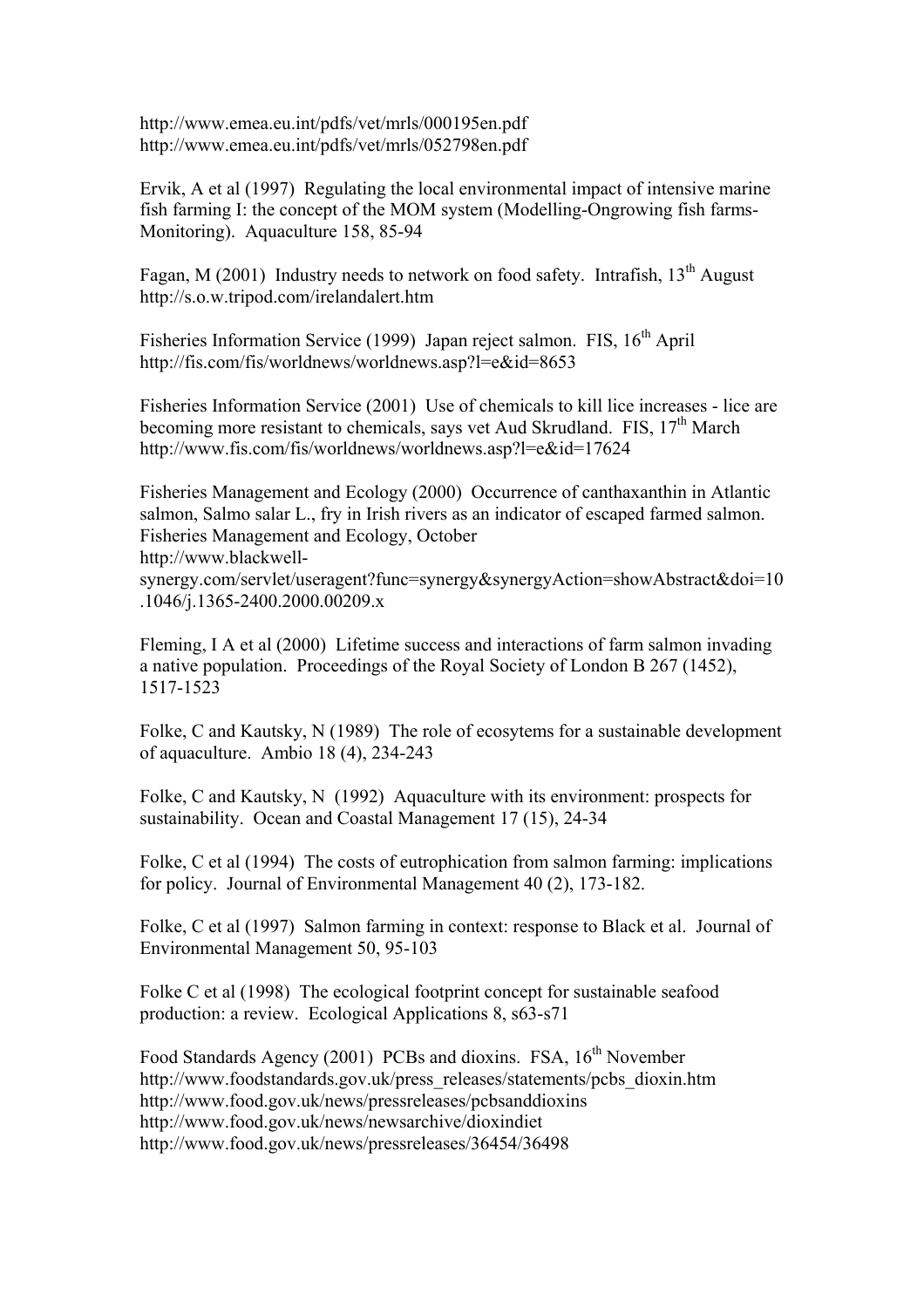Food Safety Authority of Ireland (2002) Investigation on PCDDs/PCDFs and several PCBs in fish samples (salmon and trout). FSAI, Dublin http://www.fsai.ie/industry/Dioxins3.htm http://www.fsai.ie/industry/fishreport.pdf http://www.fsai.ie/industry/Fishoilreport.pdf

Forristal, L (2000) Is something fishy going on? The World and I, May http://www.worldandi.com/public/2000/may/fishy.html http://www.aps.uoguelph.ca/~aquacentre/aec/publications/pigment.html

Fossbakk, T E (2001) Farmed cod not like wild cod - Turid Mørkøre, researcher at Akvaforsk, found differences between the texture and taste of farmed and wild cod. Fisheries Information Service, 7<sup>th</sup> August http://www.fis.com/fis/worldnews/worldnews.asp?l=e&id=19630

Fracassini, C (2001) The king of fish stamped 2nd class package. Scotland on Sunday,  $24^{th}$  June http://www.scotlandonsunday.co.uk/News.cfm?id=SS01023349&feed=N

Fraser, P, Duncan, G and Tomlinson, J (1989) Effects of a cholinesterase inhibitor on salmonid lens: a possible cause for the increased incidence of cataract in salmon. Experimental Eye Research 49, 293-298

Fraser, P J, Duncan, G and Tomlinson, J (1990) Nuvan and cataracts in Atlantic salmon. Experimental Eye Research 50, 443-447 http://www.ecoserve.ie/projects/sealice/whole.html

Franklin, J and Woods, C (2001) Deep water. Latin Trade, December http://www.latintrade.com/newsite/content/archives.cfm?StoryID=1511

Frid, C L J and Mercer, T S (1989) Environmental monitoring of caged fish farming in macrotidal environments. Marine Pollution Bulletin 20 (8), 379-383

Friends of Clayoquot Sound (1998) Nightmare in New Brunswick: a salmon farming disease lesson for BC. FoCS, Tofina http://www.ancientrainforest.org/reports/nightmare\_report.html

Friends of the Earth Scotland (2000) Scottish salmon company stripped of 'quality mark' following evidence of illegal chemical use. FoE, 19th July http://www.foe-scotland.org.uk/nation/fish.htm http://s.o.w.tripod.com/salmonsctl.htm#

Friends of the Earth Scotland (2001a) No such thing as a free lunch in salmon farming - MSPs asked to steer clear of slap-up salmon dinner. FoE,  $14<sup>th</sup>$  March http://www.foe-scotland.org.uk/press/pr20010306.html

Friends of the Earth Scotland (2001b) 'Back to basics' call for Scotland's salmon farmers: FoE demands the  $3Rs$  - relocation, reduction and removal.  $30<sup>th</sup>$  September http://www.foe-scotland.org.uk/nation/fish.htm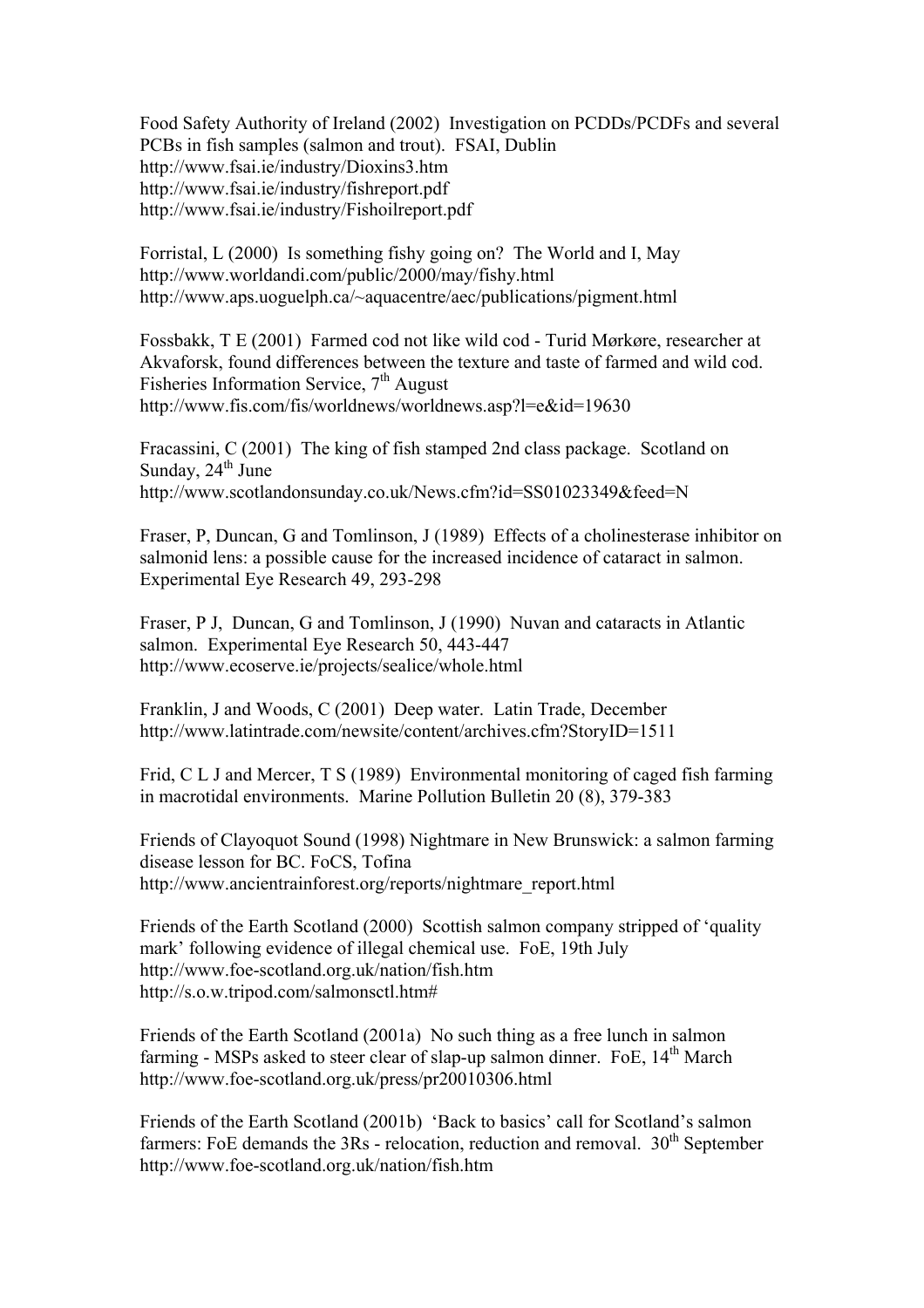G3 Consulting (2000) Salmon aquaculture waste management review and update. Prepared for the BC Ministry of Environment, Lands and Parks. http://wlapwww.gov.bc.ca/epd/epdpa/industrial\_waste/agriculture/salmon\_aqu.pdf

Gallacher, S et al (2000) The occurrence of Amnesic Shellfish Poisons in Scottish waters. Paper presented at Harmful Algal Blooms 2000, Tasmania http://www.utas.edu.au/docs/plant\_science/HAB2000/abstracts/docs/Gallacher\_Susan .html

http://www.mar.dfo-mpo.gc.ca/science/mesd/he/lists/phycotoxins-1/msg00360.html http://www.redtide.whoi.edu/hab/notedevents/foreign/UnitedKingdom/scallops 7-18-99.html

Galvin, T (2001) West coast salmon farms: no news is bad news. Encompass, July/August http://www.tidepool.org/features/salmon.volpe.cfm

Gavine, F M et al (1995) Influence of improved feed quality and food conversion ratios on phosphorus loadings from cage culture of rainbow trout in freshwater lakes. Aquaculture Research 26, 483-495

GESAMP (1991) Reducing the impacts of coastal aquaculture. Report No. 47. FAO, Rome http://gesamp.imo.org/no47/index.htm

GESAMP (1996) Monitoring the ecological effects of coastal aquaculture wastes. Report No. 57. FAO, Rome http://gesamp.imo/org/no57/index.htm

GESAMP (1997) Towards the safe and effective use of chemicals in coastal aquaculture. Report No. 65. FAO, Rome http://gesamp.imo.org/no65/index.htm http://www.fao.org/docrep/meeting/003/w6435e.htm#concern

Gibb, J (2001) Ever since last month's screening of a highly critical television documentary on fish farming, ripples of panic have been felt throughout the so-called, fake-fish industry. The Sunday Herald,  $11<sup>th</sup>$  February http://www.sundayherald.com/13696

Gillibrand, P A and Turrell, W R (1997) The use of simple models in the regulation of the impact of fish farms on water quality in Scottish sea lochs. Aquaculture 159, 33-46

Gillibrand, P A and Turrell, W R (1999) A management model to predict the dispersion of soluble pesticides from marine fish farms. Marine Laboratory Report No 2/99, Aberdeen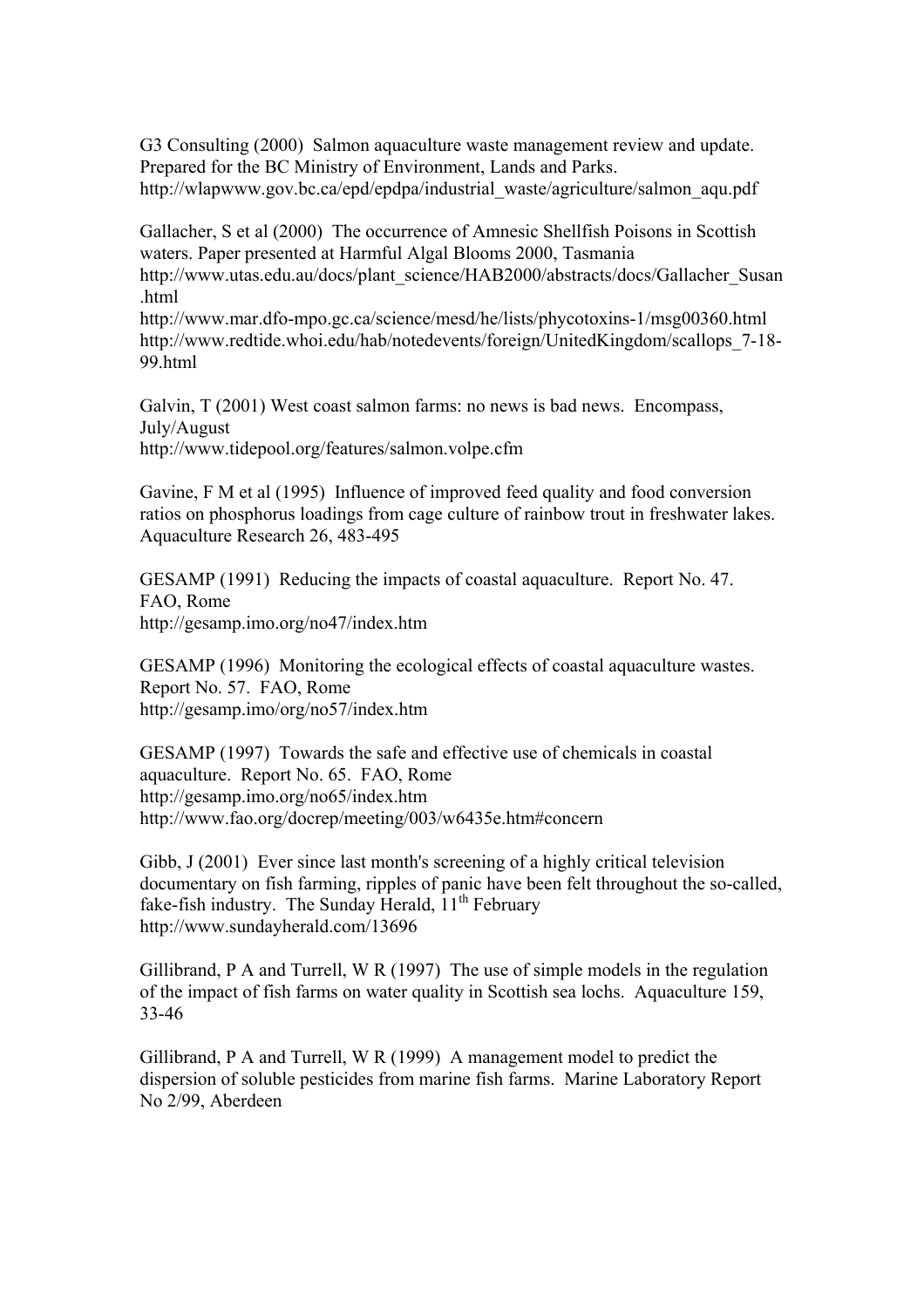Gillibrand, P A and Cromey, C J (2002) Management of aquaculture in Scottish fjords. In G Arzul (ed) Aquaculture, environment and phytoplankton (to be published)

Girling, R (2001) Is this fish or is it foul? Tuck into this: salmon's flesh is flushed with chemicals, not health, and its farming as cruel as that of any battery hen. The Sunday Times,  $30<sup>th</sup>$  September http://www.fobhb.org/SundayTimes6.htm http://www.fobhb.org/SundayTimes7.htm http://www.fobhb.org/SundayTimes10.htm#girling

Goldburg, R et al (2001) Marine aquaculture in the United States: environmental impacts and policy options. Pew Oceans, Washington http://www.pewoceans.org/oceanfacts/2002/01/11/fact\_22988.asp

Goldburg, R and Tripplett, T (1997) Murky waters: the environmental effects of aquaculture in the United States. Environment Defense Fund, New York http://www.environmentaldefense.org/article.cfm?contentid=1863

Goudey, C A, Loverich, G and Kite-Powell, H (2001) Mitigating the environmental effects of mariculture through single-point moorings (SPMs) and drifting cages. ICES Journal of Marine Science 58 (2), 497-503

Gowen, R J (1987) Toxic phytoplankton in Scottish coastal waters. Rapports et Proces-verbaux Reunions Conseil Interntaional pour L'Exploration de la Mer 187, 89-93

Gowen, R J (1990) An assessment of the impacts of fish farming on the water column and sediments ecosystem of Irish coastal waters. Department of the Marine, Dublin

Gowen, R J (1994) Managing eutrophication associated with aquacultural development. Journal of Applied Ichthyology 10, 242-257

Gowen, R J and Bradbury, N B (1987) The ecological impact of salmonid farming in coastal waters: a review. Oceanography and Marine Biology Annual Review 25, 263- 275

Gowen, R J and Ezzi, I A (1992) Assessment and production of the potential for hypernutrification and eutrophication associated with cage culture of salmonids in Scottish coastal waters. Dunstaffnage Marine Laboratory, Oban

Gowen, R J and Bloomfield S P (1996) Chlorophyll standing crop and phytoplankton production in the western Irish Sea during 1992 and 1993. Journal of Plankton Research 18 (9), 1735-1751 http://www.ices.dk/symposia/eem/habsess1.htm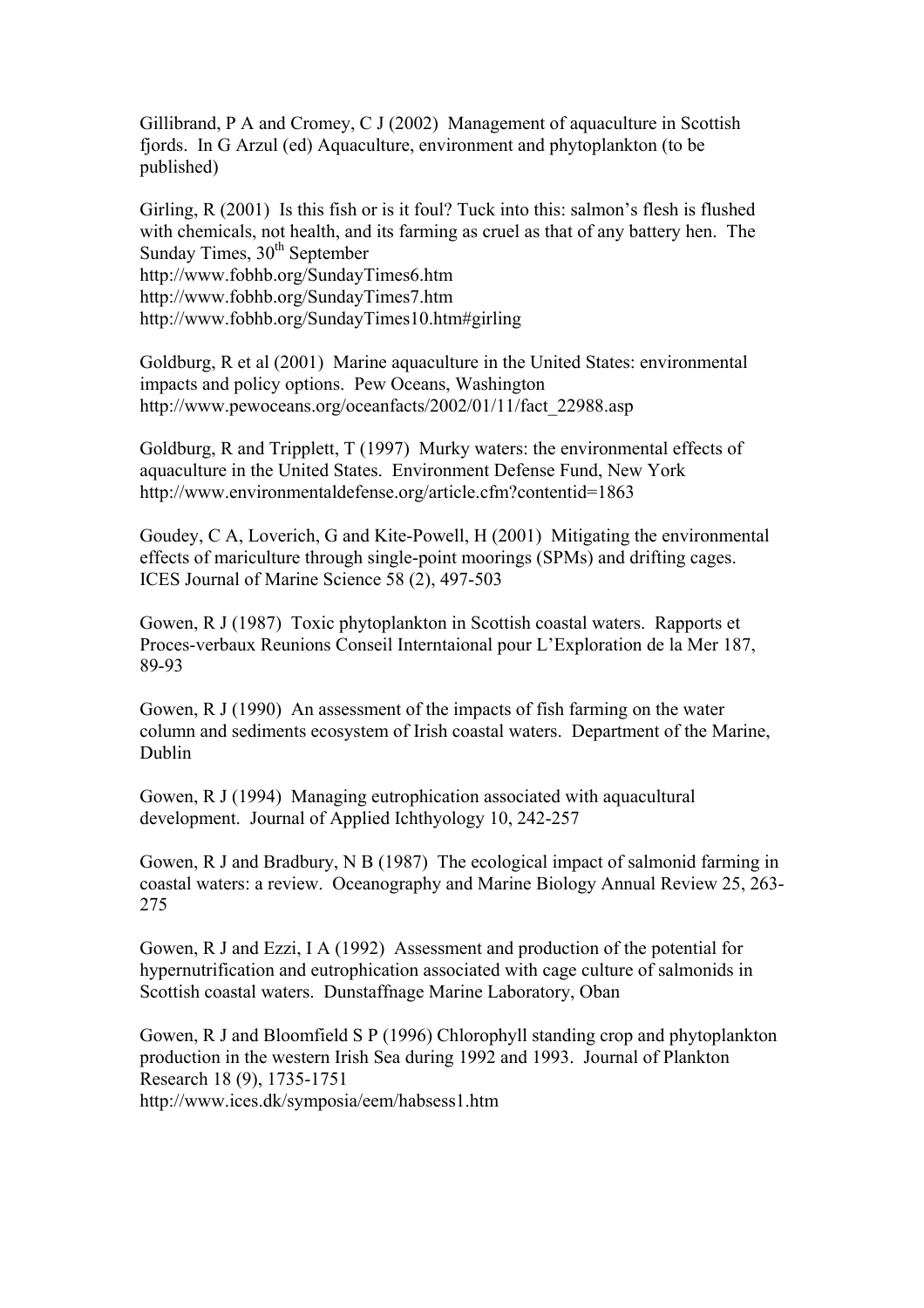Gowen, R J et al (1983) The hydrography and phytoplankton of Loch Ardhair: a small sea loch on the west coast of Scotland. Journal of Experimental Marine Biology and Ecology 71, 1-16

Gowen, R J et al (1988) Investigations into benthic enrichment and hypernutrification and eutrophication associated with mariculture in coastal waters (1984-1988). Report to the Highlands and Islands Development Board, University of Stirling (ISBN 0-901636-80-0)

Grace Factory Farm Project (2002) Fish farming. http://www.factoryfarm.org/fish.html

Grant, A and Briggs, A D (1998) Toxicity of ivermectin to estuarine and marine invertebrates. Marine Pollution Bulletin. 36, 540-541 http://members.tripod.com/s.o.w/september2001news.htm

Grant, A and Briggs, A D (1998) Use of ivermectin in marine fish farms: some concerns. Marine Pollution Bulletin 36, 566-568 http://www.safe2use.com/poisons-pesticides/pesticides/misc/ivermectin.htm

Grave, K, Engelstad, M and Soli, N E (1991) Utilization of dichlorvos and trichlorofon in salmonid farming in Norway during 1981 - 1988. Acta Vet. Scand 32, 1-7

Grave, K et al (1999) Surveillance of the overall consumption of antibacterial drugs in humans, domestic animals and farmed fish in Norway in 1992 and 1996. Journal of Antimicrobial Chemotherapy 43(2), 243-252

Grigson, S and Black, W (2001) Fish. Headline, London http://www.moshimoshi.co.uk/environmental-policy.html

Hallengraeff, G M (1993) A review of harmful algal blooms and their apparent global increase. Phycologia 32, 79-99

Hamilton-Paterson, J (2002) Frischer fisch aus der kloake. Weltwoche, April http://www.weltwoche.ch/ressort\_bericht.asp?asset\_id=1959&category\_id=16

Handy, R D and Poxton, M G (1993) Nitrogen pollution in mariculture: toxicity and excretion of nitrogenous compounds by marine fish. Reviews in Fish Biology and Fisheries 3, 205-241

Hansen, L P, Jacobsen, J A and Lund, R A (1999) The incidence of escaped farmed Atlantic salmon, Salmo salar L., in the Faroese fishery and estimates of catches of wild salmon. ICES Journal of Marine Science 56(2), 200-206

Hansen, P K et al (2001) Regulating the local environmental impact of intensive marine fish farming II: the concept of the MOM system (Modelling-Ongrowing fish farms-Monitoring). Aquaculture 194, 75-92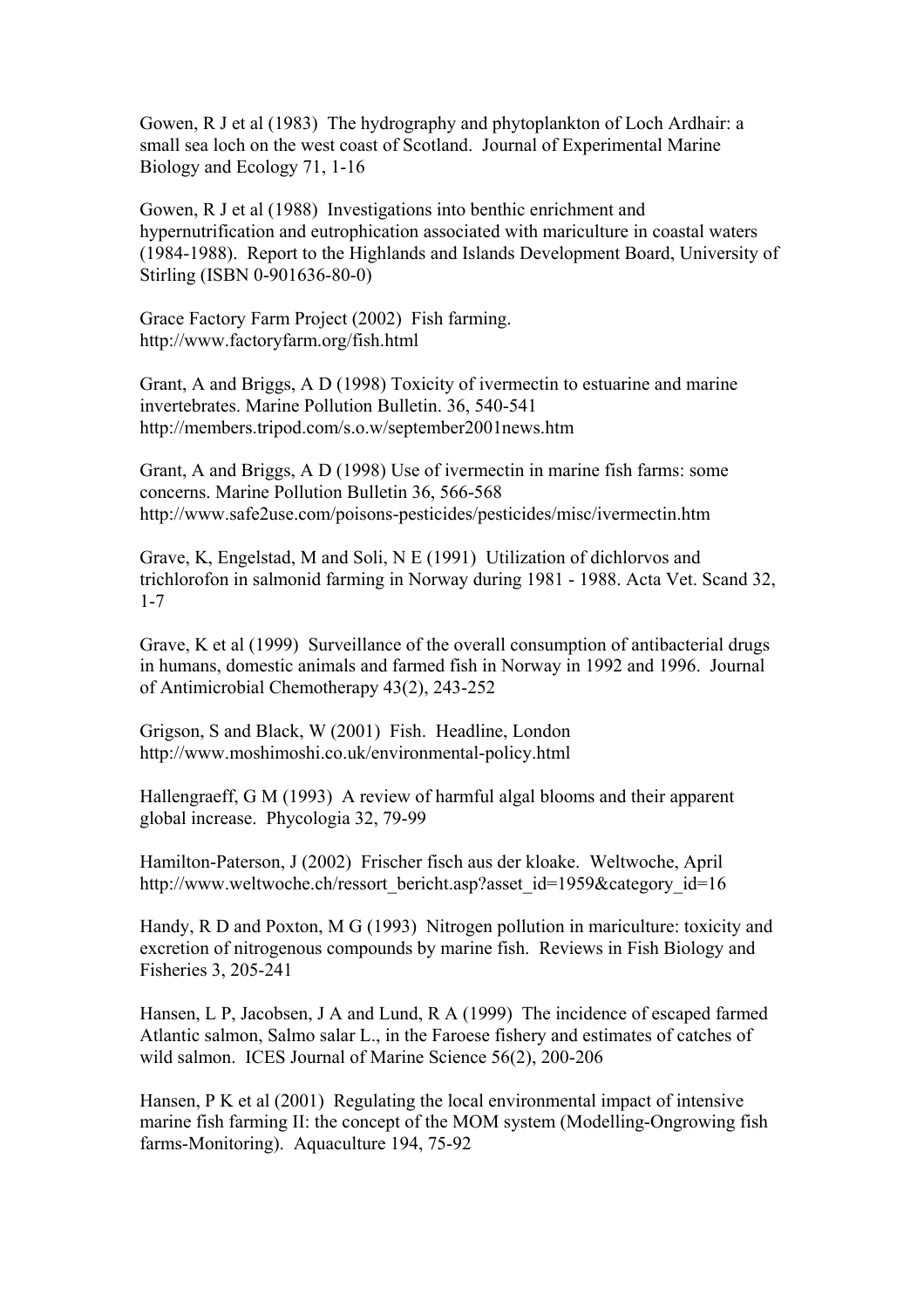Hardin, G (1968) "The tragedy of the commons" Science 162, 1243-1248

Hardy, R. W (1994) Chile - managing environmental problems: economic analysis of selected issues. Aquaculture 124, 307-320

Hargrave, B T et al (1993) Seasonal changes in benthic fluxes of dissolved oxygen and ammonium associated with marine cultured Atlantic salmon. Marine Ecology Progress Series 96, 249-257

Haya, K, Burridge, L E and Chang, B D (2001) Environmental impact of chemical wastes produced by the salmon aquaculture industry. ICES Journal of Marine Science 58 (2), 492-496 http://159.226.185.5/literature/j048.htm

Healthwell (2001) Something's fishy - is eating seafood becoming risky business? Healthwell, October http://www.healthwell.com/delicious-online/d\_backs/Oct\_01/seafood.cfm

HELCOM (2001) Measures aimed at the reduction of discharges from marine fish farms. Helsinki Commission, Finland

Hellou, J et al (2002a) Priority contaminants in sediments around aquaculture cages. Fisheries and Oceans, Canada

Hellou, J et al (2002b) Unintentional use of organic contaminants in aquaculture and impact on sediments. Fisheries and Oceans, Canada

Henderson, A and Davies, I M (2001) Review of the regulation and monitoring of aquaculture in Scotland, with emphasis on environment and consumer protection. Marine Laboratory Aberdeen Report No 01/01, Aberdeen

Henderson, J R et al (1997) The lipid composition of sealoch sediments underlying salmon cages. Aquaculture 158 (69), 83-89

Hide, D (1996) Salmon - a threat from Chile? The Farmers Club Journal, Autumn

Hjellestad, O (2002) Researchers try krill feed experiment - future fish feed may contain krill raw material. Fisheries Information Service, 22<sup>nd</sup> May http://www.fis.com/fis/worldnews/worldnews.asp?l=e&country=&monthyear=5- 2002&day=22&id=2404&ndb=1 http://fis.com/fis/worldnews/worldnews.asp?l=e&id=19181

Hjellestad, O (2001a) Vegetables save salmon farming - more research on vegetable substitutes for marine raw materials in fish feed is needed. Fisheries Information Service, 3<sup>rd</sup> July http://fis.com/fis/worldnews/worldnews.asp?l=e&id=19123

http://fis.com/fis/worldnews/worldnews.asp?l=e&id=19139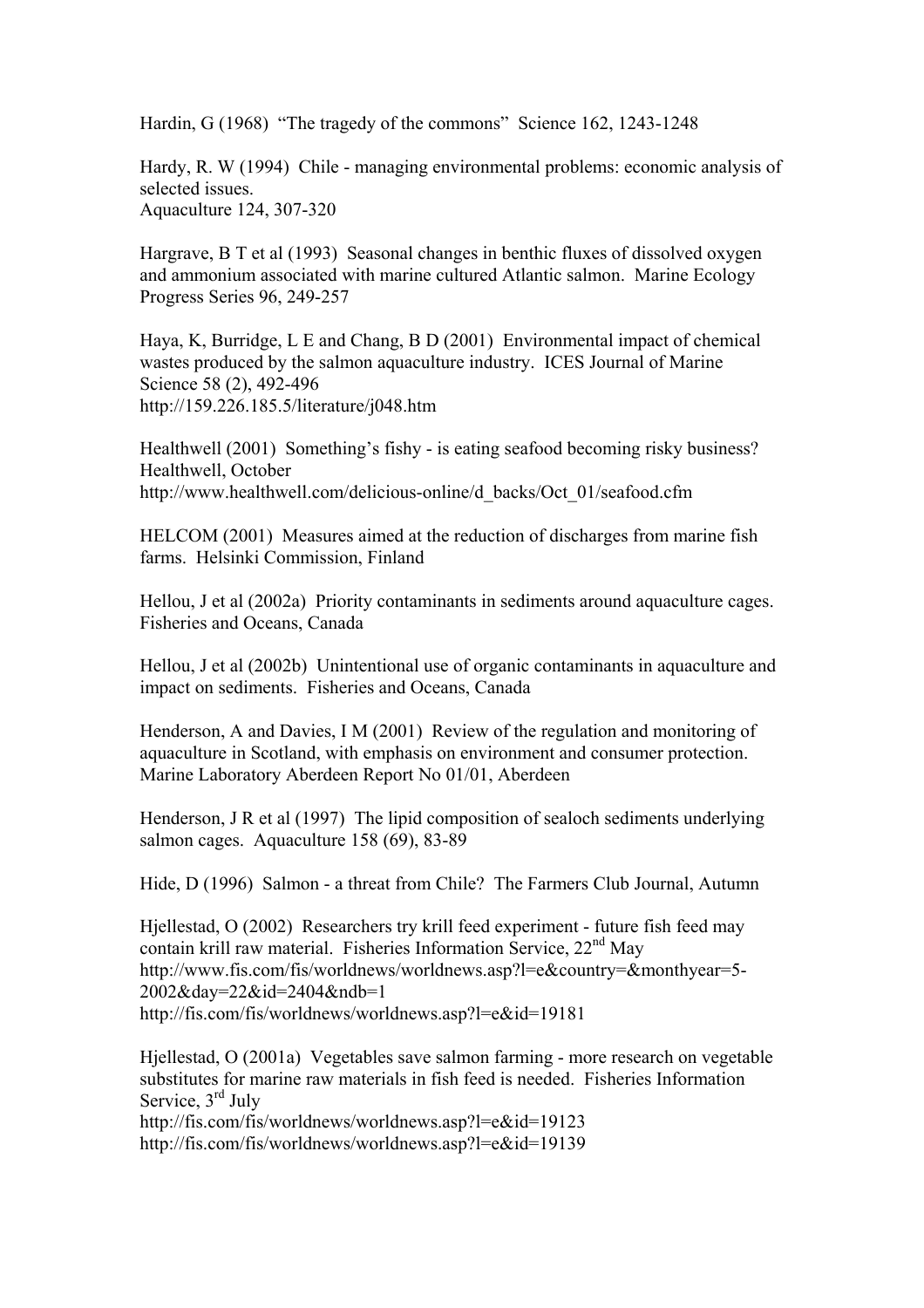Hjellestad, O (2001b) Blue whiting recommendation poses serious threat - Norwegian fishmeal and fish oil plants wouldn't have much to do in winter if blue whiting catches were banned. Fisheries Information Service,  $27<sup>th</sup>$  June http://fis.com/fis/worldnews/worldnews.asp?l=e&id=19045

Hjellestad, O (2001c) Capelin fetches high prices - Norwegian vessels have caught 24,365 tonnes of capelin since 20 June. Fisheries Information Service,  $26<sup>th</sup>$  June http://fis.com/fis/worldnews/worldnews.asp?l=e&id=19042

Hennessy, M M et al (1996) Waste loads from two Atlantic salmon juvenile farms in Scotland. Water Air and Soil Pollution 86, 235-249

Hinshaw, R N (1973) Pollution as a result of fish cultural activities. US Environmental Protection Agency report EPA-R3-73-009, Washington DC

Holdgate, M (1995) The sustainable use of global oceanic resources. In H Reinertsen and H Haaland (eds) Sustainable fish farming. Balkema, Rotterdam

Hole, R (2002) Food safety: traceability - the digital marketplace. Paper to be presented at Aquavision 2002,  $12^{th}$  June http://www.aquavision.nu

Horsberg, T (2000) Food safety aspects of aquaculture products in Norway. Caligus 6, March http://www.aims.ca/Aqua/horsberg.htm http://www.ecoserve.ie/projects/sealice/caligus6.pdf

Horsberg, T E and Hoy, T (1990) Residues of dichlorvos in Atlantic salmon (Salmo salar) after delousing. Journal of Agricultural Food Chemistry 38, 1403-1406 http://www.ecoserve.ie/projects/sealice/nuvan.html http://www.veso.no/aquamedicine/pharmacology\_projects.html

Horsberg, T E Hoy, T and Nafstad, I (1989) Organophosphate poisoning of Atlantic salmon in connection with treatment against salmon lice. Acta. Vet. Scand. 30, 385- 390

http://www.ecoserve.ie/projects/sealice/nuvan.html

Humphrys, J (2001) The great food gamble. Hodder and Stoughton, London http://www.fish.co.uk/culture/books/0801/gamble.html http://www.scenes.org.uk/archive/..%5Carchive%5Carch0104\_salm.htm http://www.abc.net.au/rn/science/ss/stories/s394370.htm

Hunt, E (2002) BC readies for fish farm expansion - Alaska fumes as BC prepares major expansion of fish farming. Tidepool, May http://www.tidepool.org/findings/fishfarmrules.bc.cfm

Hutchison, K (1998) Spawning environmental worries: the fishing was good, but the salmon were bad. The Juneau Empire, Fall http://www.pewfellowships.org/stories/chile/spawning.html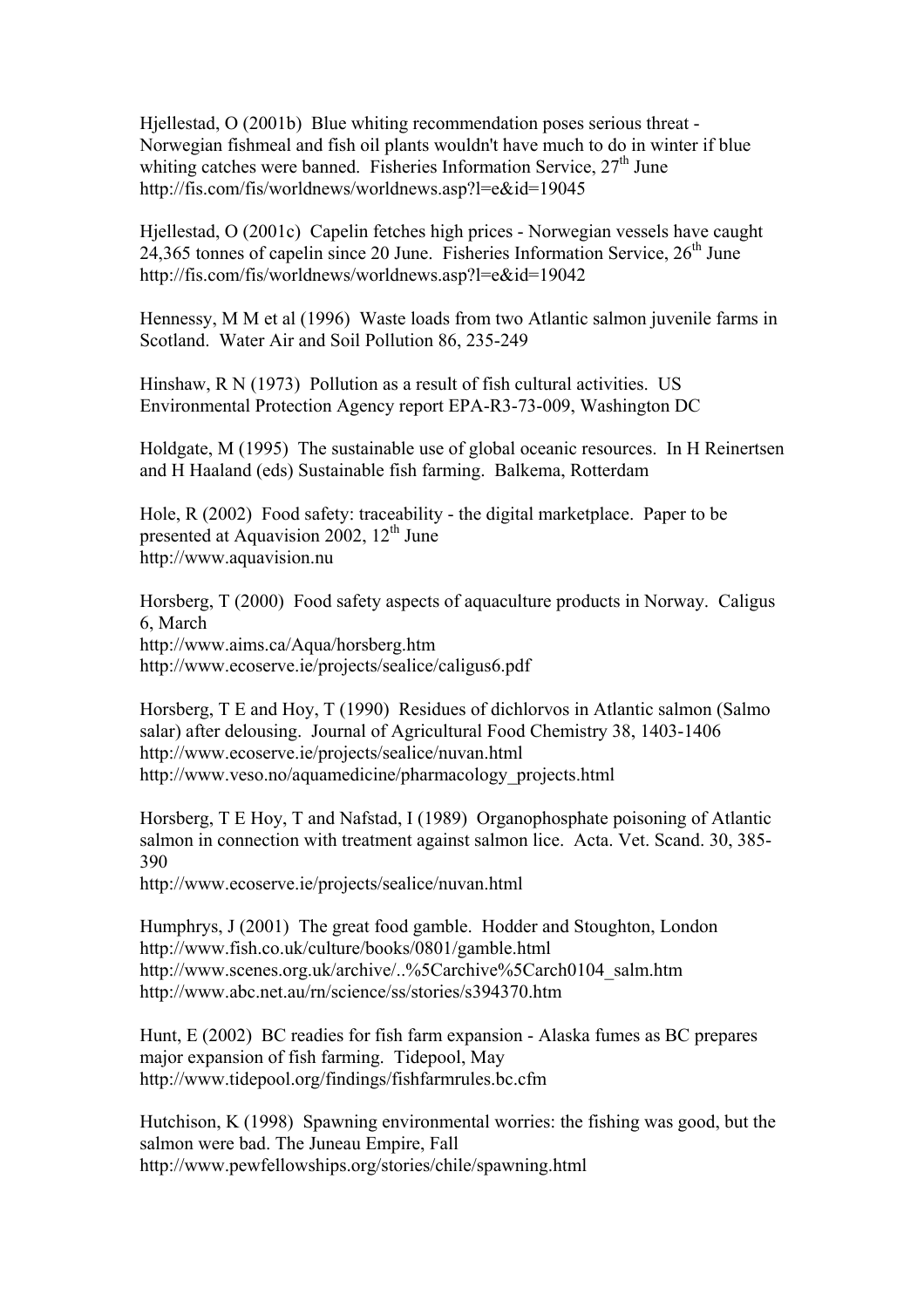Institute of Aquaculture (1996) An environmental risk assessment of the use of teflubenzuron to control ectoparasitic infestations on European salmon farms. A confidential report for Nutreco

International Council for the Exploration of the Sea (1996) Report of the working group on environmental impacts of mariculture. ICES C.M. F/5, Nantes

International Council for the Exploration of the Sea (1999) Report of the working group on environmental impacts of mariculture. ICES C.M. F/2, Montpelier

International Council for the Exploration of the Sea (1999) Symposium on the environmental effects of mariculture: HABs and mariculture. September, New Brunswick

http://www.ices.dk/symposia/eem/eemoral.htm http://www.ices.dk/symposia/eem/habsess1.htm http://www.ices.dk/symposia/eem/Diagram.pdf http://www.ices.dk/symposia/eem/HETERO~1.jpg

IFOMA (1990a) The role of fish meal in diets for salmonids. Technical Bulletin No. 24. International Fishmeal and Oil Manufacturers Association, St Albans http://www.fishlink.co.uk/ifoma/tech24.html

IFOMA (1990b) The role of fish oil in feeds for farmed fish" Technical Bulletin No. 25. International Fishmeal and Oil Manufacturers Association, St Albans http://www.fishlink.co.uk/ifoma/tech25.html

Intrafish (1999) Farmed salmon markets -trends for the future. Intrafish,  $8<sup>th</sup>$ December http://www.intrafish.com

Intrafish (2001a) Nutreco shares are taking a near 15% dive - the food scare caused by the BBC documentary yet to be broadcast has caused Nutreco shares to plummet by almost 15 per cent. Intrafish,  $5<sup>th</sup>$  January http://www.intrafish.com/article.php?articleID=9361 http://csf.colorado.edu/mail/deep-ecology/2001/msg00010.html

Intrafish (2001b) Chilean study shows extensive pollution from cages. Intrafish,  $28<sup>th</sup>$ November http://www.intrafish.com/article.php?articleID=18469

Intrafish (2002a) 600,000 fish escape in Faroes. Intrafish,  $27<sup>th</sup>$  February http://www.intrafish.com

Intrafish (2002b) Finnish governmental adviser criticises lack of information on fish parasite. Intrafish, 22<sup>nd</sup> May http://www.intrafish.com/articlea.php?articleID=23409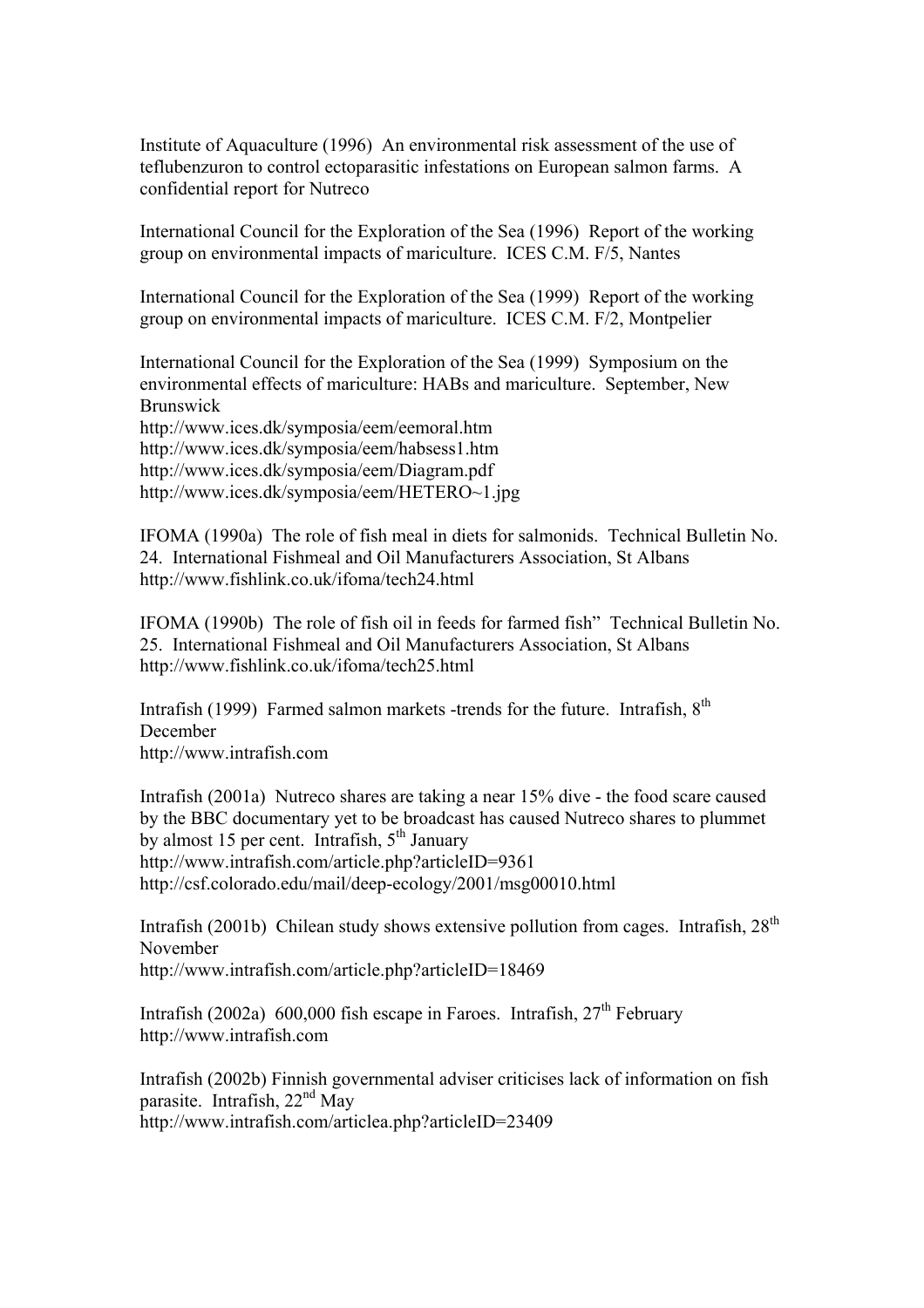Intrafish (2002c) Shellfish toxin death in Southern Chile leads to ban. Intrafish,  $27<sup>th</sup>$ March http://www.intrafish.com/articlea.php?articleID=21865

Jacobs, M (2002) Persistent organic pollutants in fatty fish - issues and concerns. Paper to be presented at Aquavision  $2002$ ,  $12<sup>th</sup>$  June http://www.aquavision.nu

Jacobs M et al (1997) Organochlorine pesticide and PCB residues in pharmaceutical, industrial and food grade fish oils. International Journal of Environment and Pollution 8 (1-2), 74-93

Jacobs M et al (1998) Organochlorine residues in fish oil dietary supplements: comparison with industrial grade oils. Chemosphere 37 (9-12), 1709-1721

Jacobs, M et al (2000) Investigations of CDDs, PCDFs and selected coplanar PCBs in Scottish farmed Atlantic salmon (Salmo salar). Organohalogen Compounds 47, 338-341

http://www.cevs.ucdavis.edu/ces\_pages/conferences/dioxin2000/scientific/

Jenkinson, I R and Arzul, A (2000) Potentially cheap mitigation of rheotoxicity, cytoxicity and fish mortality caused by the dinoflagellates Gymnodinium mikimotoi and G. cf. Maguelonnense. Paper presented at Harmful Algal Blooms 2000, Tasmania

http://www.utas.edu.au/docs/plant\_science/HAB2000/abstracts/docs/Jenkinson\_Ian R.html

Jensen, B A (2000) Norway's presence in Chile. Intrafish, November 2000 http://www.intrafish.com/intrafish-analysis/chile\_15-11-2000\_eng/

Jensen, B A (2001) Illegal medicine used in Norwegian marine farming. Intrafish, 3rd August

http://www.intrafish.com/articlea.php?articleID=14738

http://www.biomar.no/niv2/produkter/sertiikat/Malachite\_eng.html

Johnsen, F and Wandsvik, A J (1991) The impact of high energy diets on pollution control in the fish farming industry. In C B Cowey and C Y Choy (eds) Nutritional strategies and aquaculture waste. University of Guelph, Ontario.

Johnsen, F et al (1993) High energy diets for Atlantic salmon: effects on pollution. In S J Kanshik and P Luguet (eds) Fish Nutrition in Practice, Paris

Jones K J et al (1982) A red tide of Gymnodinium aureolum in sea lochs of the firth of Clyde and associated mortality of pond-reared salmon. Journal of the Marine Biology

Association of the United Kingdom 62, 771-782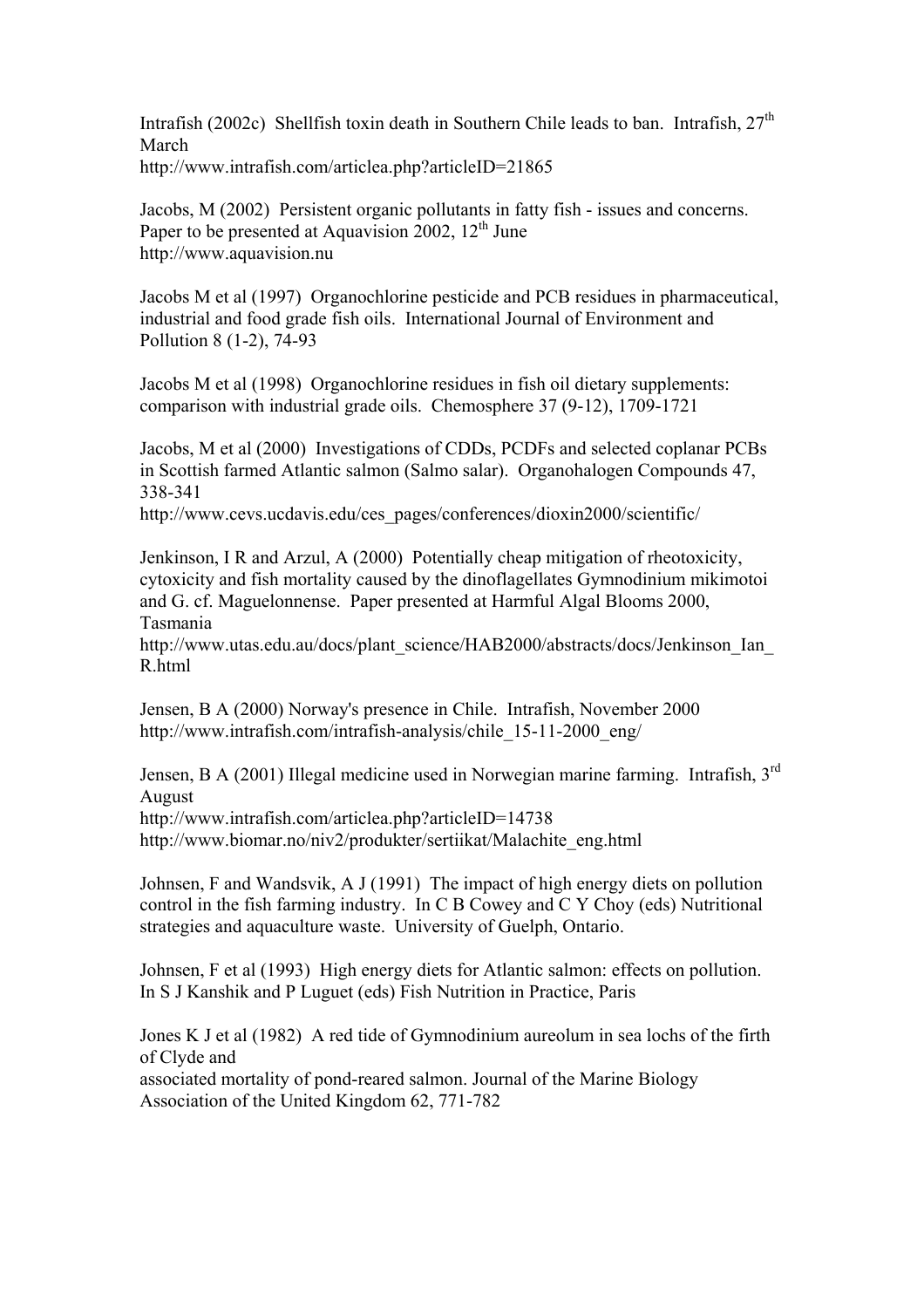Jones, M W, Sommerville, C and Wootten, R (1992) Reduced sensitivity of the salmon louse, Lepeophtheirus salmonis to the organophosphate dichlorvos. Journal of Fish Diseases 15, 197-202

Jystad, P T (2001) Fishmeal and oil or vegetable alternatives: will high volume production spoil premium fish products? Intrafish, March http://www.intrafish.com/intrafish-analysis/fml\_2001\_12\_eng/

Kaartvedt, S et al (1991) Occurrence of the toxic phytoflagellate Prymesium parvum and associated fish mortality in a Norwegian fjord system. Canadian Journal of Fisheries and Aquatic Sciences 48, 2316-2323

Kelly, L A (1993) Release rates and biological availability of phosphorus released from sediments receiving aquaculture wastes. Hydrobiologica 253, 367-372

Kent, M L (2000) Marine netpen farming leads to infections with some unusual parasites. International Journal for Parasitology 30, 321-326 http://147.46.94.112/e\_journals/pdf\_full/journal\_i/2000/i06\_200030313.pdf

Kiviranta, H et al (2002) Polychlorinated Dibenzo-p-dioxins, dibenzofurans and biphenyls in fishermen in Finland. Environmental Health Perspectives 110 (4), 355- 361

Langman, J (2002) 'Atlantic salmon' a fishy tale: Chilean industry criticized for pollution, sneaky labeling. San Francisco Chronicle, 1st April http://www.sfgate.com/cgi-bin/article.cgi?f=/c/a/2002/04/01/MN185582.DTL http://www.wildnesswithin.com/langman.html

Lazaroff, C (2001) Fish can be hazardous to your health. ENS, 20th February http://ens.lycos.com/ens/feb2001/2001L-02-20-06.html

Leake, J (2001) Fish farms turn salmon into fatty food - how farming turned lean salmon into a high-fat food. The Sunday Times, 8th July http://nwefish.com/psga/news/news\_01/farm\_salmon\_fat\_070801.html

Leggatt, S M (2001) Clean choices, clear waters: the Leggatt inquiry into salmon farming in British Columbia. David Suzuki Foundation, Vancouver http://www.leggattinquiry.com/Report/InquiryReport.asp

Lewis, A G and Metaxas, A (1991) Concentrations of total dissolved copper in and near a copper-treated salmon net pen. Aquaculture 99, 269-276

Lindbergh, J M (1999) Salmon in Chile: do the benefits exceed the costs? Aquaculture Magazine, March/April

Long, C (2000) The control of veterinary medicines used in aquaculture. Paper presented at the MARAQUA conference at Napier University, Edinburgh http://www.lifesciences.napier.ac.uk/maraqua/long.htm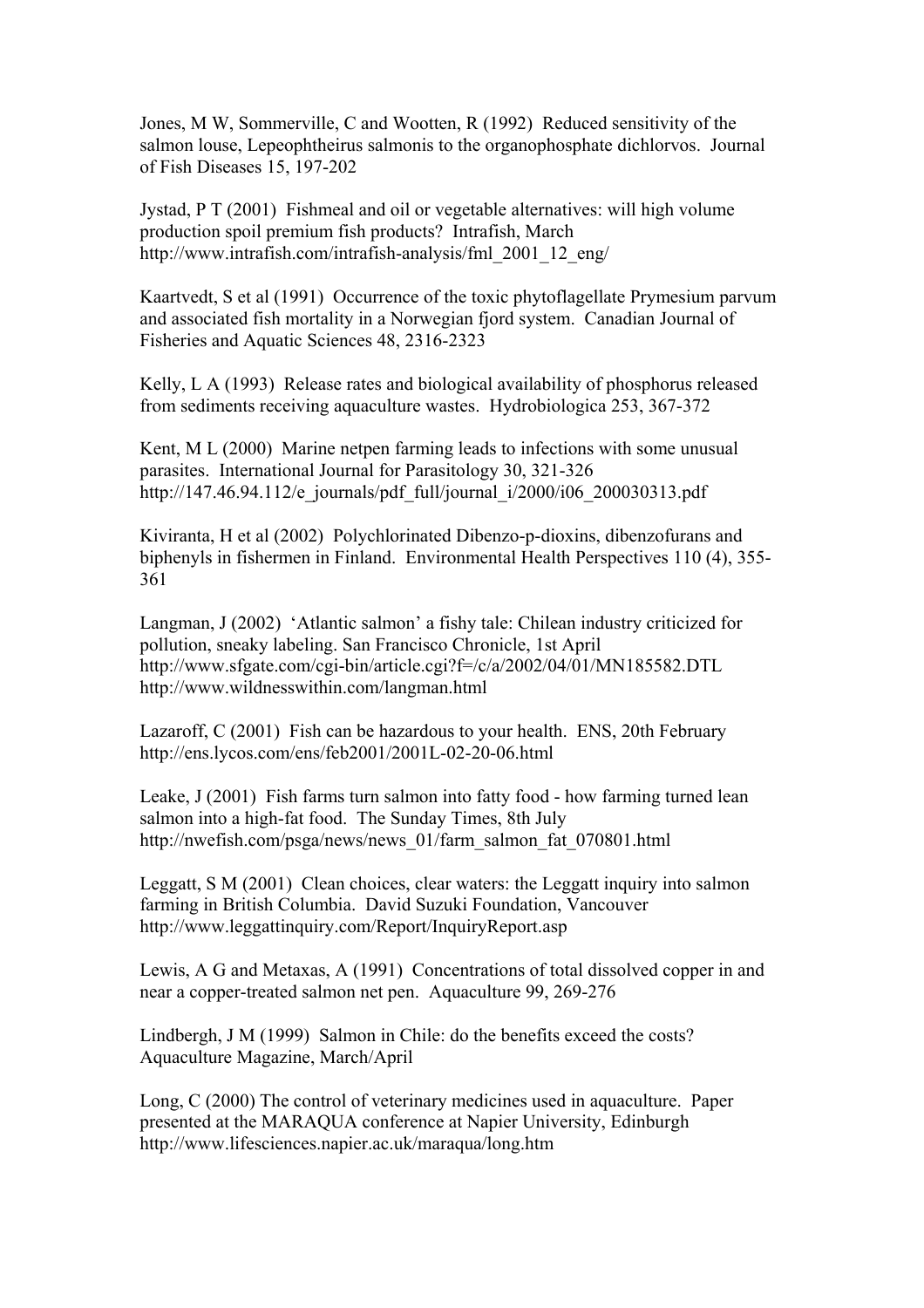Lumb, C (1989) Self-pollution by Scottish salmon farms? Marine Pollution Bulletin 20, 375-379

Lundebye, A K, Boe, B and Julsham, K (2000) Documenting seafood safety: contaminant concentrations in Norwegian fish feeds and mariculture products. ICES CM P: 03, 1-2

Lutzhoft, H, Halling, S and Jorgensen, S (1999) Algal toxicity of antibacterial agents applied in Danish fish farming. Archives of Environmental Contamination and Toxicology 36(1), 1

Luxmore, R (1984) The environmental effects of fish farming. ECOS 5 (2), 24-28

Lymberry, P (2002) In too deep - the welfare of intensively farmed fish. Compassion in World Farming, Petersfield http://www.ciwf.co.uk/PRs/2002/nr0502.htm http://www.ciwf.co.uk/Pubs/CIWF\_reports.htm#Fish1 http://www.aps.uoguelph.ca/~aquacentre/aec/publications/welfare-bib.html

Mac, M J et al (1979) PCBs and DDE in commercial fish feeds. Progressive Fish Culturist 41, 210-211

MacGarvin, M (2000) Scotland's secret - aquaculture, nutrient pollution eutrophication and toxic blooms. WWF Scotland, Aberfeldy http://www.wwf-uk.org/news/pdfs/nutrientOverview.pdf http://www.wwf-uk.org/orca/secret.pdf

Mackenzie, L (2000) Harmful algal bloom research and monitoring in New Zealand: an overview of the 1990s. Paper presented at Harmful Algal Blooms 2000, Tasmania http://www.utas.edu.au/docs/plant\_science/HAB2000/abstracts/docs/Mackenzie\_Linc oln.html

MacLeod, D (2000) Biotoxins are biggest threat to the industry. Fish Farming Today, August http://s.o.w.tripod.com/salmonsctl.htm#Biotoxins are biggest threat to the industry

Madden, S et al (1992a) Sentinel species deployment - Effects of CGA18809 release upon lobster larvae and mussels in the vicinity of cages at Ardnish fish farm, Loch Ailort. Fisheries Research Services Report N0 16/92. Private and Confidential report.

Madden, S et al (1992b) The toxicity of CGA 1809 to herring larvae. Fisheries Research Services Report No 11/92. Private and Confidential report.

Martin, J (2000) Does salmonid aquaculture impact blooms of Alexandrium, pseudonitzschia and dinophysis? Paper presented at Harmful Algal Blooms 2000, Tasmania http://www.utas.edu.au/docs/plant\_science/HAB2000/abstracts/docs/Martin\_Jennifer. html

http://www.mar.dfo-mpo.gc.ca/sabs/SALMON2001.htm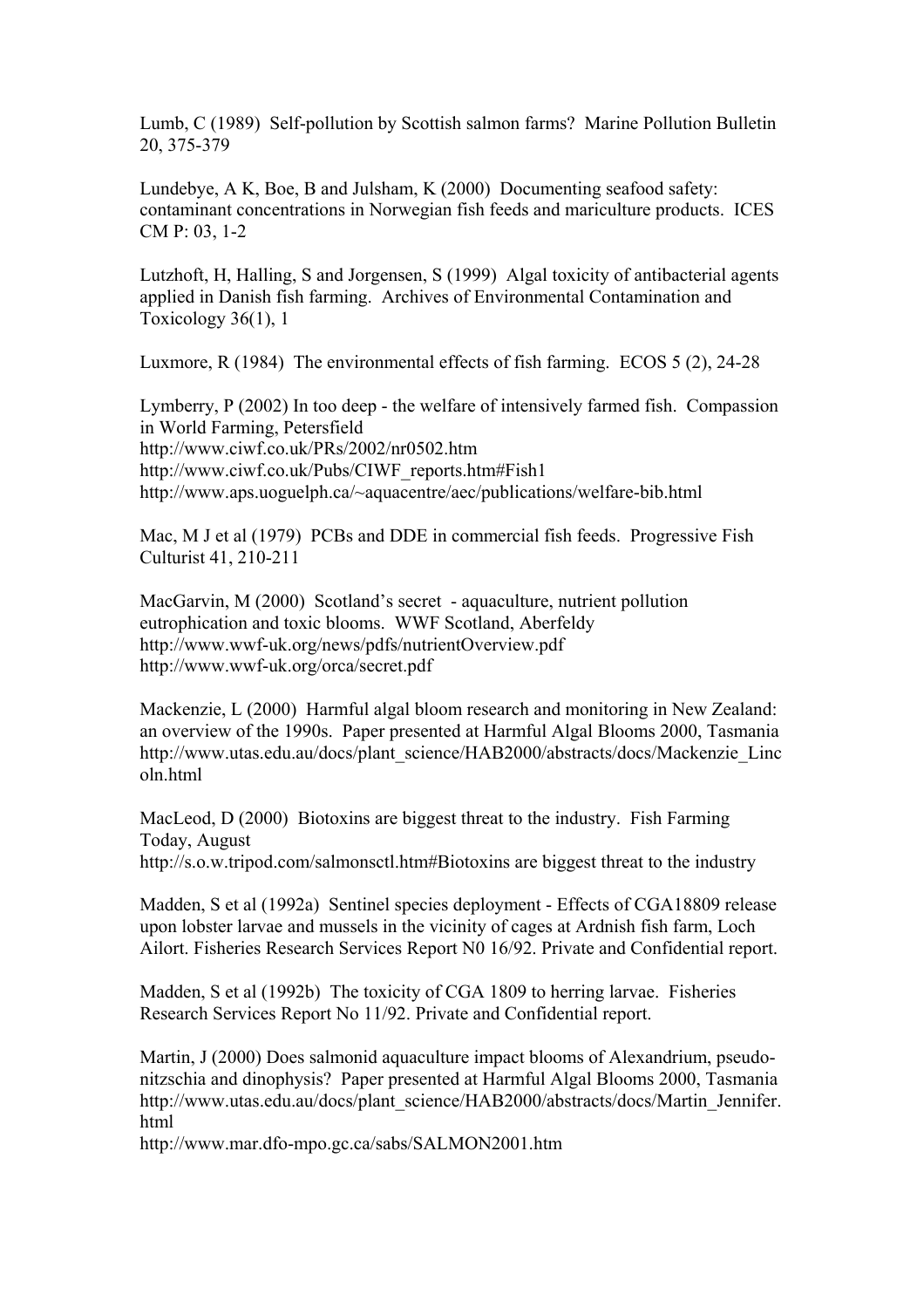Martinez, M (2000) Chile's local concern is its global salmon: an export that thrills may have home-country ills. World Paper, November http://www.worldpaper.com/2000/nov00/martnz.html

Massik, Z and Costello, M J (1995) Bioavailability of phosphorus in fish farm effluents to freshwater phytoplankton. Aquaculture Research 26, 607-616 http://publications.uu.se/theses/fulltext/91-554-5114-4.pdf

McAllister, P E and Bebak, J (1997) Infectious pancreatic necrosis virus in the environment: relationship to effluent from aquaculture facilities. Journal of Fish Diseases 20(3), 201-207

McCarthy, M (2000) Deadly heart disease found at salmon farms. The Independent,  $2<sup>nd</sup>$  May http://www.independent.co.uk/story.jsp?story=1813

McHenery, J G (1999) Potential environmental impacts of emamectin benzoate formulated as Slice for salmonids. A confidential report for Schering-Plough Animal Health Corporation by Cordah, Aberdeen

McHenery, J G et al (1991a) Toxicity of FD2 to larvae of the common lobster. Fisheries Research Services Report No 9/91. Private and Confidential report.

McHenery, J G et al (1991b) Toxicity of CGA 18809 to larvae of the common lobster. Fisheries Research Services Report No 8/91. Private and Confidential report.

McKeown, S and Hay, S J (1998) A preliminary investigation of the toxicity and sublethal effects of the sea lice control chemicals dichlorvos and ivermectin on survival and feeding of the marine copepod Acartia tonsa. Marine Laboratory Report No 9/98, Aberdeen

Meikle, J (2002) Search for BSE type disease turns to fish farms. The Guardian,  $15<sup>th</sup>$ March http://www.guardian.co.uk/Archive/Article/0,4273,4374667,00.html

Meldon, J (ed) (1993) Aquaculture in Ireland - towards sustainability. An Taisce, Dublin

MERAMED (2001) MERAMED. European Commission sponsored project, Brussels http://www.meramed.com/links.htm http://www.meramed.com/partners/default.htm

Merritt, M (2002) Salmon farms: 'a licence to pollute' - watchdog attacked for letting use of chemical use spiral. Scotland on Sunday, 24<sup>th</sup> February http://www.scotlandonsunday.com/scotland.cfm?id=212062002

Meyer, F. P and R. A. Schnick (1989) A review of chemicals used for the control of fish diseases. Reviews in Aquatic Sciences 1(4), 693-710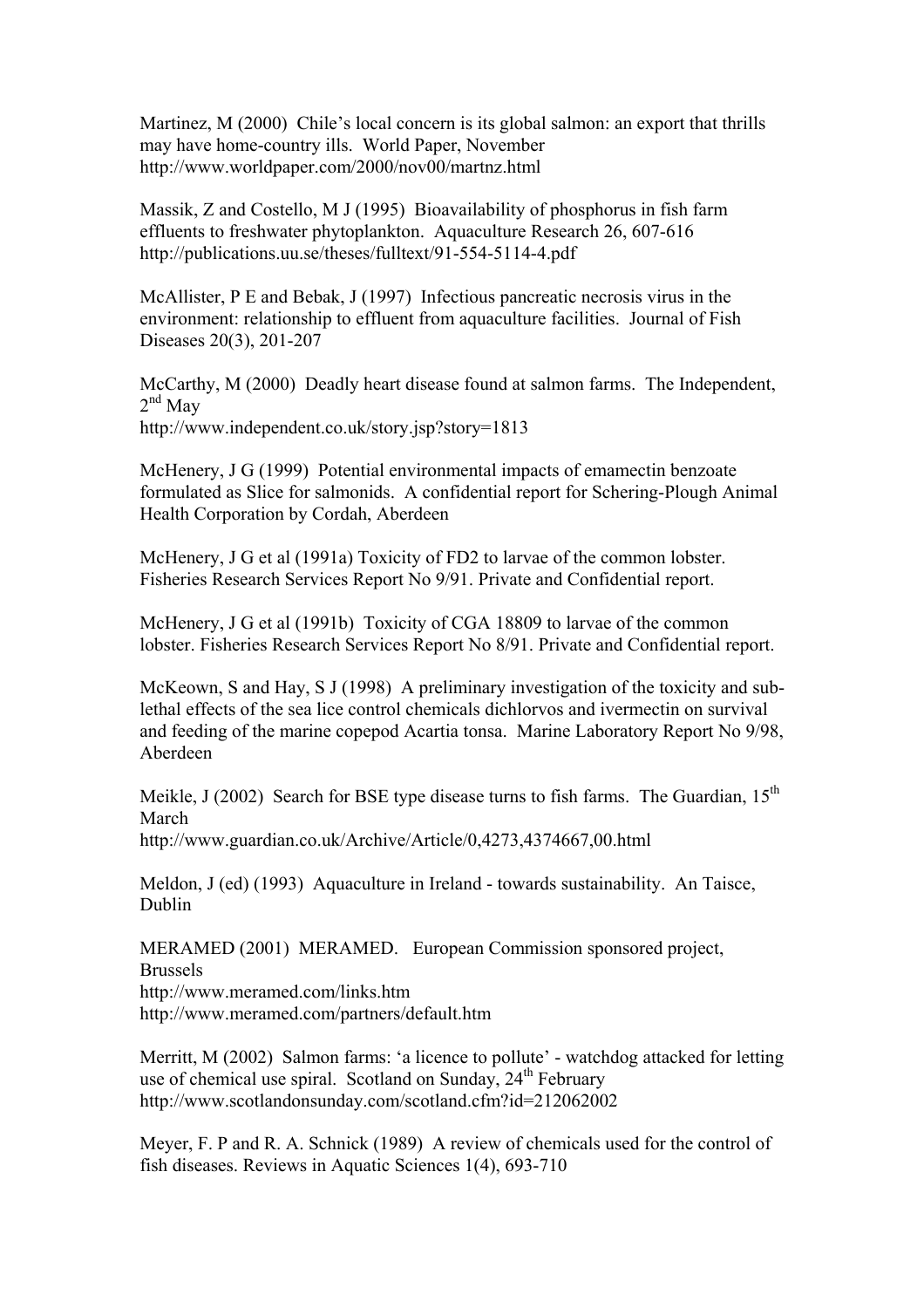Michel, C and Alderman, D J (eds) (1992) Chemotherapy in aquaculture: from theory to reality. Office of International Epizootics, Paris

Milewski, I (2001) Impacts of salmon aquaculture on the coastal environment: a review. Paper presented at a conference in New Brunswick, Canada http://eastern.penbay.org/downloads/mmilewski.pdf

Milewski, I, Harvey, J and Buerkle, B (1997) After the gold rush - the status and future of salmon aquaculture in New Brunswick. Conservation Council of New Brunswick, Fredericton http://www.seaweb.org/resources/sac/reports/2.html

Milieudefensie (2001) Schotse zalmindustrie slecht voor dier en milieu (The Scotch salmon industry: bad for both salmon and the environment). Earth Alarm, April http://www.milieudefensie.nl/earthalarm/eng74.htm http://www.milieudefensie.nl/blad/2002/feb2002/zalm.htm http://www.milieudefensie.nl/blad/2000/juni2000/zalm.htm

Miller, S (2001a) How the king of fish is being farmed to death. The Observer, 7th January

http://www.guardian.co.uk/fish/story/0,7369,418955,00.html

Miller, S (2001b) Salmon farmers braced for clampdown on dioxins. The Observer,  $7<sup>th</sup>$  January

http://www.guardian.co.uk/Archive/Article/0,4273,4113652,00.html

Miller, S (2002) Washington protesters rally against B.C. salmon. King 5 News, 5<sup>th</sup> May

http://www.king5.com/localnews/environment/NW\_050902ENKbcsalmonfarms.6f87 b49c.html

Ministry of Agriculture Fisheries and Food (1999) Dioxins in fish and fishery products. MAFF, London

http://www.foodstandards.gov.uk/maff/archive/food/infsheet/1999/no184/184diox.ht m

http://www.endsreport.com/issue/article.cfm?ArticleID=5726&Criteria=dioxins&Sea rchType=phrase

Moore, A and Waring C (2001) The effects of a synthetic pyrethroid on some aspects of reproduction in

Atlantic salmon. Aquatic Toxicology 52, 1-12

Morton, A (1996) Salmon farming's hidden harm. Earth Island Journal , Spring http://www.earthisland.org/eijournal/new\_articles.cfm?articleID=497&journalID=58 http://www.georgiastrait.org/mortonim.pdf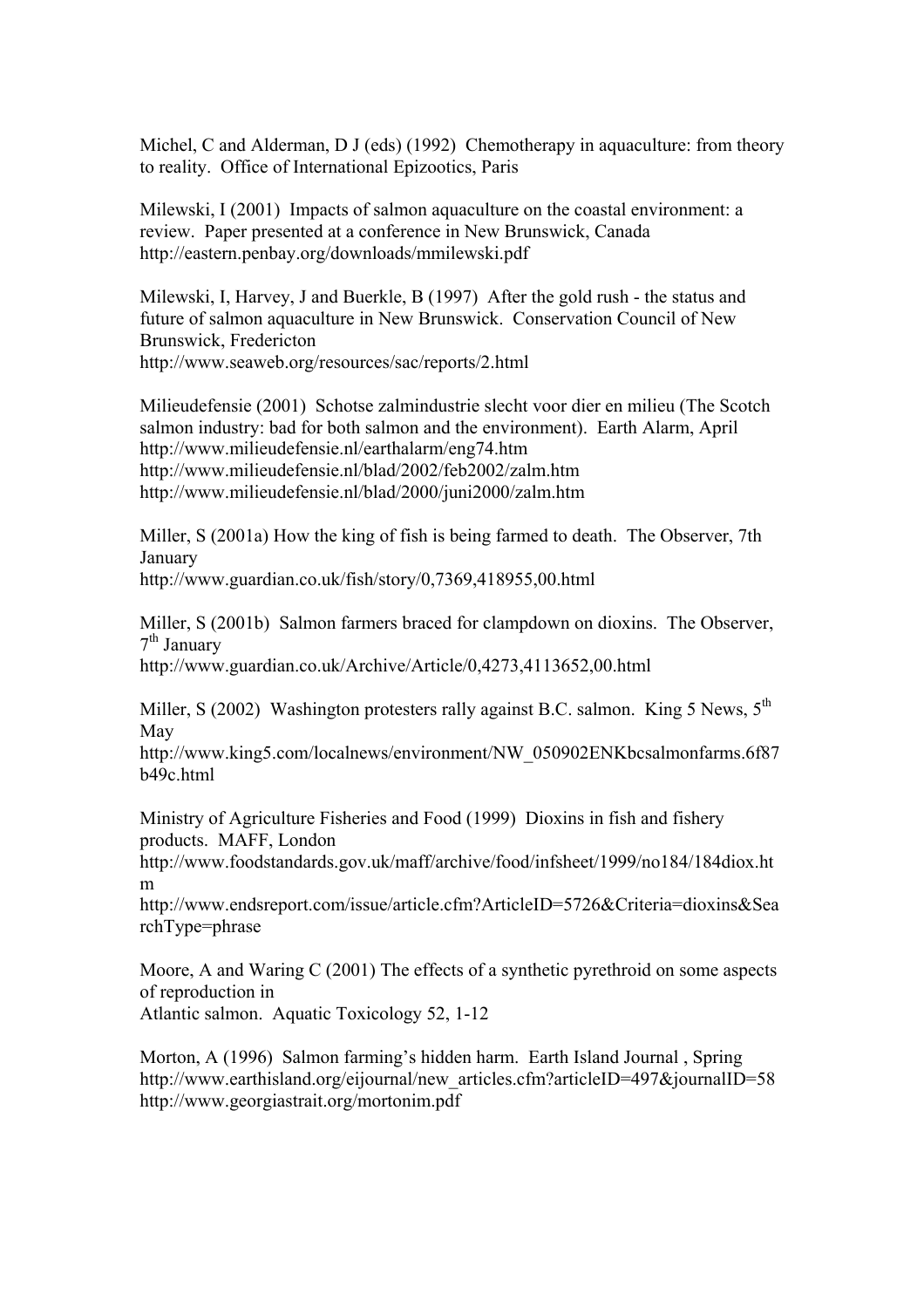Morton, A and Symonds, H K (2001) Displacement of Orcinus orca (L) by high amplitude sound in British Columbia, Canada. ICES Journal of Marine Science 59, 71-80

http://www.watershed-watch.org/ww/publications/sf/Morton\_ICES.pdf http://ens.lycos.com/ens/nov2001/2001L-11-07-02.html

Morton, T (2001) Why, for me, the salmon is off. The Scotsman,  $15<sup>th</sup>$  August http://www.thescotsman.co.uk/columnists.cfm?id=98353 http://globalarchive.ft.com/globalarchive/articles.html?id=010815009206&query=sal mon

Murison, D J et al (1990) Survey of invertebrate communities in the vicinity of salmon farm cages in Scottish west coast sea lochs. Scottish Fisheries Working Paper No 11/90, Aberdeen

Murison, D J et al (1997) Epiphytic invertebrate assemblages and dichlorvos usage at salmon farms. Aquaculture 159, 53-66

Murray, G (1999) Salmon firm admits link to deadly virus. The Sunday Times,  $7<sup>th</sup>$ November

http://www.sunday-times.co.uk/news/pages/sti/1999/11/07/stiscosco03012..html?999 http://www.geocities.com/ken\_sims\_98/nzffa/scottishisa.htm#5

Natural History Museum (1997) Environmental impact of sea-lice treatments: guidelines for the study and suggested monitoring procedures" A confidential report for the Department of the Environment, the Veterinary Medicines Directorate and the Veterinary Products Committee http://www.sundayherald.co.uk/24181

http://www.planetark.org/dailynewsstory.cfm/newsid/15660/story.htm

Navarro, N (2000) Planktonic ecosystem impacts of salmon cage aquaculture in a Scottish sea loch. ICES Cooperative Research Report 240, Denmark http://www.biology.au.dk/~biopg/YSCHP/Old/applic/108.HTM http://www.ices.dk/pubs/crr/crr240/crr240.pdf

Naylor, R L et al (1998) Nature's subsidies to shrimp and salmon farming. Science, 282 (5390), 883-884

Naylor, R L et al (2000) Effect of aquaculture on world fish supplies. Nature 405 (6790), 1017-1024

http://www.watershed-watch.org/ww/publications/sf/aquacultureworlfood.pdf http://www.esa.org/education/issuesinecology/issues8.htm

Naysmith, S (2001a) Salmon to go veggie to help fish stocks. The Sunday Herald, 25th February

http://www.earthisland.org/map/ltfrn\_79.htm#aqua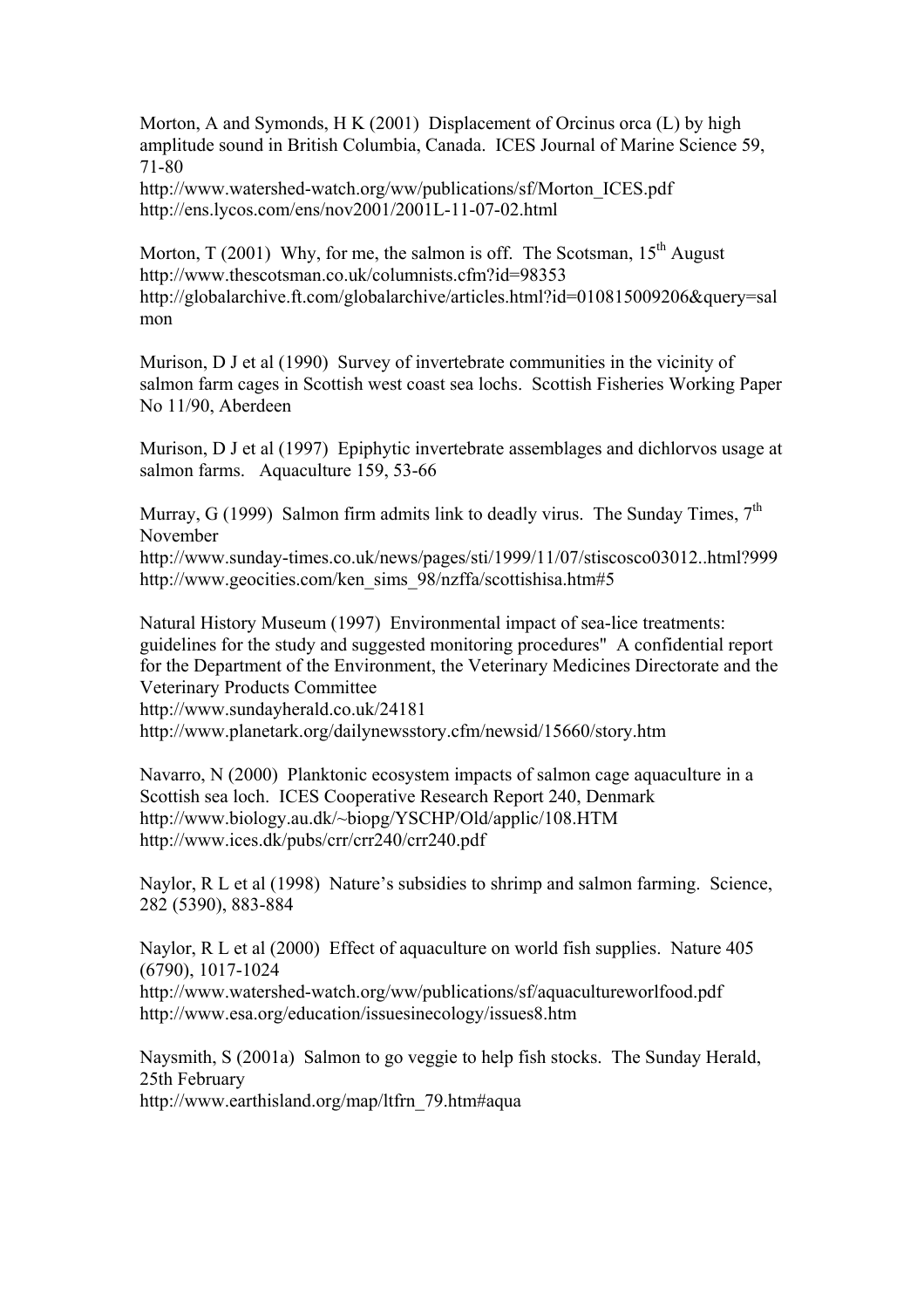Naysmith, S (2001b) Time to clean up your act, M&S tells salmon farmers - food retailer imposes tough new rules designed to pressure fish industry into using fewer pesticides. The Sunday Herald, 25th March http://s.o.w.tripod.com/september2001news.htm http://s.o.w.tripod.com/salmonsctl.htm

Needham, T (1995) Farmed Atlantic salmon in the Pacific north-west. Bulletin of the Aquaculture Association of Canada 95, 38-41

New Straits Times (2001) Farmers don't eat their own salmon. New Straits Times (Malaysia),  $14<sup>th</sup>$  January http://www.anglingbc.com/davesreport/dave46.html

Newswatch Canada (1994) Fish farming: a biological time-bomb? Newswatch Canada, September http://newswatch.cprost.sfu.ca/pcc/94-9.html

Nickell, T D et al (1995) Benthic recovery programme: final report. Confidential progress report No. 7 for Nutreco and the Scottish Salmon Growers Association, Dunstaffnage Marine Laboratory.

Nishimura, A (1982) The effects of organic matters produced in fish farms on the growth of red tide algae Gymnodinium-type '65 and Chatonella antiqua. Bulletin of the Plankton Society of Japan 29, 1-7

Nutreco (1998) Long term environmental monitoring of teflubenzuron used for the treatment of sea lice in the marine environment. Addendum I and II to the Interim Report ARC-TFBZ-UK-5-98, Confidential report for Nutreco

Nutreco (2001a) Social and environmental report. Nutreco, Boxmeer http://www.nutreco.com/html/annualresults/socialenvironmentalreport2001/SER2001 Chile\_aqua.html

Nutreco (2001b) Notes supplied by Nutreco at a meeting with Miliedefensie, August

Nutreco (2001c) If farmed salmon contain dioxins, is it safe to eat them? Nutreco, Boxmeer http://www.nutreco.com/content/PeopleCentre/aquaqa/aquaqaanswers.htm

Nutreco (2002) Aquavision 2002: business challenges in modern aquaculture. 11-  $13<sup>th</sup>$  June, Stavanger http://www.aquavision.nu

O'Boyle, S et al (2000) Harmful phytoplankton events caused by variability in the Irish coastal current along the West of Ireland. Paper presented at Harmful Algal Blooms 2000, Tasmania

http://www.utas.edu.au/docs/plant\_science/HAB2000/abstracts/docs/Raine\_Robin.ht ml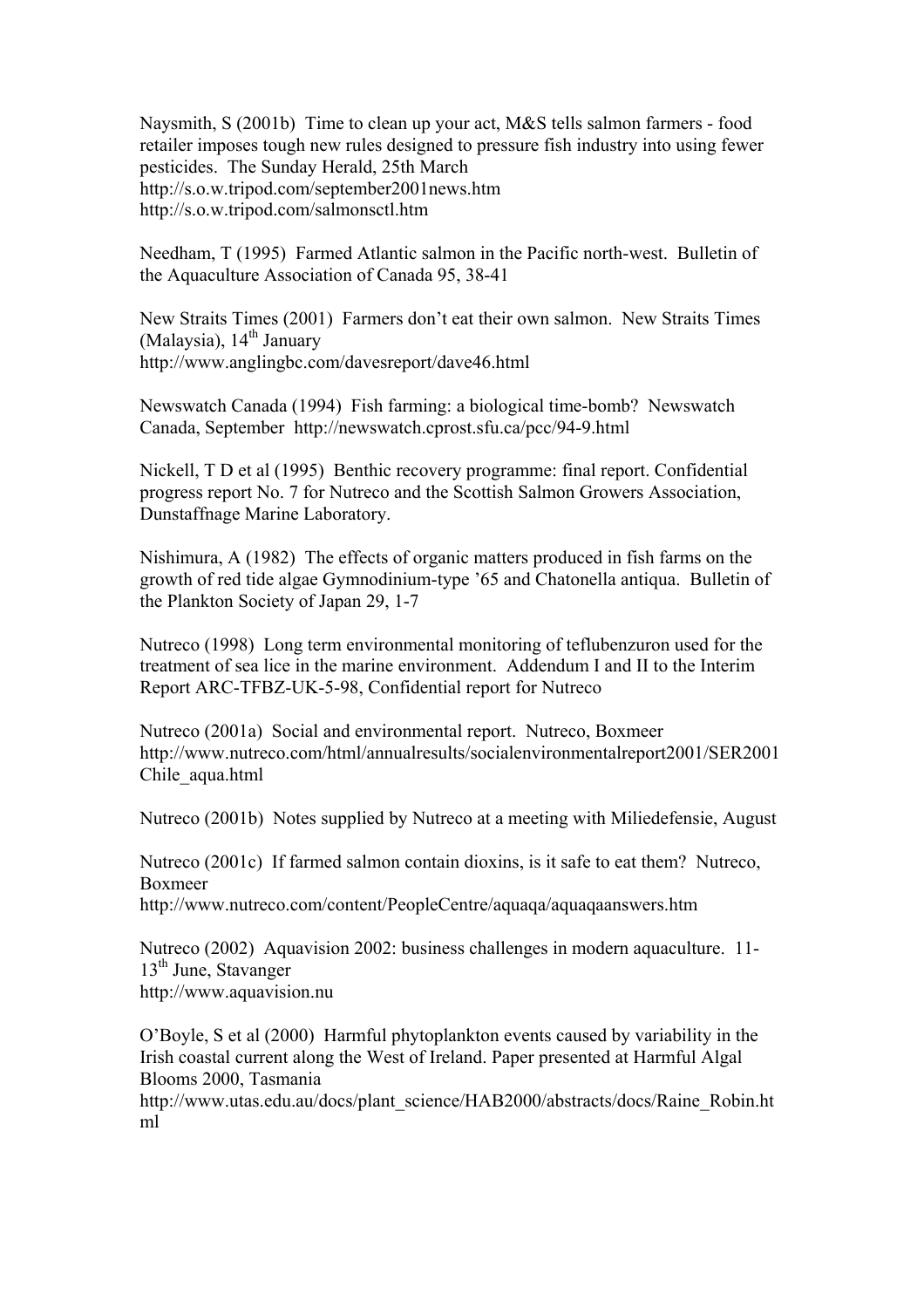O'Brien, D P (1989) Salmonid farming in Ireland: environmental and legislative problems assessed. Earthwatch, Dublin.

O'Sullivan, R (1989) Intensive fin fish farming in Ireland: a cause for concern. Published by the author.

OSPAR (1994) PARCOM recommendation 94/6 on best environmental practice for the reduction of inputs of potentially toxic chemicals from aquaculture use. Oslo and Paris Conventions for the Prevention of Marine Pollution,  $16<sup>th</sup>$  Joint meeting

OSPAR (2001) Nutrient discharges from fish farming in the OSPAR Convention area. Oslo and Paris Commission, Copenhagen http://www.ospar.org/v\_publications http://www.loughswilly.com/Quotes/Quotes.htm

Orr, D (2001) Is there something fishy going on? - 'what is really alarming is that we don't actually know what sorts of difficulties the chemicals may be causing us'. The Independent,  $5<sup>th</sup>$  January http://www.independent.co.uk/story.jsp?story=42162

Paone, S (2000a) Farmed and dangerous: human health risks associated with salmon farming. Friends of Clayoquot Sound, Tofino http://www.ancientrainforest.org/reports/salmon\_farming\_health\_risks.pdf

Paone, S (2000b) Industrial Disease: The Risk of Disease Transfer from Farmed Salmon to Wild Salmon. Friends of Clayoquot Sound, Tofino http://www.seaweb.org/resources/sac/reports/6.html

Parsons, T R et al (1990) Experiments on the effect of salmon farm wastes on plankton ecology. Bulletin of the Plankton Society of Japan 37, 49-57

Pearson, T H and Gowen, R J (1990) Impact of caged fish farm on the marine environment - the Scottish experience. In P Oliver and E Colleran (eds) Interactions between aquaculture and the environment. An Taisce, Dublin

Persson, G (1991) Eutrophication resulting from salmonid fish culture in fresh and salt waters: Scandinavian experiences. In C B Cowey and C Y Cho (eds) Nutritional strategies in management of aquaculture waste. University of Guelph, Ontario

Pesticides Action Network (1997) Chemicals - cause for concern. Pesticides News, September

http://www.pan-uk.org/www.pan%2Duk.org/pestnews/pn37/pn37p17c.htm http://www.pan-uk.org/pestnews/actives/dichlorv.htm

Philippine Daily Inquirer (2002) Fish pens, fish cages and drowned fish. Philippine Daily Inquirer, 14<sup>th</sup> March http://www.inq7.net/opi/2002/mar/14/text/opi\_mpdoyo-1-p.htm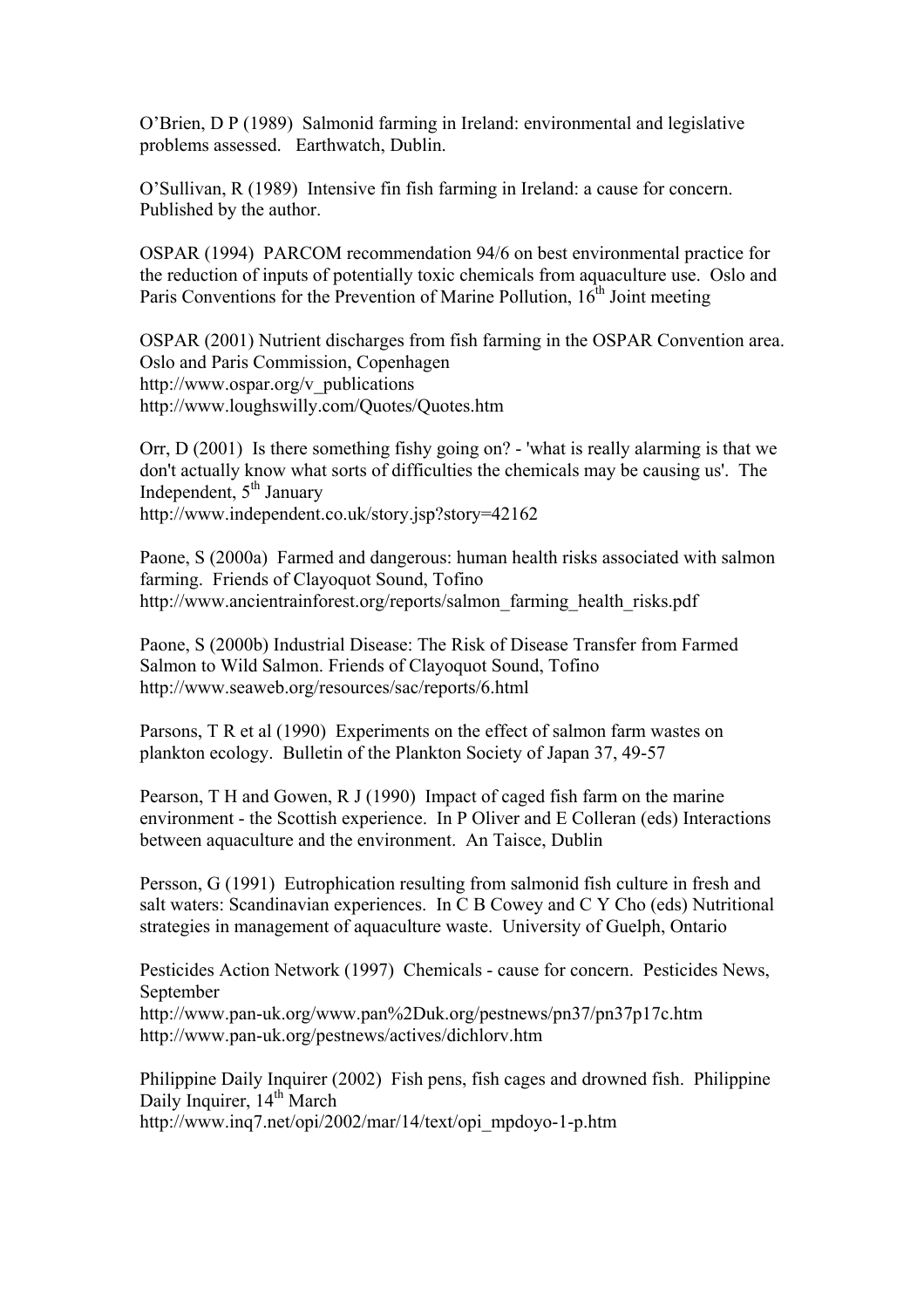Phillips, M J et al (1993) Phosphorus leaching from Atlantic salmon diets. Aquacultural Engineering 12, 47-54.

Pike, I H and Barlow, S M (1999) Fish meal and oil to the year 2010: supplies for aquaculture. Paper presented at the World Aquaculture Society Conference '99. Sydney, Australia http://www.fishlink.co.uk/ifoma/raw.html

Piker, L et al (2002) The impact of salmon farming in the X Region of Chile on the benthic compartment. In G Arzul (ed) Aquaculture, environment and phytoplankton (to be published) http://www.aquatoxsal.de

Pirie, D (2001) Report on the occurrence and significance of polychlorinated biphenyls (PCBs) in marine sediments from Scottish fish farm locations. Scottish Enivronment Protection Agency, Stirling http://www.theherald.co.uk/news/archive/21-11-19101-23-58-40.html

Pohle, G, Frost, B and Findlay, R (2000) Far-field effects of salmon mariculture in the Bay of Fundy. EMAN National Science meeting  $(17<sup>th</sup>-22<sup>nd</sup> January0$ , Toronto http://www.eman-rese.ca/eman/reports/meetings/national2000/abstract43.html

Pohle, G et al (2001) Assessment of regional benthic impact of salmon mariculture within the Letang Inlet, Bay of Fundy. ICES Journal of Marine Science 58 (2), 417- 426

http://159.226.185.5/literature/j048.htm

Pridmore, R D and Rutherfod, J C (1992) Modelling phytoplankton abundance in a small enclosed bay used for salmon farming. Aquaculture and Fisheries Management 23, 525-542

Prodanou,  $G(2001)$  The colour salmon. CBC,  $14<sup>th</sup>$  November http://www.cbc.ca/consumers/market/files/food/salmon/colour.html http://rittersysco.com/salmon\_color.htm

Provost, P G et al (1997) Antibiotics in fish farm sediments. In P Read and J Kinross (eds) Environment pollution: assessment and treatment. Napier University Press, Edinburgh

Rae, G (1979) On the trial of the sea lice. Fish Farmer 2 (6), 22-25

Rae, G (2000) A national treatment strategy for the control of sea lice chemicals. Caligus 6, March http://www.ecoserve.ie/projects/sealice/caligus6.pdf http://www.scottishsalmon.co.uk/codesofpractice/index.html

Raine, R C, Cooney, J J and Coughlan, M F (1990) Toxicity of Nuvan and dichlorvos towards marine phytoplankton. Botanica Marina 3, 533-537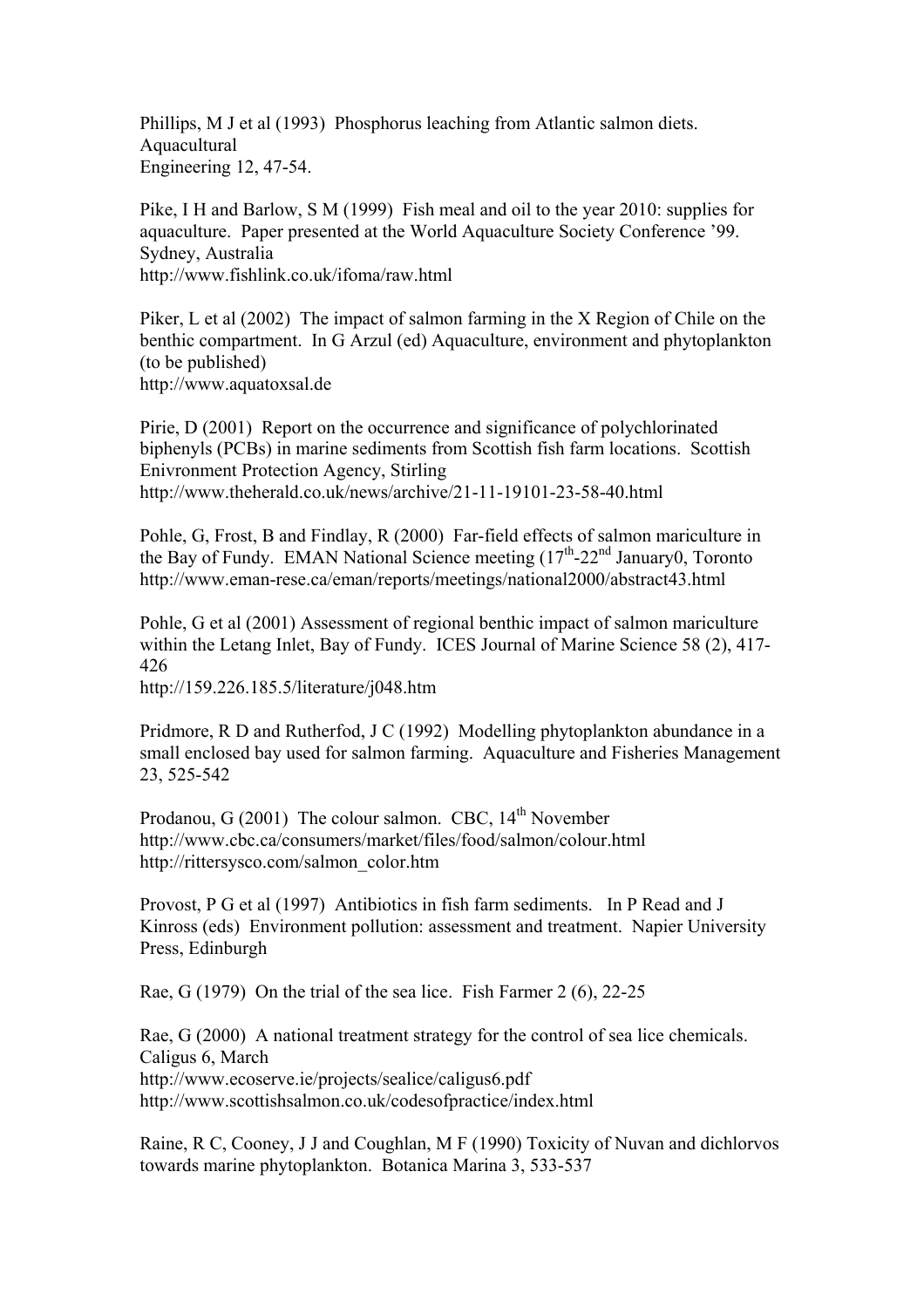http://www.ecoserve.ie/projects/sealice/nuvan.html

Raverty, S A (1987) Epidemiology of the salmon louse, Lepeophtheirus salmonis on Booker McConnell Farm sites and the clinicopathology and enzymology of repetitive NUVAN EC 500 treatments in Salmo salar. Institute of Aquaculture, University of **Stirling** 

http://www.ecoserve.ie/projects/sealice/nuvan.html

Redshaw, C J (1995) Ecotoxicological risk assessment of chemicals used in aquaculture: a regulatory viewpoint. Aquaculture Research 26, 629-637

Reinertsen, E and Haaland, H (eds) (1995) Sustainable fish farming. Balkema, Rotterdam

Rensel, J (2000) Mitigation of harmful algal blooms in fish mariculture. Paper presented at Harmful Algal Blooms 2000, Tasmania http://www.utas.edu.au/docs/plant\_science/HAB2000/abstracts/docs/Rensel\_Jack.htm l

Rhodes, L L, Mackenzie, A L and Kaspar, H F (2001) Harmful algae and mariculture in New Zealand. ICES Journal of Marine Science 58 (2), 398-403

Ride, A (2000) Fishy business: the seas are running out of fish but supermarkets are not - what's the catch? New Internationalist 325, 9-12 http://www.newint.org/index4.html

Ritchie, G (1999) Long term environmental monitoring of teflubenzuron used for the treatment of sea lice in the marine environment. Confidential report for Nutreco (ARC-TFBZ-UK-5-98)

Robertson, N A et al (1991) Studies on invertebrate assemblages associated with seaweeds on rocky shores adjacent to salmon farm cages in Scottish sea lochs. Scottish Fisheries Working Paper No 17/91, Aberdeen

Rodger, G K (1999) Development and application of biomarker/bioassay procedures for the environmental monitoring of sea lice treatment chemicals used in salmon farming - Phase 1. Scottish Executive, Aberdeen.

Ronnberg, O et al (1992) Effects of fish farming on growth, epiphytes and nutrient content of Fucus vesiculosus L. in the Aland archipelago, northern Baltic sea. Aquatic Botany 42, 109-120.

Rosenthal, H, Hilge, V and Kamstra, A (eds) (1993) Proceedings of the workshop on fish farm effluents and their control in EC countries. Department of Fish Biology, University of Kiel http://www.aquachallenge.org/CVs/rosenthal\_CV.html

Ross, A (1989) Nuvan use in salmon farming: the antithesis of the precautionary principle. Marine Pollution Bulletin, 20 (8), 372-374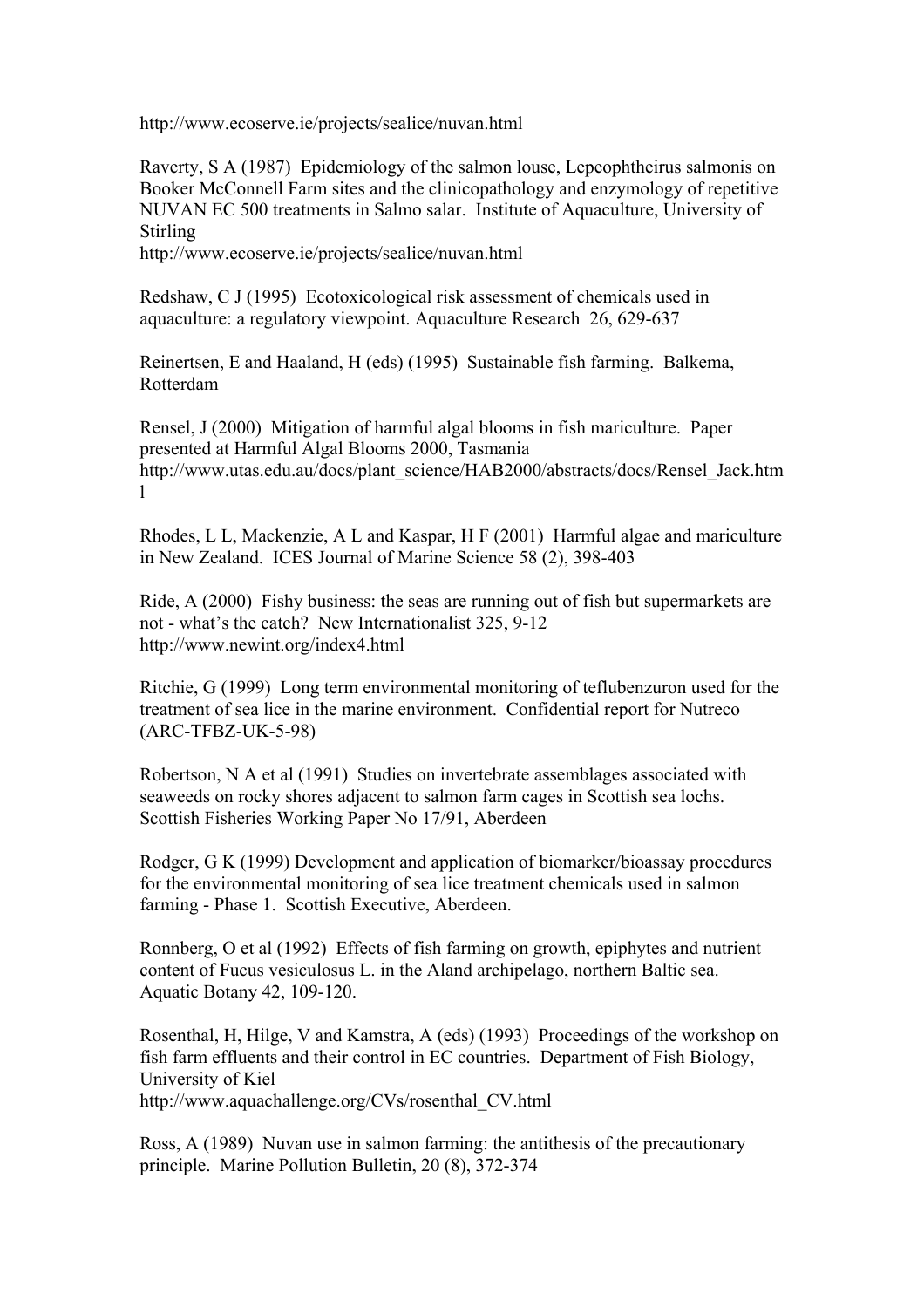http://www.artneq.com/Tim/Timarchive/humphrys.htm

Ross, A (1990) UK usage of pesticides - controls and lessons to be learned. In P Oliver and E Colleran (eds) Interactions between aquaculture and the environment. An Taisce, Dublin

Ross, A (1997) Leaping in the dark: a review of the environmental impacts of marine salmon farming in Scotland and proposals for change. Scottish Wildlife and Countryside Link, Perth http://www.pan-uk.org/pestnews/pn37/pn37p17c.htm http://www.scotlink.co.uk

Ross, A and Horsman, P V (1988) The use of Nuvan 500 EC in the salmon farming industry. Marine Conservation Society, Ross-on-Wye

Ross, D and Holme, C (2001) Split on use of fish farm drugs - shellfish producers call for halt on expansion because of unease over increasing use of chemicals. The Herald,  $5^{th}$  April http://www.theherald.co.uk/news/archive/5-4-19101-23-53-22.html

Ross, J (2001) Fish farm inquiry snub prompts appeal to EU. The Scotsman, 7th November http://news.scotsman.com/index.cfm?id=1499472001&rware=KDSVPMAIQYJW&C Q\_CUR\_DOCUMENT=11

Roth, M (2000) The availability and use of chemotherapeutic sea lice control products. Contributions to Zoology 69 (1-2), 109-118 http://sbpark.com/pacrim/dbenvfe2.html#chemoprod

Roth, M, Richards, R H and Sommerville, C (1993) Current practices in the chemotherapeutic control of sea lice infestations in aquaculture: a review. Journal of Fish Diseases 16, 1-26

Royal Society of Edinburgh (2001) RSE working party on infectious salmon anaemia. RSE, Edinburgh http://www.ma.hw.ac.uk/RSE/enquiries/isa/ http://www.geocities.com/ken\_sims\_98/nzffa/scottishisa.htm#5

Ruokolahti, C (1988) Effects of fish farming on growth and chlorophyll a content of Cladophora. Marine Pollution Bulletin 19, 166-169

Salt Spring News (2002) An examination of the effects of salmon farming in British Columbia. Salt Spring News, Updated weekly http://SaltSpringNews.com/SalmonFarming/

Salte, R et al (1987) Fatal acetylcholinesterase inhibition in salmonids subjected to a routine organophosphate treatment. Aquaculture 61, 173-179 http://www.ecoserve.ie/projects/sealice/nuvan.html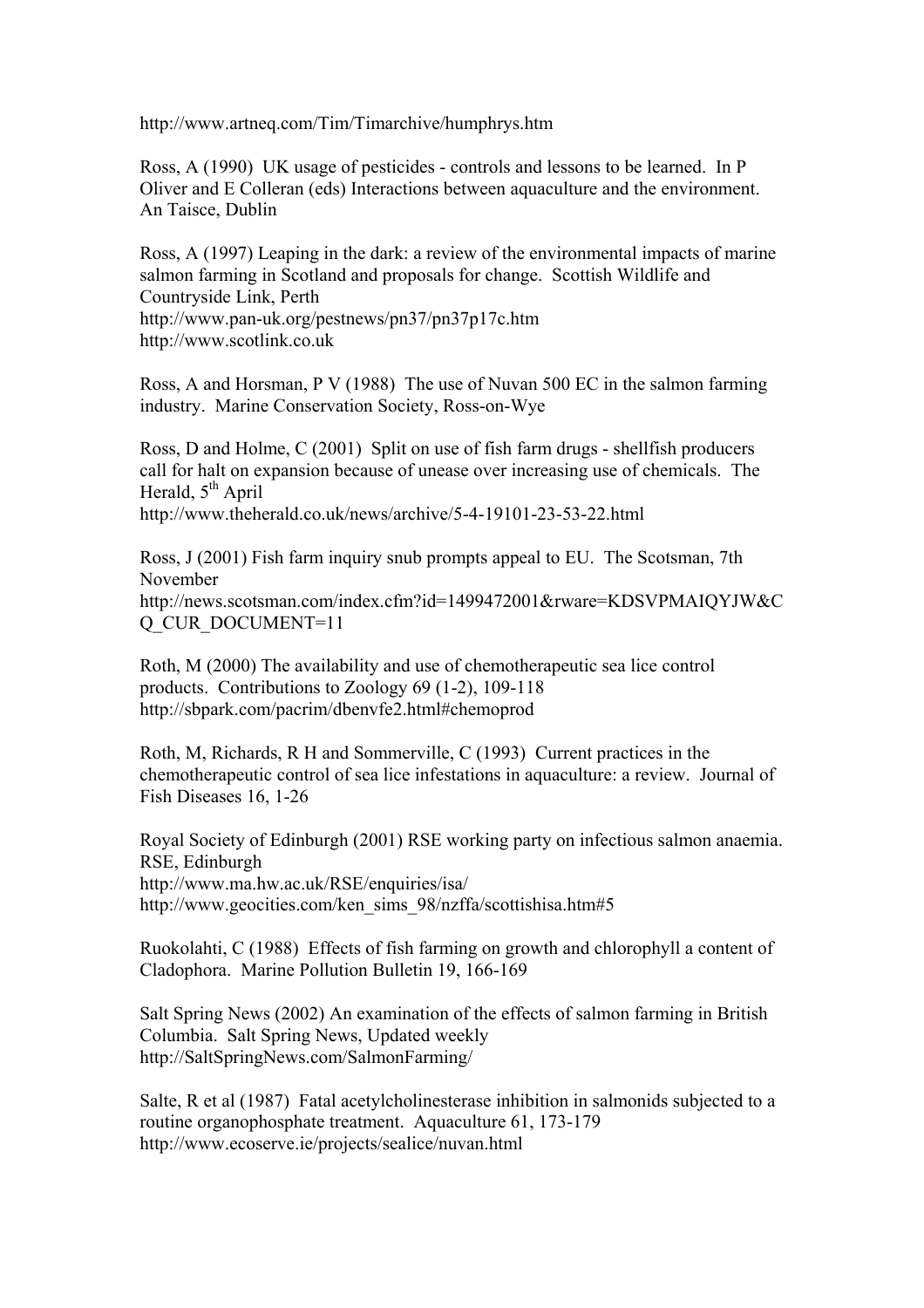Samuelsen, O B (1987) Degradation of trichlorfon to dichlorvos in seawater: a preliminary report. Aquaculture 60, 161-164

Sandison, B (2000) The fish is off. BBC Wildlife Magazine, January http://csf.colorado.edu/mail/deep-ecology/2000/msg00090.html http://www.nwefish.com/psga/fish\_farm\_news/farm\_news/extinction\_in\_scotland.ht ml

Saward, D, Seaton, D D and McLeod, B A (1982) Summary of marine toxicity tests undertaken in connection with the use of dichlorvos for the control of salmon lice. DAFS Marine Laboratory, Aberdeen

Schnick, R A (1992) Trends in international cooperation for aquaculture drug registration. In C. Michel and D. J. Alderman (eds) Chemotherapy in aquaculture: from theory to reality. Office International des Epizooties, Paris, France http://ag.ansc.purdue.edu/aquanic/jsa/aquadrugs/Rozume.htm

Schnick, R A et al (1997) Worldwide aquaculture drug and vaccine registration progress. Bulletin of the European Association of Fish Pathologists 17(6), 251-260 http://ag.ansc.purdue.edu/aquanic/jsa/aquadrugs/publications/world\_drug\_progress\_9 -20-99.htm

Schnick, R A (1998) Approval of drugs and chemicals for use by the aquaculture industry. Veterinary and Human Toxicology 40 (Supplement), 9-17

Schnick, R A and Smith, P (1999) International harmonisation of antibacterial agent approvals and susceptibility testing. EAFP Bulletin 19(6), 293-294 http://ag.ansc.purdue.edu/aquanic/jsa/aquadrugs/Rozume.htm

Scottish Association of Marine Science (2001) Dunstaffnage Marine Laboratory annual report (2000-2001). SAMS, Oban

Scottish Association of Marine Science (2002a) The ecological effects of sea lice treatment agents on zooplankton in Scottish sea lochs. SAMS, Oban http://www.sams.ac.uk/dml/projects/zooplank/chemical.htm

Scottish Association of Marine Science (2002b) The toxicity of sea lice chemotherapeutants to non-target planktonic copepods. SAMS, Oban http://www.sams.ac.uk/dml/projects/zooplank/toxic.htm

Scottish Association of Marine Science (2002c) Influence of fish farm nutrient inputs on planktonic microbial activity. SAMS, Oban http://www.sams.ac.uk/dml/projects/microeco/index.htm

Scottish Environment Protection Agency (1997) Chemical treatments for sea-lice infestation in farmed salmon. SEPA news release, 11th June http://www.sepa.org.uk/news/releases/1997/cypermethrin.htm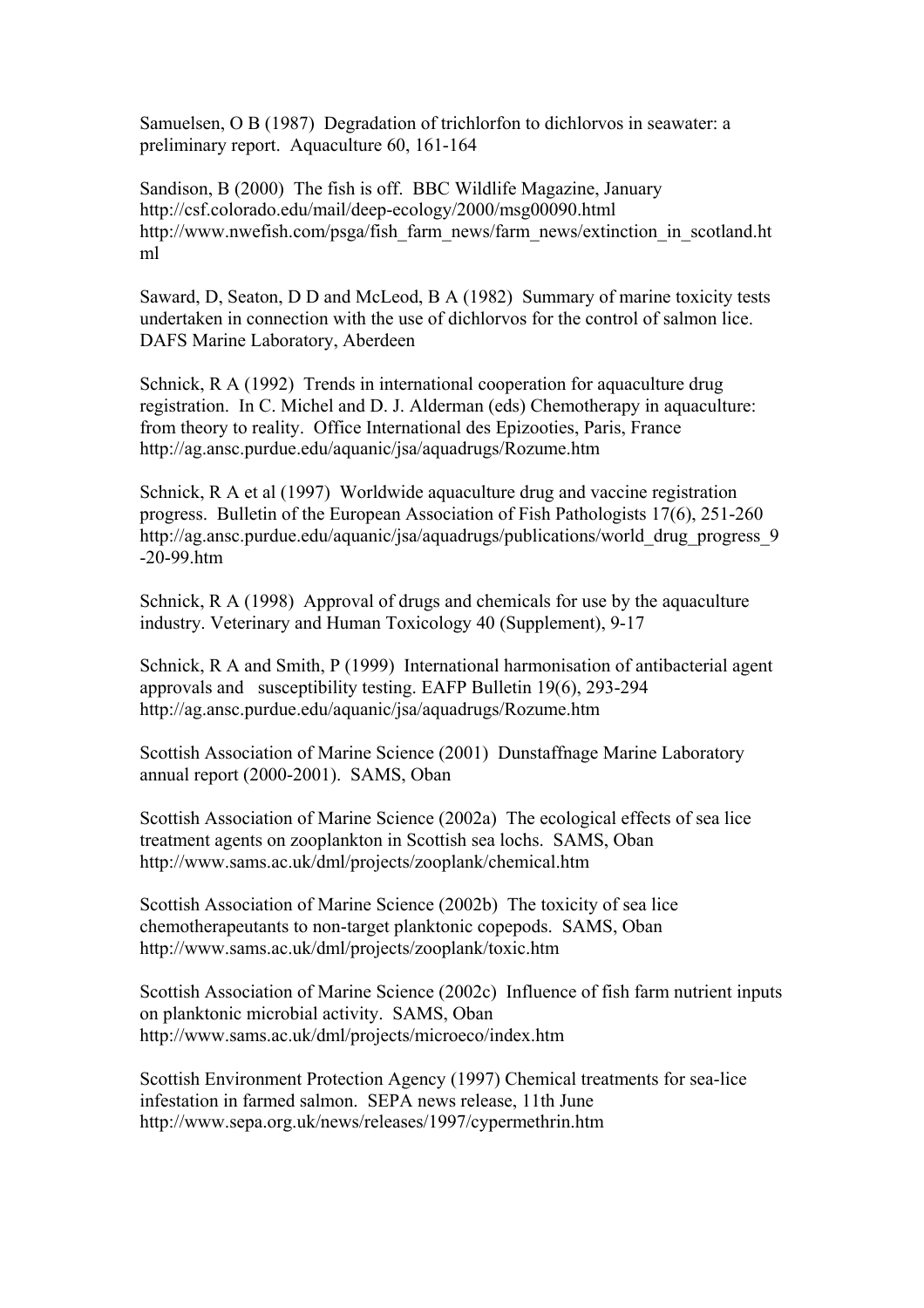Scottish Environment Protection Agency (1998a) Fish farming guidance manual. SEPA, Stirling http://www.sepa.org.uk/guidance/fishfarmmanual/manual.asp

Scottish Environment Protection Agency (1998b) Wadbister Offshore fined £1,000 for illegal use of cypermethrin in Laxfirth. SEPA Annual Report http://www.sepa.org.uk/data/prosecutions/prosecute98.htm

Scottish Environment Protection Agency (1998c) Collection and treatment of waste chemotherapeutants and the use of enclosed-cage systems in salmon aquaculture. SNIFFER/SEPA, Stirling http://www.fwr.org/fisherie/sr9705f.htm

Scottish Environment Protection Agency (1998d) An assessment of sediment copper and zinc concentrations at marine caged fish farms in SEPA West region. SEPA report W98/04, East Kilbride

Scottish Environment Protection Agency (1999) Perspectives on the environmental effects of aquaculture. SEPA Board Paper 85/99, Stirling http://www.jiwlp.com/contents/aqua.pdf http://news.bbc.co.uk/hi/english/special\_report/regions/scotland/newsid\_415000/4151  $02 \text{ atm}$ 

Scottish Environment Protection Agency (2001a) Factual notes: elevated dioxin and PCB levels in farmed fish. SEPA statement, 8th January http://www.sepa.org.uk/news/releases/2001/sepast\_080101.html

Scottish Environment Protection Agency (2001b) Cypermethrin containers washed up in Shetland. SEPA, 10th August http://www.sepa.org.uk/weeklybriefing/2001/aug/10082001.htm Scottish Environment Protection Agency (2002) Setterness Salmon Ltd, Lerwick Sheriff Court. SEPA news release, 23<sup>rd</sup> January http://www.sepa.org.uk/news/releases/2002/pr020.html

Scottish Executive (2000) PE 96: Allan Berry - sea cage fish farming. A paper by the Scottish Executive Rural Affairs Department, 26th September http://www.scottish.parliament.uk/official\_report/cttee/archive/rural-00.htm http://www.scottish.parliament.uk/official\_report/cttee/rural-00/rap00-26.pdf

Scottish Executive (2002) Written evidence to Stage 2 of the Scottish Parliament's aquaculture inquiry. Submission to the Transport and Environment Committee, May http://www.scottish.parliament.uk/official\_report/cttee/trans-02/trp02-17.pdf

Scottish Office (1992) Marine pollution monitoring management group: final report of the MPMMG subgroup on marine fish farming. Scottish Fisheries Working Paper No 3/922, Aberdeen

Scottish Parliament (1999) The impact of ASP on the fisheries sector. Rural Affairs Committee, November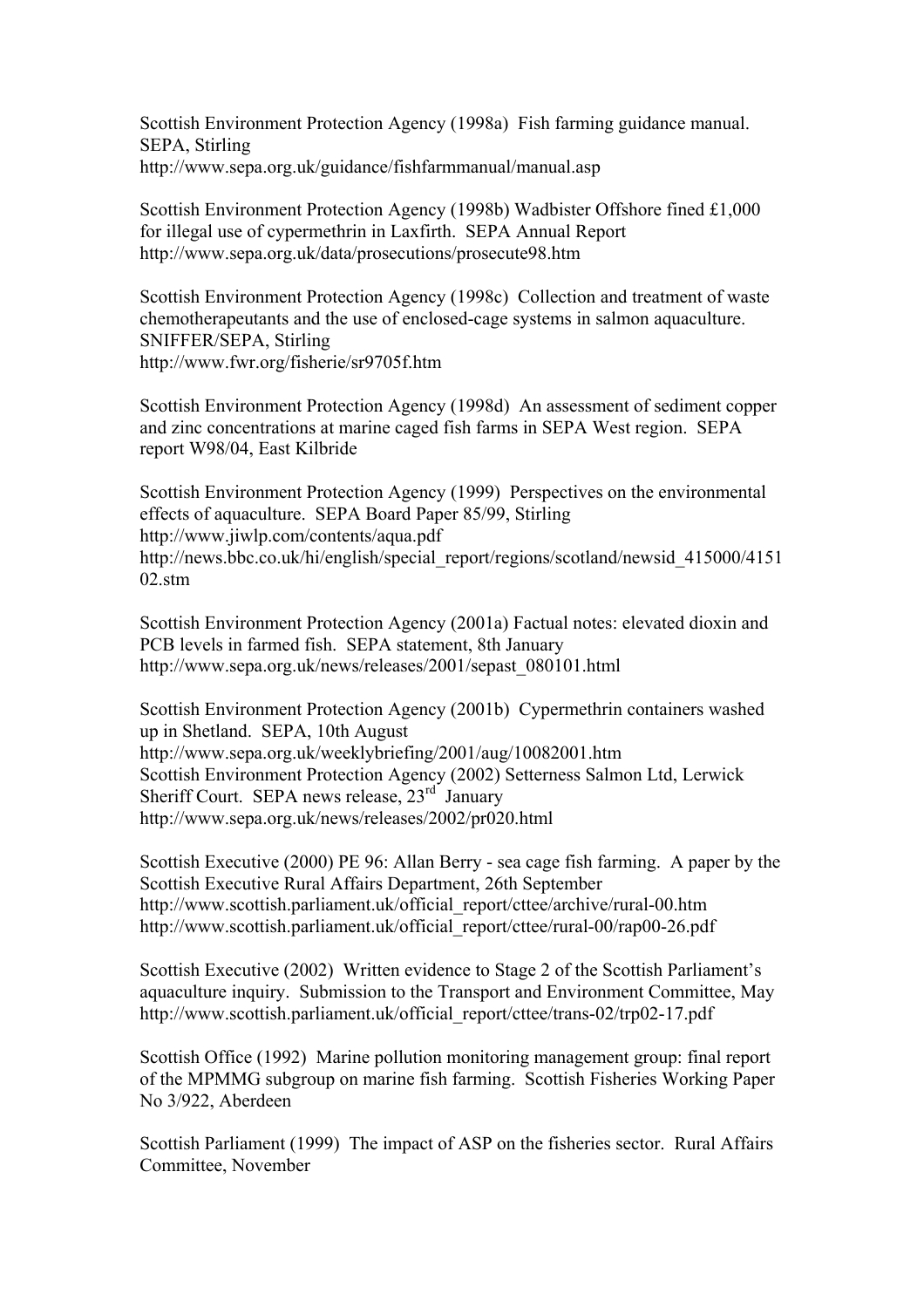http://www.scottish.parliament.uk/official\_report/cttee/rural99-00/rar0201b.htm#6 http://www.scottish.parliament.uk/official\_report/cttee/rural99-00/rar0201a.htm http://www.mar.dfo-mpo.gc.ca/science/mesd/he/lists/eim/msg00062.html

Scottish Parliament (2002) Aquaculture inquiry: stage 1 report (volumes 1 and 2). Transport and Environment Committee, Edinburgh

http://www.scottish.parliament.uk/official\_report/cttee/trans-02/trr02-05-vol01-01.htm

http://www.scottish.parliament.uk/official\_report/cttee/trans-02/trr02-05-vol02-  $01$  htm

Scottish Wildlife and Countryside Link (1992) The future for sea lice control in cultured salmonids: a review. SWCL, Perth

Scottish Wildlife and Countryside Link (1993) Bacterial disease control, antibiotics and the environment in marine finfish culture: a review. SWCL, Perth

Seafish Industry Authority (2001) Seafish technical seminar on dioxins and PCBs in fish and seafood

products. Seafish Industry Authority, 5th February

Seaweb (2002) Salmon aquaculture clearinghouse. Seaweb, Washington http://www.aquacultureclearinghouse.org

Sierra Legal Defence Fund (1997) Containing disaster: global lessons on salmon aquaculture. Prepared for Greenpeace, Friends of Clayoquot Sound and the David Suzuki Foundation, Vancouver http://www.seaweb.org/resources/sac/reports/4.html

Silvert, W (1992) Assessing environmental impacts of finfish aquaculture in marine waters. Aquaculture 107, 67-71 http://silvert.home.sapo.pt/output/ices/angel.htm

Silvert, W (1994) Modelling environmental aspects of mariculture: problems of scale and communication. Fisken og Havet 13, 61-68 http://silvert.home.sapo.pt/output/bergen.htm

Silvert, W and Cromey, C (2001) Modelling impacts. In K D Black (ed) Environmental impacts of aquaculture. Sheffield Academic Press, Sheffield http://www.shef-ac-press.co.uk/catalog/4bookdet.cfm?id=86912&bkref=3752

Sinnott, R (2002) Fish farming and feed companies. In S Stead and L Laird (eds) Handbook of salmon farming. Springer, Berlin

Smayda, T J (1990) Novel and nuisance phytoplankton blooms in the sea: evidence for a global epidemic. In E Graneli et al (eds) Toxic marine phytoplantkon. Elsevier, New York.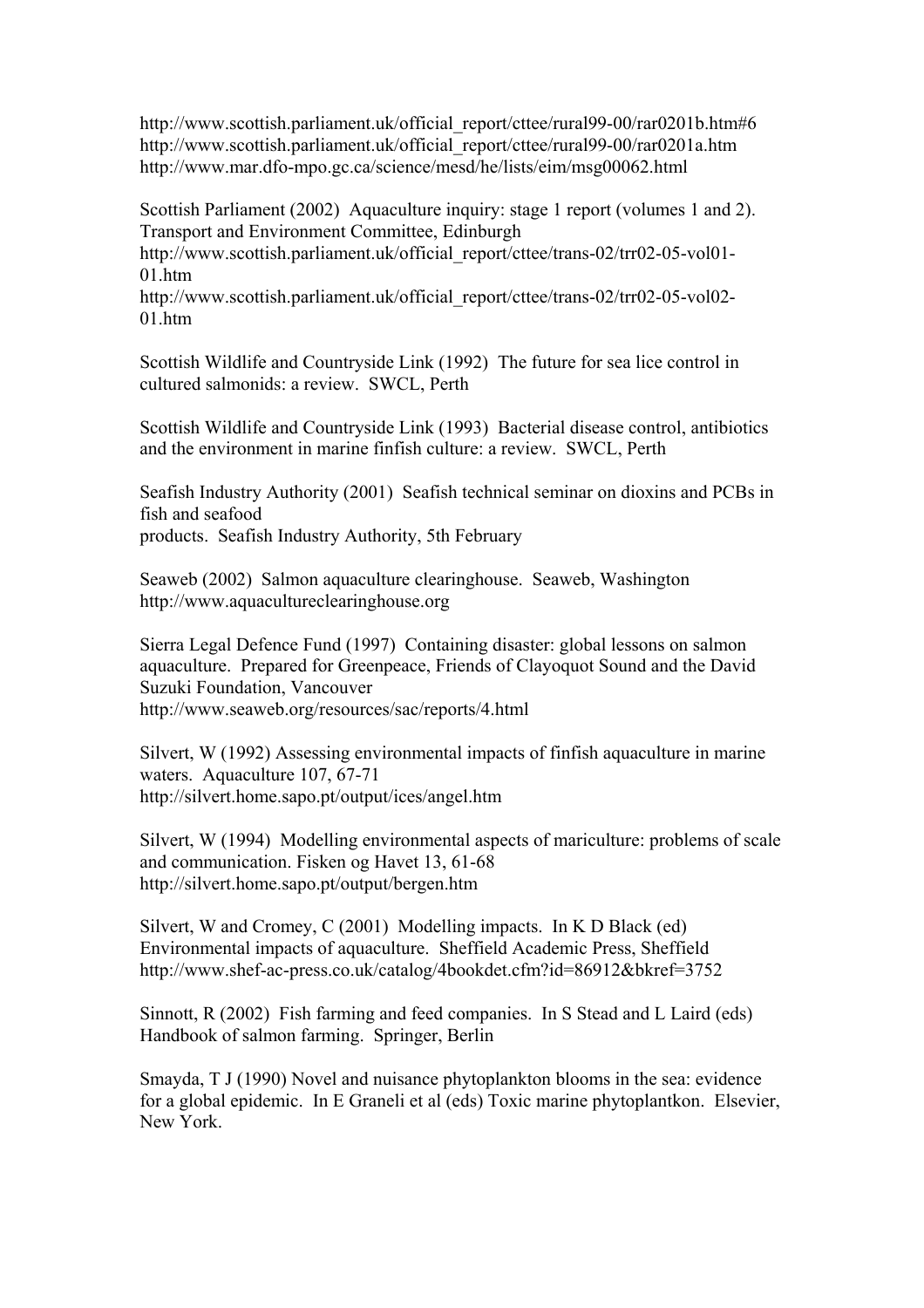Smith, A C, Martin, J L and Ehrman, J M (2001) Ten-year record of Thalassiosira nordenskioeldii population dynamics: comparison of aquaculture and non-aquaculture sites in the Quoddy Region. ICES Journal of Marine Science 58 (2), 391-397 http://www.ices.dk/symposia/eem/habsess1.htm

Smith, P (2002) New technologies, vegetables, raw materials… Paper to be presented at Aquavision 2002,  $13^{th}$  June http://www.aquavision.nu

Solar, I (2002) Biotechnologia, manipulacion genetica y cultivo de salmones. Paper presented at the  $12<sup>th</sup>$  Congreso de Ciencias del Mar in Valdivia, 28-31<sup>st</sup> May http://www.uach.cl/cienciasdelmar/programa4.htm

Solbe, J F D (1982) Fish farm effluents - cause for concern? Water, March 2-7

Solsletten, V (2001) ISA situation worse than ever. Intrafish,  $30<sup>th</sup>$  November http://www.intrafish.com/articlea.php?articleID=18553

Sommerville, C (1995) Latest weapons on the war on lice. Fish Farmer 18 (2), 53-55 http://www.ecoserve.ie/projects/sealice/nuvan.html http://www.stir.ac.uk/Departments/NaturalSciences/Aquaculture/Parasitology/Parasit ology.html

Soto, D and Mena, G (1999) Filter feeding by the freshwater mussel, Diplodon chilensis, as a biocontrol of salmon farming eutrophication. Aquaculture 171, 63-81 http://www.ecostudies.org/people/cvs/soto.html http://www.pewfellowships.org/stories/chile/spawning.html http://www.iisd.ca/linkages/sd/nor/sdvol31no3e.html

Staniford, D C (1999) Fish farming leaves a nasty taste in the mouth. The Guardian, 12th October http://www.guardian.co.uk/Archive/Article/0,4273,3911350,00.html http://millennium-debate.org/ind3au3.htm

Staniford, D C (2001a) The one that got away - marine salmon farming in Scotland. Friends of the Earth Scotland, Edinburgh http://www.loch-fyne.com/sustainability/sustainability\_foe.htm http://www.foe-scotland.org.uk/nation/fish.html http://www.scottish.parliament.uk/official\_report/cttee/trans-02/trr02-05-vol02-04.htm#anc12 http://s.o.w.tripod.com/junenews.htm#part 5

Staniford, D C (2001b) Cage rage: unless there is an inquiry into sea cage fish farming in Scotland a public backlash might blow it out of the water. The Ecologist, November 2001

http://www.theecologist.org/archive\_article.html?article=267&category=88 http://www.milieudefensie.nl/blad/2002/feb2002/zalm.htm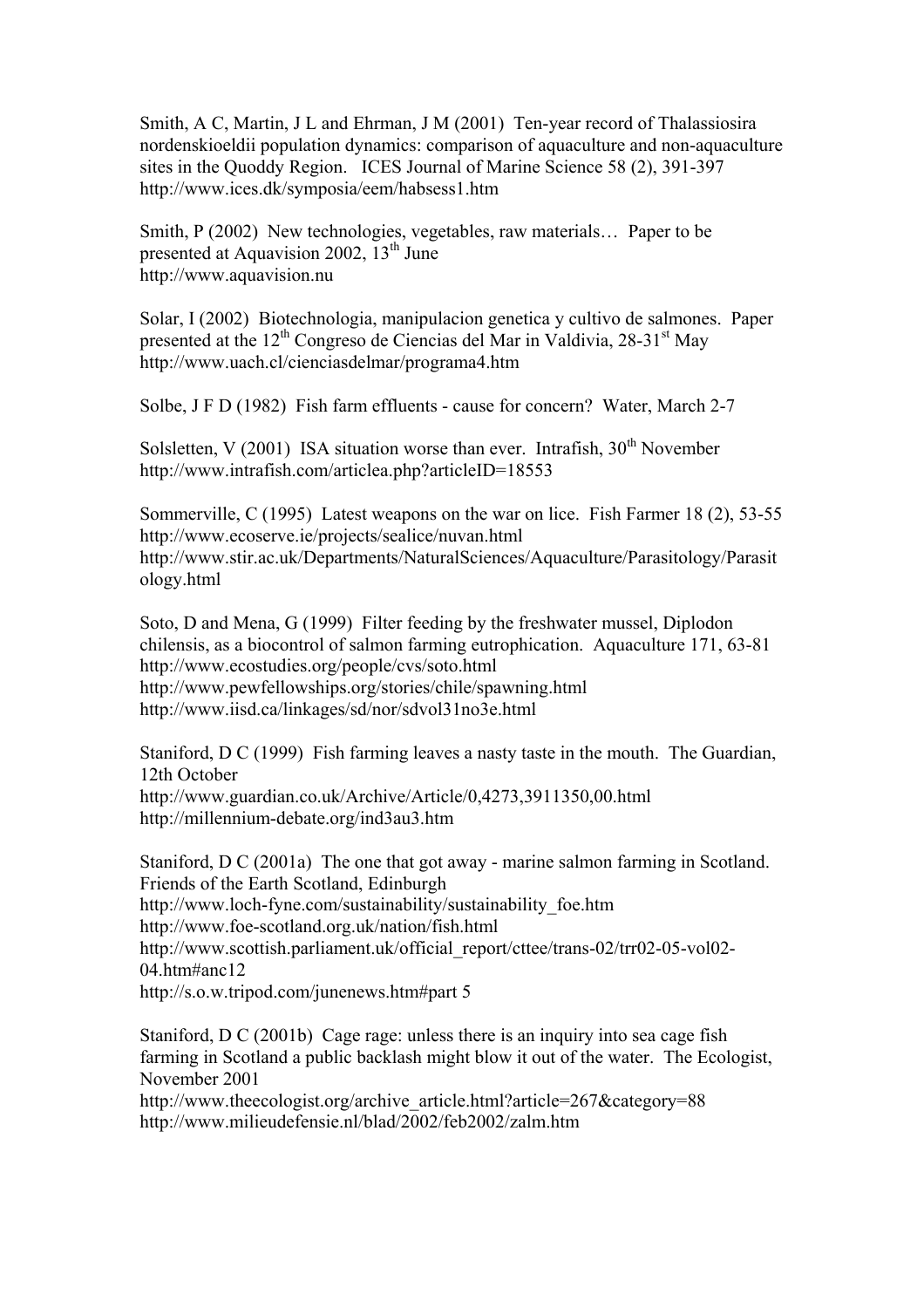Staniford, D C (2001c) Organically farmed salmon is an oxymoron. Organic Standard, July http://www.organicstandard.com

Staniford, D C (2002) Yes: it's true, pollutants pollute. New Scientist,  $11<sup>th</sup>$  Mav http://www.newscientist.com/opinion/opletters.jsp?id=ns234211

Stanislawska-Swiatkowska, J and Ranke-rybicka, B (1976) Changes in periphyton communities under the effect of dichlorvos" Pol. Arch. Hydrobial. 23 (2), 261-269

Stanley, B (2001) Seafood farms spawn industrial-scale profits, controversy. CNN,  $18<sup>th</sup>$  June http://www.canoe.ca/AllAboutCanoesNewsJun01/18\_seafood-ap.html

http://forests.org/archive/general/seaffarm.htm

Stirling, H P and Dey, T (1990) Impact of intensive cage fish farming on the phytoplankton and periphyton of a Scottish freshwater loch. Hydobiologia 190, 193- 214

Stone, J, Sutherland I H, Sommerville C, Richards R H, and Varma K J (2000a) Commercial trials using emamectin benzoate to control Lepeophtheirus salmonis (Kroyer) and Caligus elongatus (Nordmann), infestations in Atlantic salmon, Salmo salar L. Diseases of Aquatic Organisms 41, 141-149 http://www.ecoserve.ie/projects/sealice/abstract2.html

Stone, J, Sutherland, I H, Somerville, C, Richards, R H and Endris, R G (2000b). The duration of efficacy following oral treatment with emamectin benzoate against infestations of sea lice, Lepeophtheirus salmonis (Kroyer), in Atlantic salmon, Salmo salar L. Journal of Fish Diseases 23, 185-192

Sutherland, T F, Martin, J and Levings, C D (2001) Characterization of suspended particulate matter surrounding a salmonid net-pen in the Broughton Archipelago, British Columbia. ICES Journal of Marine Science 58 (2), 404-410

Tabak, L (2002) 'Moeten we ze ook nog luiers aantrekken?' Milieudefensie, February http://www.milieudefensie.nl/blad/2002/feb2002/zalm.htm

Tacon A (2000) Rendered animal by-products: a necessity in aquafeeds for the new millenium. Global Aquaculture Advocate 3 (4), 18-19

Tacon, A (2002) Aquafeeds and the environment: policy implications. Paper presented at the workshop 'management of aquaculture effluents'  $(6-9<sup>th</sup>$  May). Honolulu

http://www.oceanicinstitute.org/research/aip\_workshop\_upcoming.html

Tacon, A and Forster, J (2000) Global trends and challenges to aquaculture and aquafeed development in the new millenium. In International aquafeed directory and buyers guide, 4-25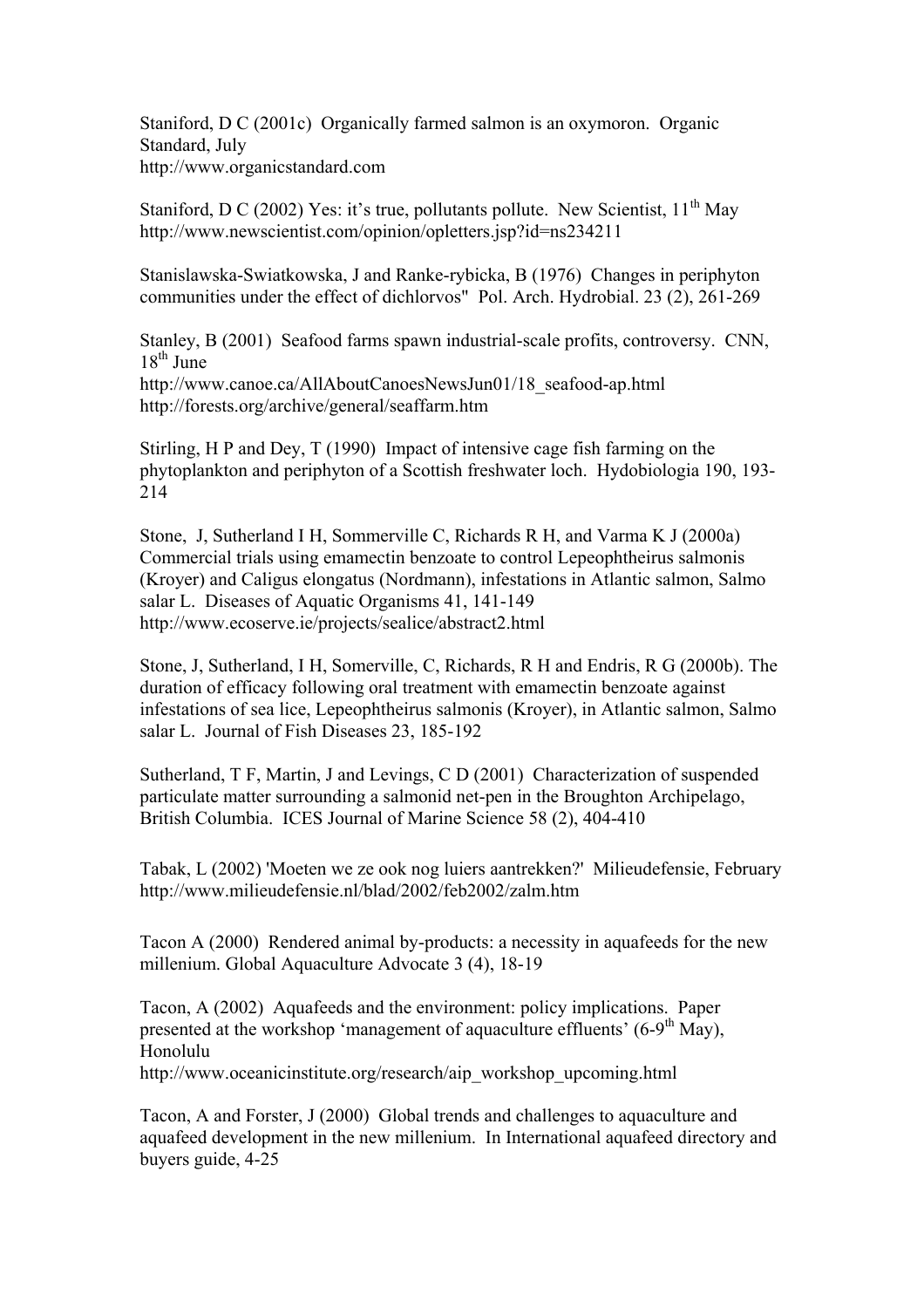Tacon, A and Barg (2001) Responsible aquaculture development for the next millennium. In L Mavia and B Garcia (eds) Responsible aquaculture development in SE Asia. SEAFDEC, Philippines

Talbot, C and Hole, R (1994) Fish diets and the control of eutrophication resulting from aquaculture. Journal of Applied Ichthyology 10 (4), 259-270

Tangen, K (2002) Problems in Norwegian aquaculture related to ichthyotoxic algal blooms. In G Arzul (ed) Aquaculture, environment and phytoplankton (to be published)

Tett, P and Edwards, V (2002) Fish farming - review of harmful algal blooms in Scottish waters: direct effects of nutrients and phytoplankton. SEPA, March http://www.sepa.org.uk/guidance/fishfarming/index.htm

The Economist (2001) Salmon farming: sewage with your salmon, sir? 23rd June http://s.o.w.tripod.com/junenews.htm

The Fishermen's Voice (2001) Wild vs farmed fish: the blue revolution blues. The Fishermen's Voice, August http://www.factoryfarm.org/fish.html

The Steelheader (2001) Netcage fishfarms. The Steelheader, 9th May http://www.steelheadermag.com/article01-090501.html

The Times (2001) Is salmon safe? King of fish contaminated by chemicals. The Times, 4th January http://www.thetimes.co.uk/article/0,,2-61950,00.html

Thomas, A (2001) Carnivorous farm fish threaten wild stocks. ABC News, 20th February http://www.abc.net.au/science/news/stories/s248370.htm http://www.aaas.org/meetings/2001/6164.00.htm http://www.dafni.com/gulfsave/SeaWeb%20-%20Aquaculture.htm2.html http://ens.lycos.com/ens/feb2001/2001L-02-21-06.html

Thomson, M and Side, J (2002) Environmental considerations and legislative control of marine salmon farming. In S Stead and L Laird (eds) Handbook of salmon farming. Springer, Berlin

Tidwell, J H and Allan, G L (2001) Fish as food: aquaculture's contribution ecological and economic impacts and contributions of fish farming and capture fisheries. EMBO Reports 2 (11), 958-963 http://embo-reports.oupjournals.org/cgi/content/full/2/11/958

Toovey J P G and Lyndon A R (2000) Effects of hydrogen peroxide, dichlorvos and cypermethrin on subsequent fecundity of sea lice, Lepeophtheirus salmonis, under fish farm conditions. Bulletin of the European Association of Fish Pathology 20 (6), 224-228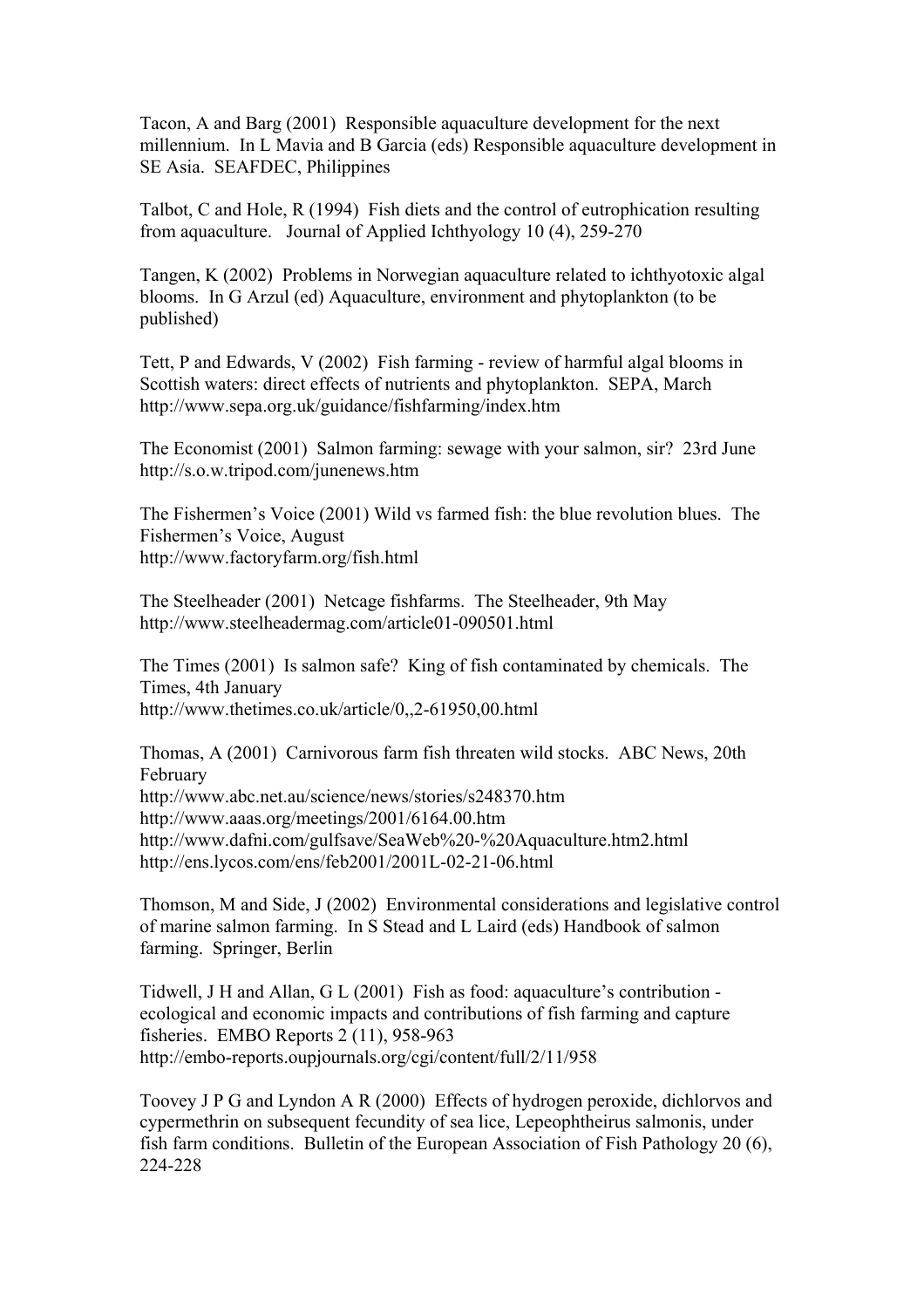Tsutsumi, H et al (1991) Benthic faunal succession in a cove organically polluted by fish farming. Marine Pollution Bulletin 23, 233-238.

Tully, O and Morrissey, D (1989) Concentrations of dichlorvos in Beirtreach Bui Bay, Ireland. Marine Pollution Bulletin 20, 190-191 http://www.ecoserve.ie/projects/sealice/nuvan.html

Troell, M et al (1997) Integrated marine cultivation of Gracilaria chilensis and salmon cages for reduced environmental impact and increased economic output. Aquaculture 156, 45-61 http://www.beijer.kva.se/Staff/Max/publ.html#anchor3

Troell, M et al (1999) Ecological engineering in aquaculture: use of seaweeds for removing nutrients from intensive mariculture. Journal of Applied Phycology 11, 89- 97

http://www.beijer.kva.se/Staff/Max/publ.html#anchor3

Trouw Aquaculture (2000) Calicide as an in feed treatment for sea lice: response to the anonymous document. Nutreco, Northwich

Tyedmers, P H (2000) Salmon and sustainability: the biophysical cost of producing salmon through the commercial salmon fishery and the intensive salmon culture industry. PhD thesis from the University of British Columbia, Vancouver

Van Acken, J (2001) Genetically engineered fish: swimming against the tide of reason. Greenpeace International, Amsterdam http://www.greenpeace.org/~geneng/reports/bio/bio016.htm#top

Veterinary Medicines Directorate (2002) Surveillance results of residues in fish: annual surveillance results. VMD, Addlestone http://www.vmd.gov.uk/mavis/resnews/fish0102.htm

http://www.vmd.gov.uk/residues/annualreps/resrep00.pdf

http://s.o.w.tripod.com/september2001news.htm#Data from the Veterinary Medicines Directorate:

http://s.o.w.tripod.com/salmonsctl.htm#ILLEGAL CHEMICALS FOUND IN SCOTTISH SALMON

Volpe, J P (2001) Super-un-Natural: Atlantic salmon in BC waters. David Suzuki Foundation, October http://www.davidsuzuki.org/Publications/Aquaculture\_Reports/default.asp

Volpe, J P et al (2000) Evidence of natural reproduction of aquaculture escaped Atlantic salmon (Salmo salar) in a coastal British Columbia river. Conservation Biology 14, 899-903

http://www.tidepool.org/features/salmon.volpe.cfm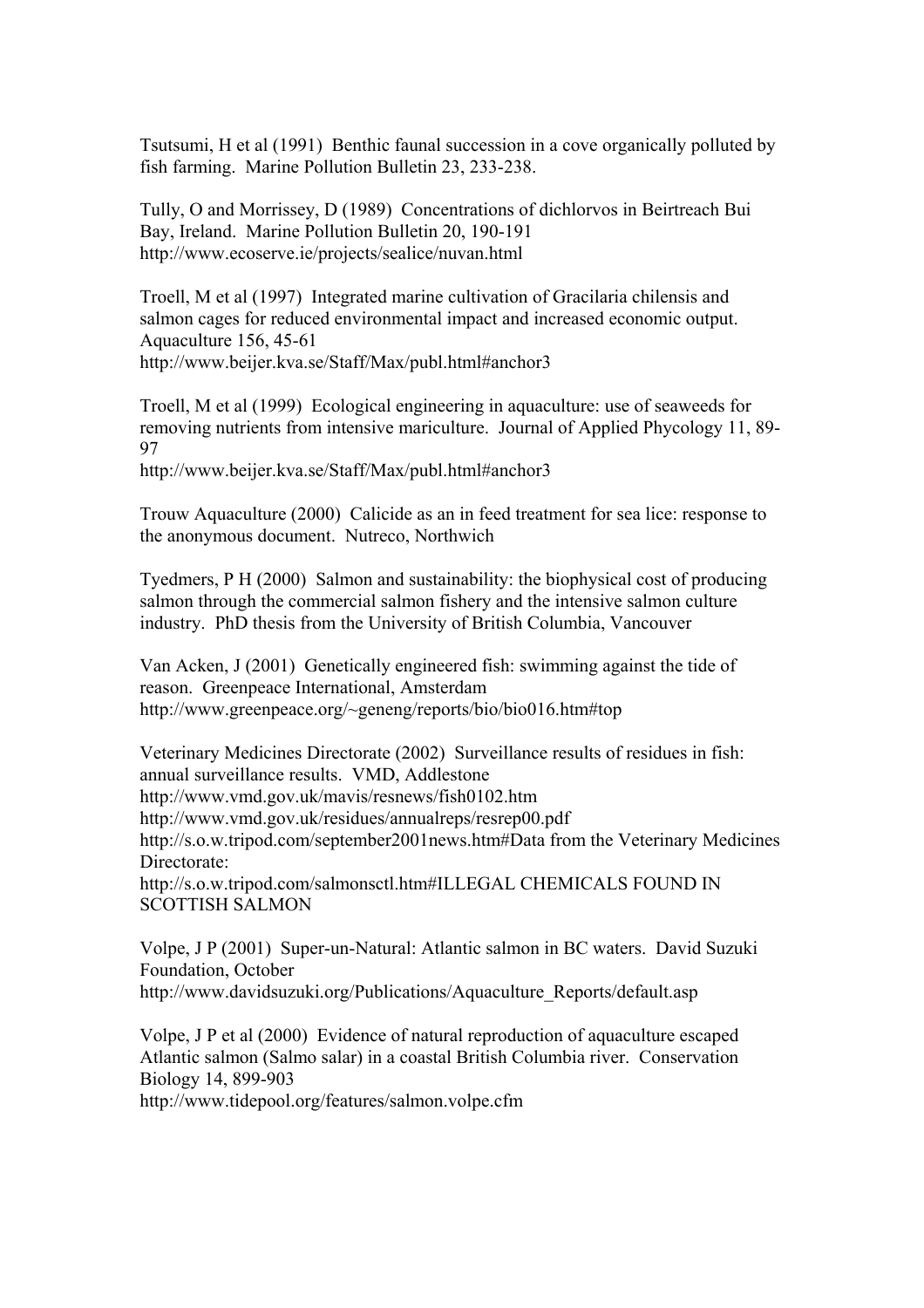Volpe, J P et al (2001) Competition among juvenile Atlantic salmon (Salmo salar) and steelhead (Oncorhynchus mykiss): relevance to invasion potential in British Columbia. Canadian Journal of Fisheries and Aquatic Sciences 58, 197-207 http://www.watershed-watch.org/ww/publications/sf/volpesatlanticsinvasion.pdf

Wallin, M and Hakanson (1991) Nutrient loading models for estimating the environmental effects of marine fish farms. NORD 22, 39-55 http://publications.uu.se/theses/fulltext/91-554-4932-8.pdf

Walth, B and Pulaski, A (1999) Human testing faces ethical scrutiny - the pesticide industry's desire to base safety standards on lab trials meets swift resistance from environmentalists and reignites a debate. The Oregonian, 8th December http://www.oregonlive.com/news/99/12/st120804.html http://www.oregonlive.com/news/99/12/st120904.html

Watanbe, M (2001) Algal research: scientists' efforts focus on how a big-business product fits into the big picture of aquaculture. The Scientist 15 [21]: 1 http://www.the-scientist.com/yr2001/oct/watanabe\_p1\_011029.html

Watershed Watch (2001) Salmon farms, sea lice, and wild salmon http://www.watershedwatch.org/ww/publications/SeaLice/WWSS\_Sea\_Lice\_Report.pdf

Weber, M L (1997) Farming salmon: a briefing book. Consultative Group on Biodiversity, San Francisco http://www.seaweb.org/resources/sac/contents.html

Wells, D E, Robson, J N and Finlayson, D M (1990) Fate of dichlorvos (DDVP) in sea water following treatment for salmon louse, Lepeophtherius salmonis, infestation in Scottish fish farms. Scottish Fisheries Working Paper No 13/90, Aberdeen

Whyte, J N C et al (2000) First record of blooms of Cochlodinium sp. causing mortality of net-pen reared salmon on the west coast of Canada. Paper presented at Harmful Algal Blooms 2000, Tasmania

http://www.utas.edu.au/docs/plant\_science/HAB2000/abstracts/docs/Whyte\_JNC\_(Ia n).html

Wigan, M (2000) Farmed salmon kill the rivers. The Field, June http://www.txinfinet.com/ban-gef/00/6/6-3.HTML)

Wigan, M (2001) Who poisoned the King of Fish? - we know that salmon farming pollutes our waters, but now it seems farm salmon contain toxins we cannot eliminate. The Field, March http://www.thefield.co.uk